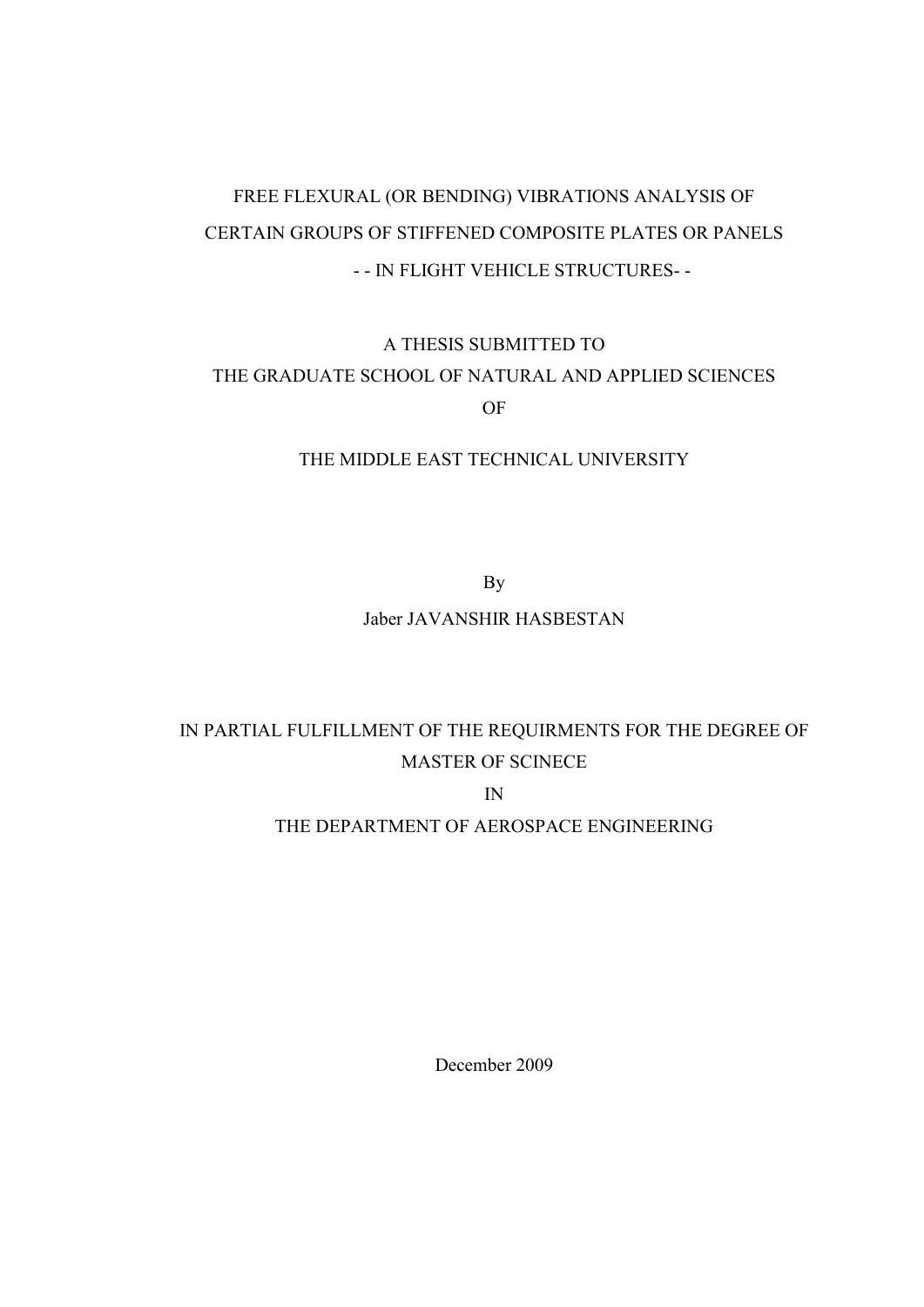#### Approval of the Thesis

"Free Flexural (or Bending) Vibrations Analysis of Certain Groups of Stiffened Composite Plates or Panels" - - In Flight Vehicle Structures- -

Submitted by Jaber Javanshir Hasbestan in partial fulfillment for the degree of Master of Science in the Department of Aerospace Engineering, Middle East Technical University by,

Prof. Dr. Canan ÖZGEN Dean, Graduate School of Natural and Applied Sciences

Prof. D. Ozan TEKİNALP Head, Department of Aerospace Engineering, METU

Prof. Dr. Umur YÜCEOĞLU Advisor, Department of Aerospace Engineering, METU

Assoc. Prof. Dr. Sinan EYİ Co-Advisor, Department of Aerospace Engineering, METU

### **Examining Committee Members**

Prof. Dr. Ozan TEKİNALP Department of Aerospace Engineering, METU

Prof. Dr. Umur YÜCEOĞLU Department of Aerospace Engineering, METU

Assoc. Prof. Dr. Sinan EYİ Department of Aerospace Engineering, METU

Prof. Dr. Rüşen GEÇİT Department of Engineering Sciences, METU

Prof. Dr. Murat DİCLELİ Department of Engineering Sciences, METU

**Date**: 9 Dec. 2009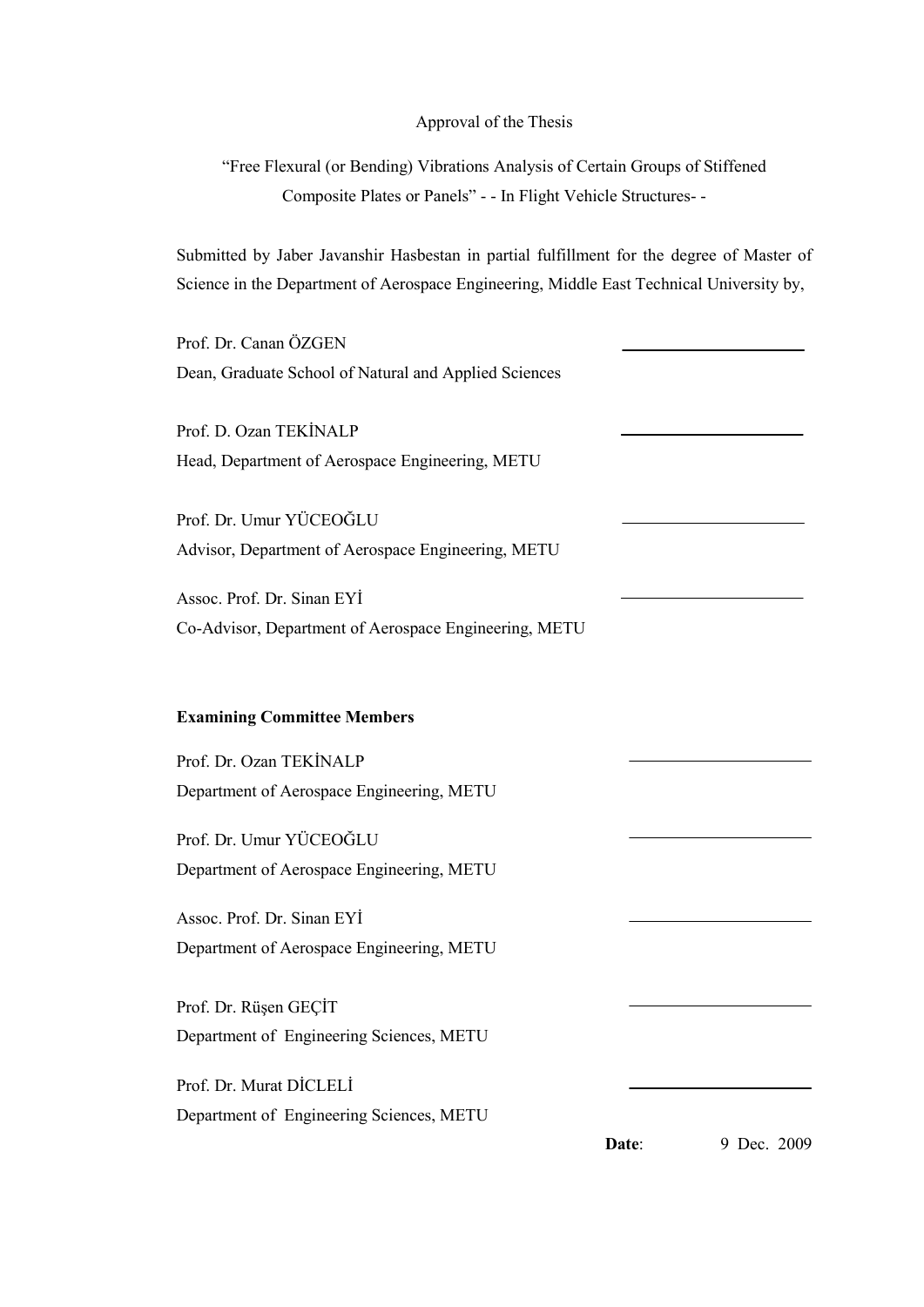**I hereby declare that all information in this document has been obtained presented in accordance with academic rules and ethical conduct. I also confirm that as required by these rules, I have fully cited and referenced all material and results that are not original to this work**

 **Name, Last Name: Jaber JAVANSHIR**

 **Signature:**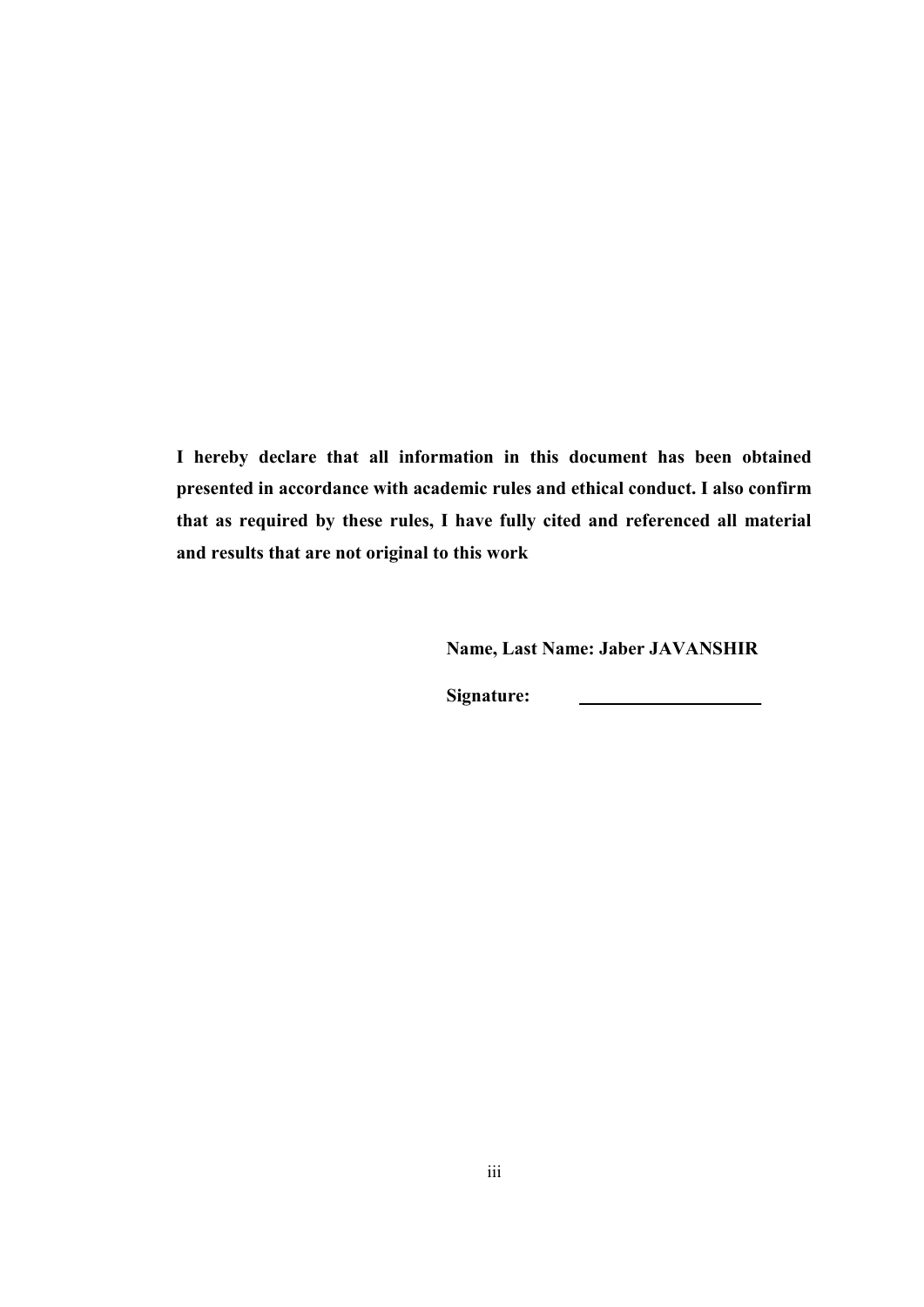### **ABSTRACT**

# "FREE FLEXURAL (OR BENDING) VIBRATIONS ANALYSIS OF CERTAIN GROUPS OF STIFFENED COMPOSITE PLATES OR PANELS" **--**In Flight Vehicle Structures**--**

JAVANSHIR HASBESTAN, Jaber

M.S., Department of Aerospace Engineering

Advisor: Prof. Dr. Umur YÜCEOĞLU

Co-Advisor: Assoc. Prof. Dr. Sinan EYİ

December 2009, 385 Pages

In this study, the "Free Flexural (or Bending) Vibrations of Stiffened Plates or Panels" are investigated in detail. Two different Groups of "Stiffened Plates" will be considered. In the first group, the "Type 4" and the "Type 6" of "Group I" of the "Integrally-Stiffened and/or Stepped-Thickness Plate or Panel Systems" are theoretically analyzed and numerically solved by making use of the "Mindlin Plate Theory". Here, the natural frequencies and the corresponding mode shapes, up to the sixth mode, are obtained for each "Dynamic System". Some important parametric studies are also presented for each case. In the second group, the "Class 2" and the "Class 3" of the "Bonded and Stiffened Plate or Panel Systems" are also analyzed and solved in terms of the natural frequencies with their corresponding mode shapes. In this case, the "Plate Assembly" is constructed by bonding "Stiffening Plate Strips" to a "Base Plate or Panel" by dissimilar relatively thin adhesive layers. This is done with the purpose of reinforcing the "Base Plate or Panel" by these "Stiffening Strips" in the appropriate locations, so that the "Base Plate or Panel" will exhibit satisfactory dynamic response. The aforementioned "Bonded and Stiffened Systems" may also be used to repair a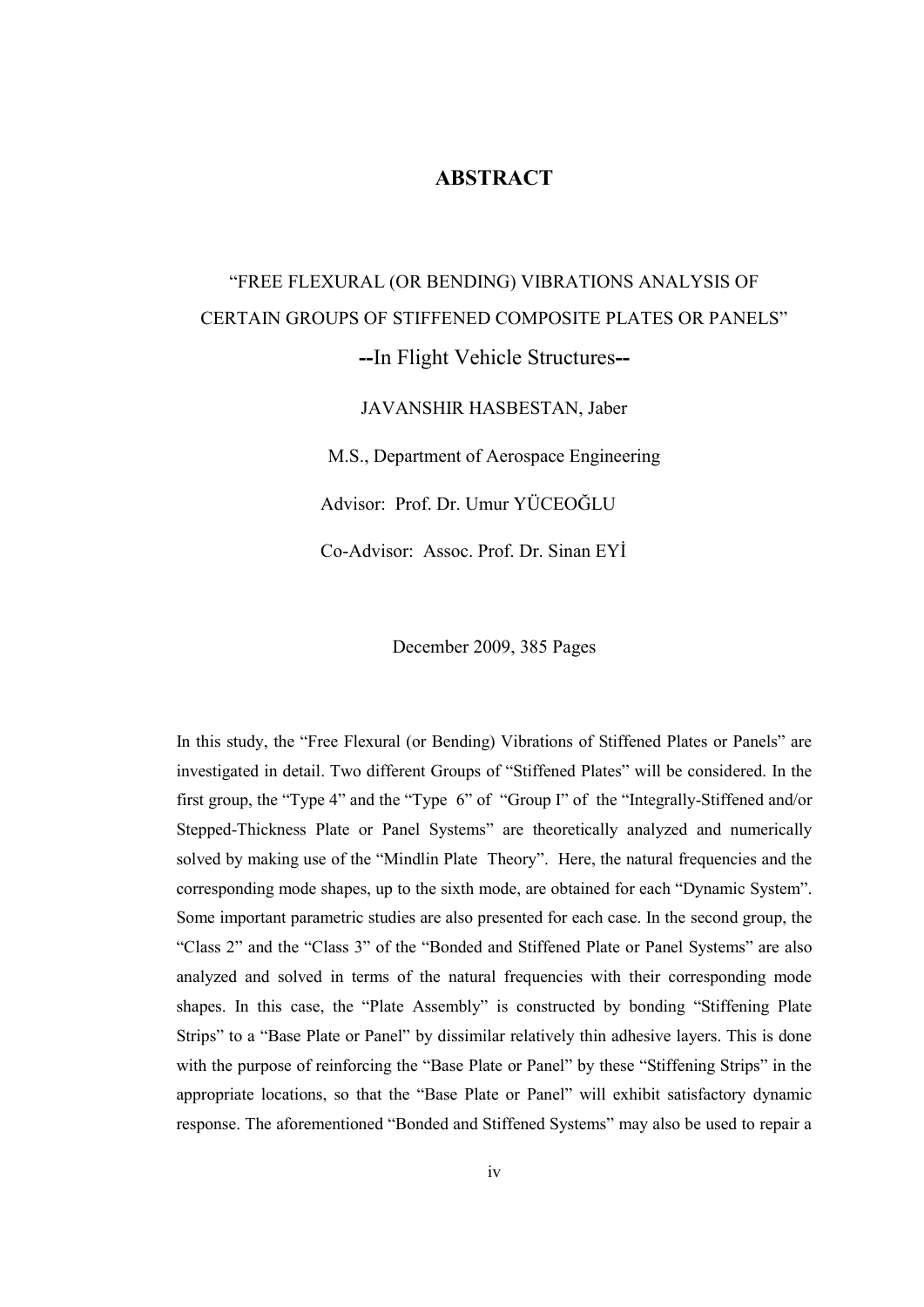damaged (or rather cracked) "Base Plate or Panel". Here in the analysis, the "Base Plate or Panel", the "Stiffening Plate Strips" as well as the in-between "adhesive layers" are assumed to be linearly elastic continua. They are assumed to be dissimilar "Orthotropic Mindlin Plates". Therefore, the effects of shear deformations and rotary moments of inertia are considered in the theoretical formulation. In each case of the "Group I" and "Group II" problems, the "Governing System of Dynamic Equations" for every problem is reduced to the "First Order Ordinary Differential Equations". In other words the "Free Vibrations Problem", in both cases, is an "Initial and Boundary Value Problem" is reduced to a "Two-Point or Multi-Point Boundary Value Problem" by using the present "Solution Technique". For this purpose, these "Governing Equations" are expressed in "compact forms" or "state vector" forms. These equations are numerically integrated by the so-called "Modified Transfer Matrix Method (MTMM) (with Interpolation Polynomials)". In the numerical results, the mode shapes together with their corresponding non-dimensional natural frequencies are presented up to the sixth mode and for various sets of "Boundary Conditions" for each structural "System". The effects of several important parameters on the natural frequencies of the aforementioned "Systems" are also investigated and are graphically presented for each "Stiffened and Stiffened and Bonded Plate or Panel System". Additionally, in the case of the "Bonded and Stiffened System", the significant effects of the "adhesive material properties" (i.e. the "Hard" adhesive and the "Soft" adhesive cases) on the dynamic response of the "plate assembly" are also presented.

**Keywords**: Free Vibrations, "Integrally-Stiffened and/or Stepped-Thickness Plates", "Bonded and Stiffened Plates", "Plates Reinforced by Bonded Stiffening Plate Strips", "Modified Transfer Matrix Method (MTMM)",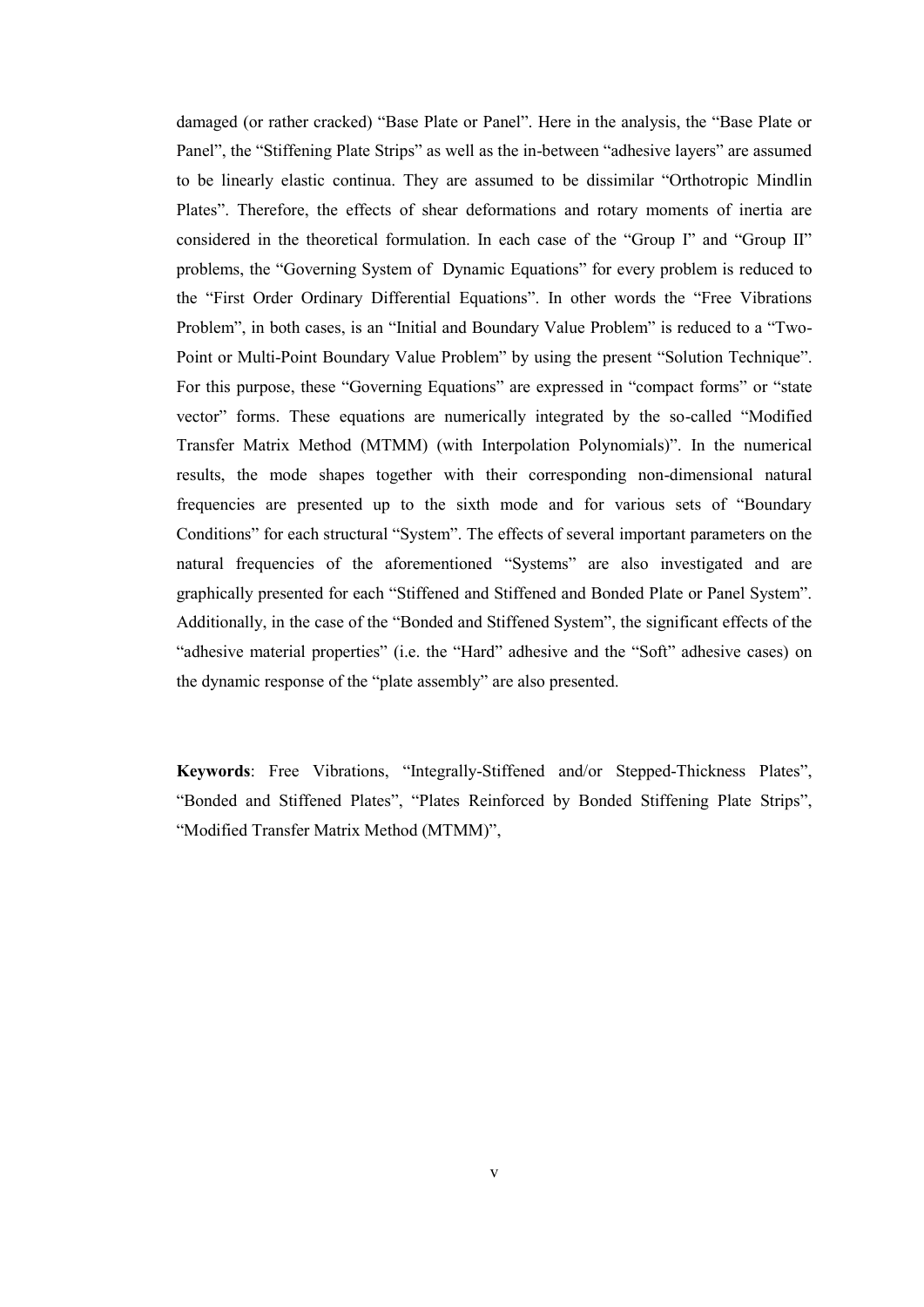## **Özet**

# "KUVVETLENDIRILMIŞ KOMPOZİT PLAKA VE PANELLERIN BAZI GRUPLARININ SERBEST TİTREŞİMLERI"

**--**Hava Araçları Yapılarında**--**

JAVANSHIR HASBESTAN, Jaber

Yüksek Lisans, Havacılık ve Uzay Mühendisliği Bölümü

Tez Yöneticisi: Prof. Dr. Umur YÜCEOĞLU

Ortak Tez Yöneticisi: Doç. Dr. Sinan EYİ

Aralık , 2009, 385 Sayfa

Bu çalışmada, kuvvetlendirilmiş "Plaka ve Panel Sistemlerin Serbest Titreşimleri" incelenmiştir. Bu bağlamda, ilk önce, "Kendinden-Kuvvetlendirilmiş Plaka ve Panel Sistemlerinden", "Tip 4", "Tip 6" teorik olarak analiz edilip ve numerik olarak, "Mindlin Plaka Teorisini" kullanarak, çözülmüştür. Burada doğal frekanslar ve onlarla ilgili mod sekilleri, 6 ıncı moda kadar, her "Dinamik Sistemi"ne elde edilmiştir ve her "Problem" için önemli parametrik çalışmalar gösterilmiştir. İkinci aşamada, "Grup II" nin "Klas 2" ve "Klas 3" "Yapıştırılmış Kuvvetlendiricili Sistemi" çözülmüştür. Bu "Plaka Sistemi" bir kaç plakadan öluĢmaktadır, kuvvetlendirici plakalari, ayrı çok ince adhesive tabakası ile taban plakaya yapıştırılmaktadır. Bu suretle, taban plakanı, uygun yerlerde daha güçlü hale getirip, ve istenen dinamik özellikleri elde edilecektir. Daha önce adı geçen yapıştırılmış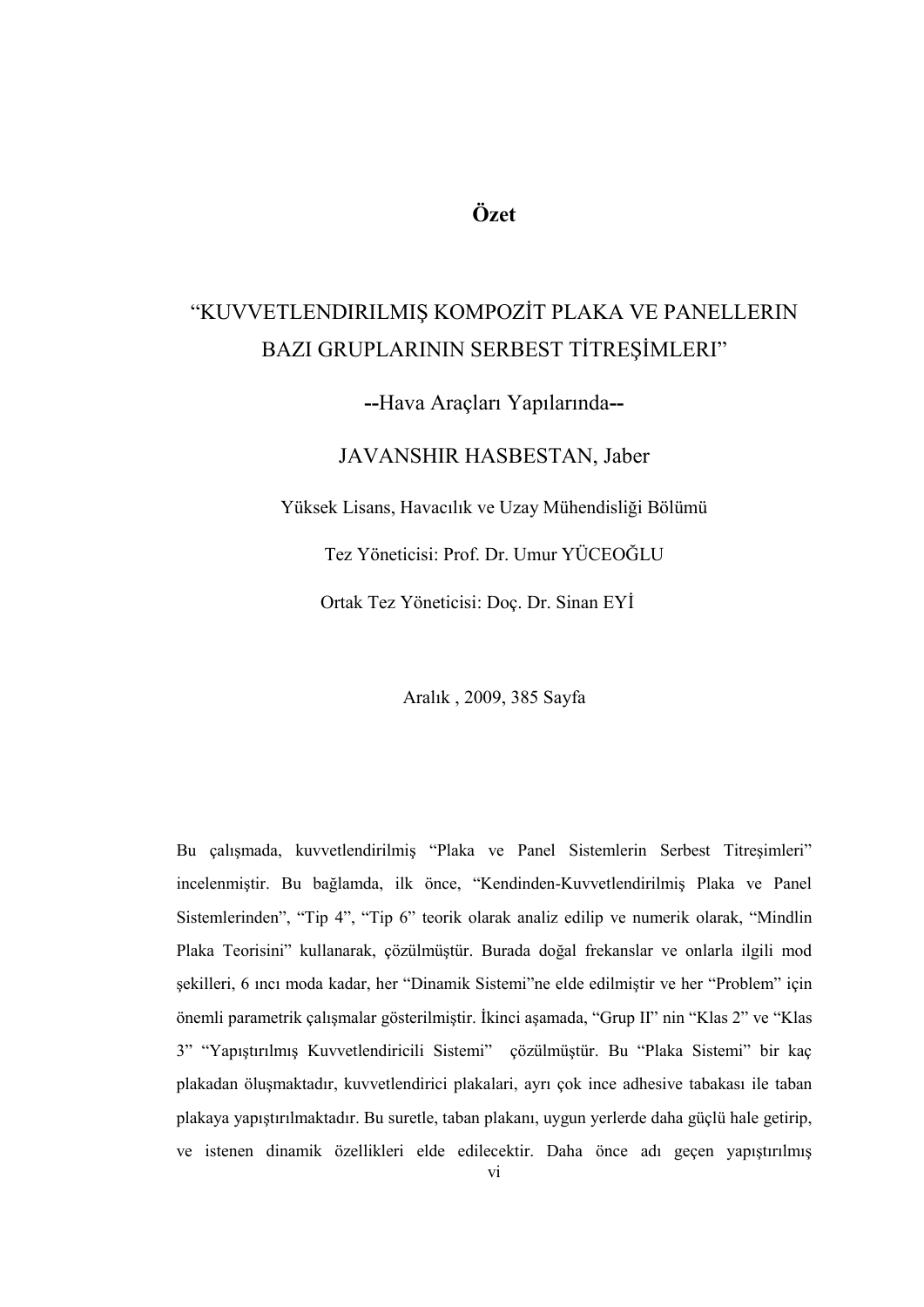kuvvetlendiriciler onarım için de kullanilabilir. Bu çalışmada, yapıştırılmış kuvvetlendiriciler va taban plaka aralarında bağlantı kuran yapıştırıcı tabakası bir linear continous media dan oluşmaktadır. Ayrıca, bu plakalar, bir "Minlin " plakası olarak analiz edilmiştir. Bu suretle, kesme deformasyonlar teorik formulasyon da göz önüne alınmıştır. Her "Problem" de "Yöneten Denklemler", birinci derece adi diferansyel denklemlerine dönüştürülmüştür. Bir başka ifade ile, "Serbest Titreşim" problem, ki bir başlangiç ve sınır değeri problemidir, adı geçen çözüm metodunu kullanarak, "İki Nokta ve Çok Nokta Sınır Değeri Problemine" dönuştürülmüştür. Bir sonraki kademede, "Yöneten Adi Diferansyel Denklemler" "State Vector" şeklidne düzenlenmiştir. Bu denklemler, numerik çözüm metodu yani "Modified Transfer Matrix Method (MTMM)" kullanarak integre edilmiştir. Numerik sonuçlarda mod şekilleri ve onlarla ilgili frekanslar 6 ıncı moda kadar değişik sınır şartlarina göre sunulmuştur. Bazı önemli parametrelerin etkisi doğal frekanlar üzerine incelenmiş ve sunulmuştur. "Yapıştırılmış kuvvetlendiricili Plaka ve Panel Sistem"inde yapıştırıcının material özellikleri nin etkisi bu sistemin titreşim üzerinde de gösterilmiştir.

Anahtar kelimeler: "Serbest Titreşim", "Kendinden Kuvvetlendiricili Plaka ve Panel Sistemi", "Yapıstırılmiş Kuvvetlendiricili ile Kuvvetlendirilmiş olan Plaka ve Panel Sistemi", "Modified Transfer Matris Metodu (MTMM)"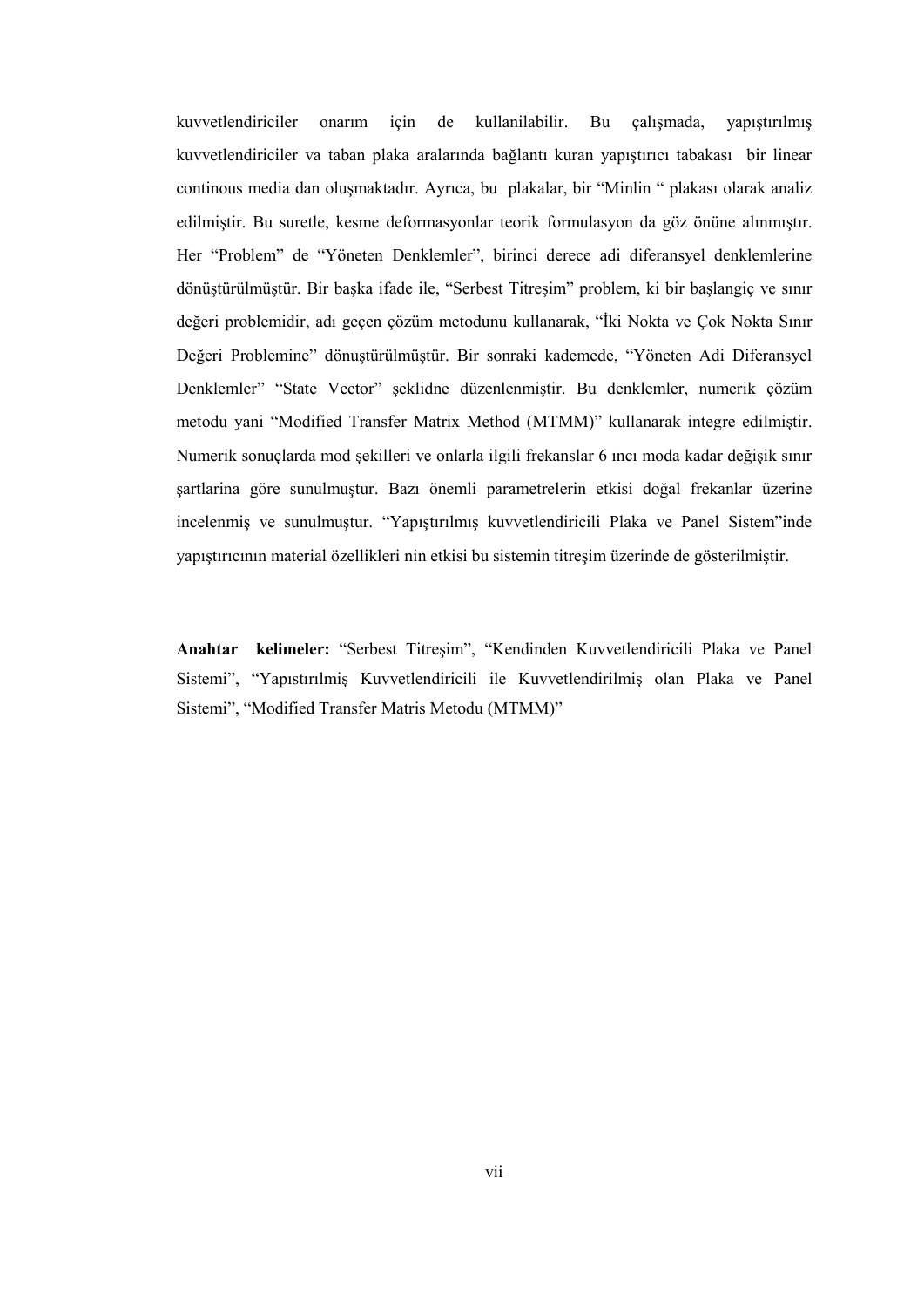**Dedicated to Gazi Mustafa Kemal ATATÜRK**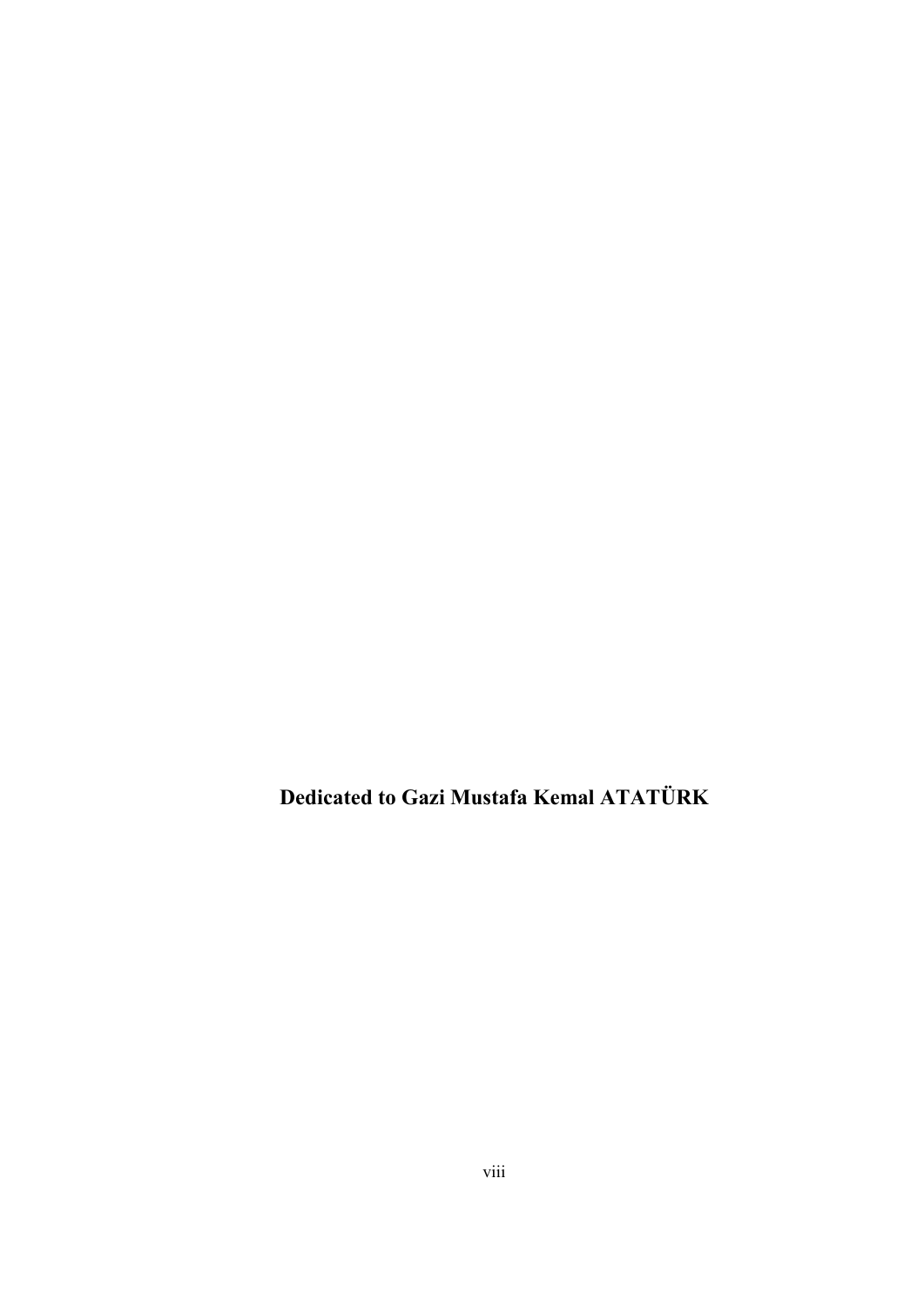## **ACKNOWLEGEMENTS**

I would like to thank Prof. Dr. Umur Yüceoğlu for his great support from the begining of my enterance to METU upto the end of preparation of the present thesis, also I would like to express my gratitude to the Department of Aerospace Engineering, METU , for providing me with the great opportunity of pursuing graduate studies. I also thank my family for their kind support.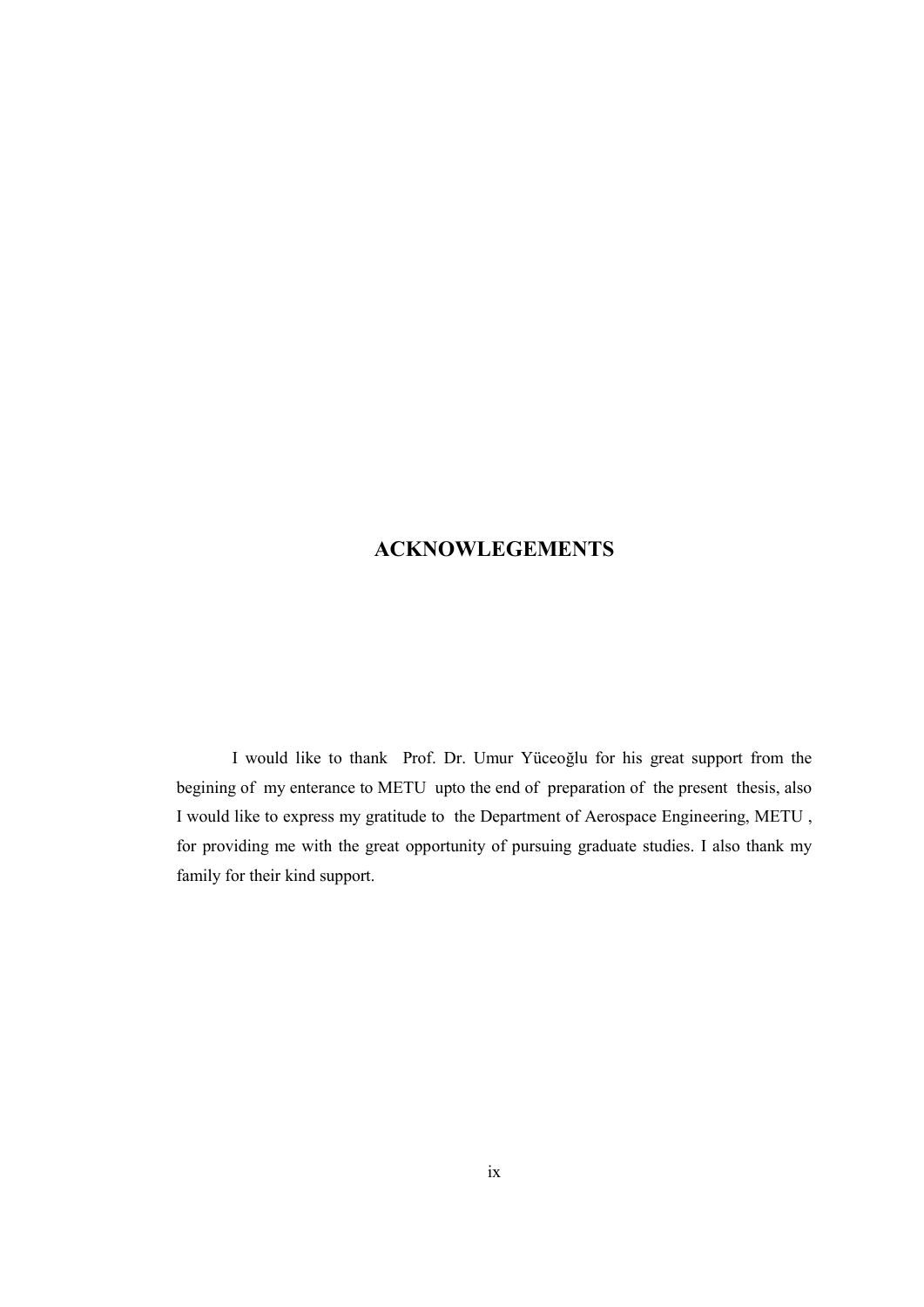### **Table of Contents**

| 2.3 Original Findings and Main Contributions of the Present Thesis  6                  |
|----------------------------------------------------------------------------------------|
|                                                                                        |
|                                                                                        |
|                                                                                        |
| 2. First Order Shear Deformation Plate Theories<br>13                                  |
| 3.2 First Order Shear Deformation Theory and Mindlin Plate Theory  14                  |
|                                                                                        |
| CHAPTER 4. "Main PROBLEM 1" (Type 4): "Free Bending Vibrations Analysis of Integrally- |
| Stiffened and/or Stepped-Thickness Rectangular Composite Mindlin Plates or Panels with |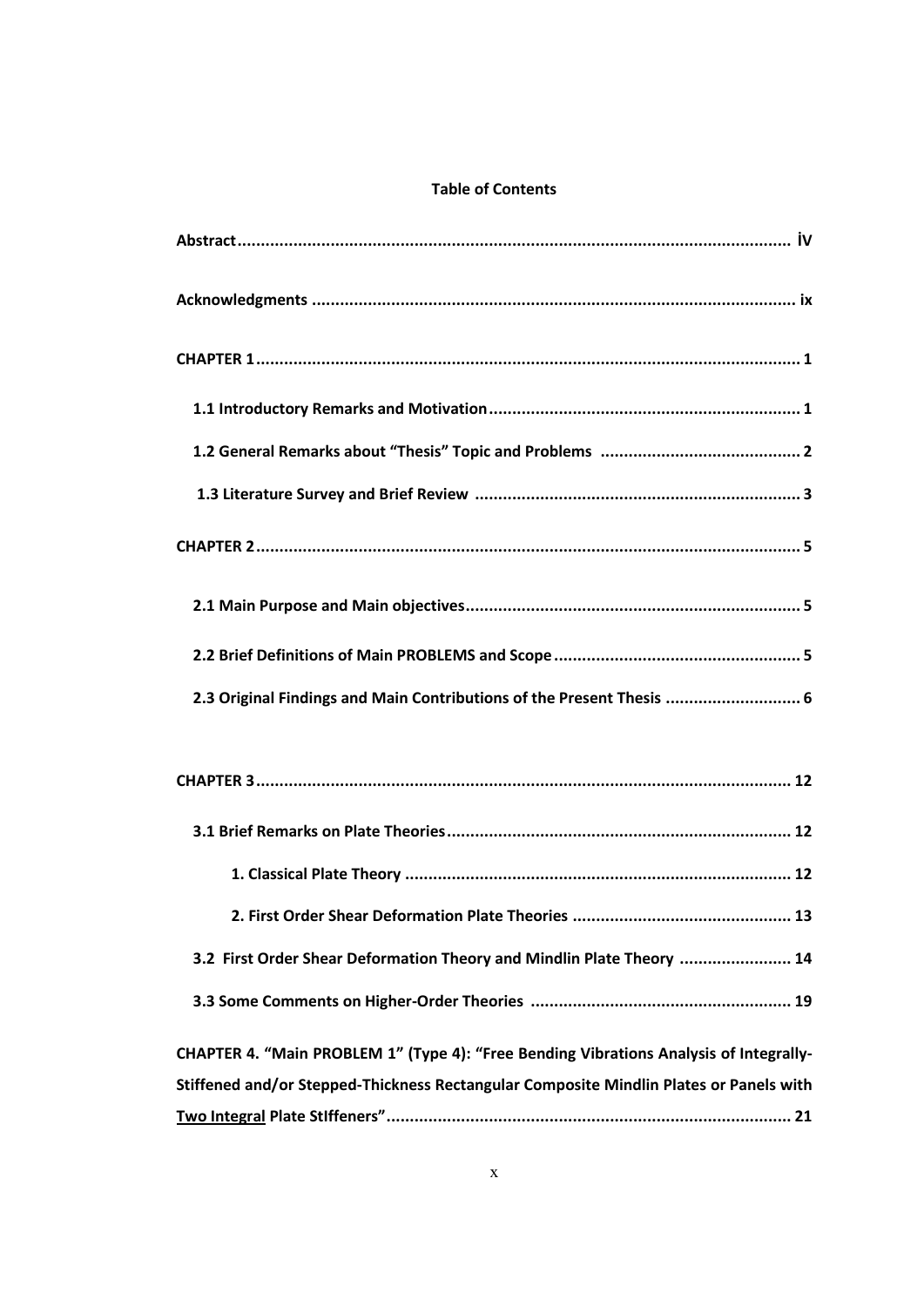| 4.4 Reduction of Governing System of PDE's to First Order Ordinary Differential                                                                               |
|---------------------------------------------------------------------------------------------------------------------------------------------------------------|
| 4.5 Non-Dimensional Governinig System of ODE's in Expanded                                                                                                    |
| CHAPTER 5. Main PROBLEM 2" (Type 6): "Free Bending Vibrations Analysis of Integrally-                                                                         |
| Stiffened and/or Stepped-Thickness Rectangular Composite Mindlin Plates or Panels with                                                                        |
|                                                                                                                                                               |
|                                                                                                                                                               |
|                                                                                                                                                               |
|                                                                                                                                                               |
| 5.4 Reduction of Governing System of PDE's to First Order Ordinary Differential                                                                               |
| 5.5 Non-Dimensional Governinig System of ODE's in Expanded                                                                                                    |
|                                                                                                                                                               |
| CHAPTER 6. "Main PROBLEM I" (Class 2): "Free Bending Vibrations Analysis of<br>Rectangular Mindlin Composite Base Plates or Panels Reinforced with Two Bonded |
|                                                                                                                                                               |
|                                                                                                                                                               |
|                                                                                                                                                               |
|                                                                                                                                                               |
| 6.3.a Analysis of Adhesive Layer in the "Bonded Joint Regions"  57<br>6.3.b Analysis of Different Parts and obtaining the governing                           |
|                                                                                                                                                               |
| 6.4 Reduction of Governing System of PDE's to First Order Ordinary Differential                                                                               |
|                                                                                                                                                               |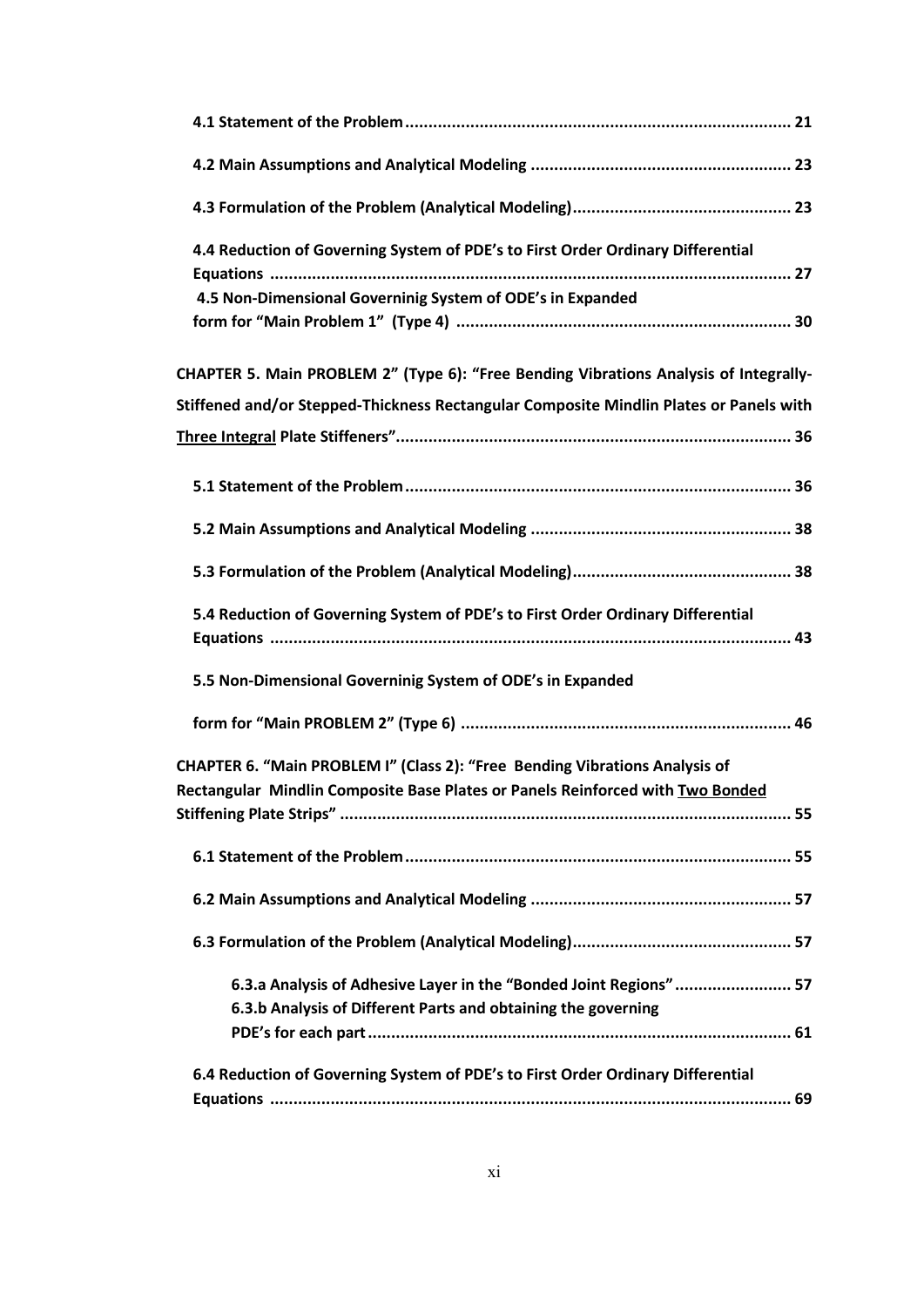| CHAPTER 7. "Main PROBLEM II" (Class 3): "Free Bending Vibrations Analysis of                                                       |
|------------------------------------------------------------------------------------------------------------------------------------|
| Rectangular Mindlin Composite Base Plates or Panels Reinforced with Three Bonded                                                   |
|                                                                                                                                    |
|                                                                                                                                    |
|                                                                                                                                    |
|                                                                                                                                    |
| 7.3.a Analysis of Adhesive Layer in the "Bonded Joint Regions" 79<br>7.3.b Analysis of Different Parts and obtaining the governing |
| 7.4 Reduction of Governing System of PDE's to First Order Ordinary Differential                                                    |
|                                                                                                                                    |
|                                                                                                                                    |
|                                                                                                                                    |
|                                                                                                                                    |
|                                                                                                                                    |
|                                                                                                                                    |
|                                                                                                                                    |
| 9.1 Some Remarks on Geometric and Material Characteristics  172                                                                    |
|                                                                                                                                    |
| 9.3 Numerical Results and Discussion of "Main PROBLEM 1" (Type 4)  176                                                             |
| 9.4 Numerical Results and Discussion of "Main PROBLEM 2" (Type 6)  213                                                             |
| 9.5 Numerical Results and Discussion of "Main PROBLEM I" (Class 2)  250                                                            |
| 9.6 Numerical Results and Discussion of "Main PROBLEM II" (Class 3)  324                                                           |
| 9.7 Comments on Accuracy and Verification of the Present Solution Procedure  366                                                   |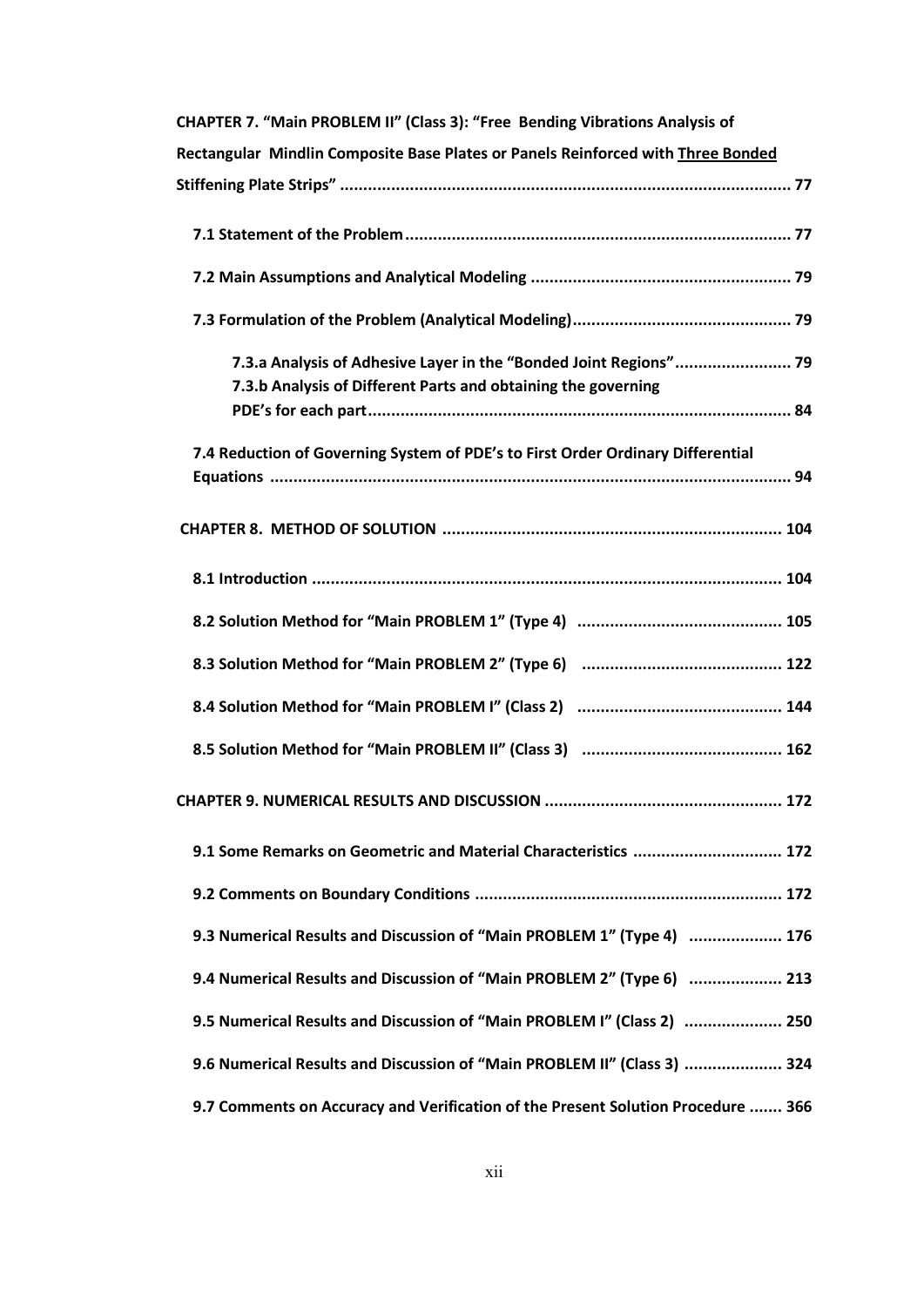| 10.1 Concluding Remarks on "Main PROBLEM 1" (Type 4) and  |  |
|-----------------------------------------------------------|--|
|                                                           |  |
| 10.2 Concluding Remarks on "Main PROBLEM I" (Class 2) and |  |
|                                                           |  |
| <b>CHAPTER 11</b>                                         |  |
|                                                           |  |
|                                                           |  |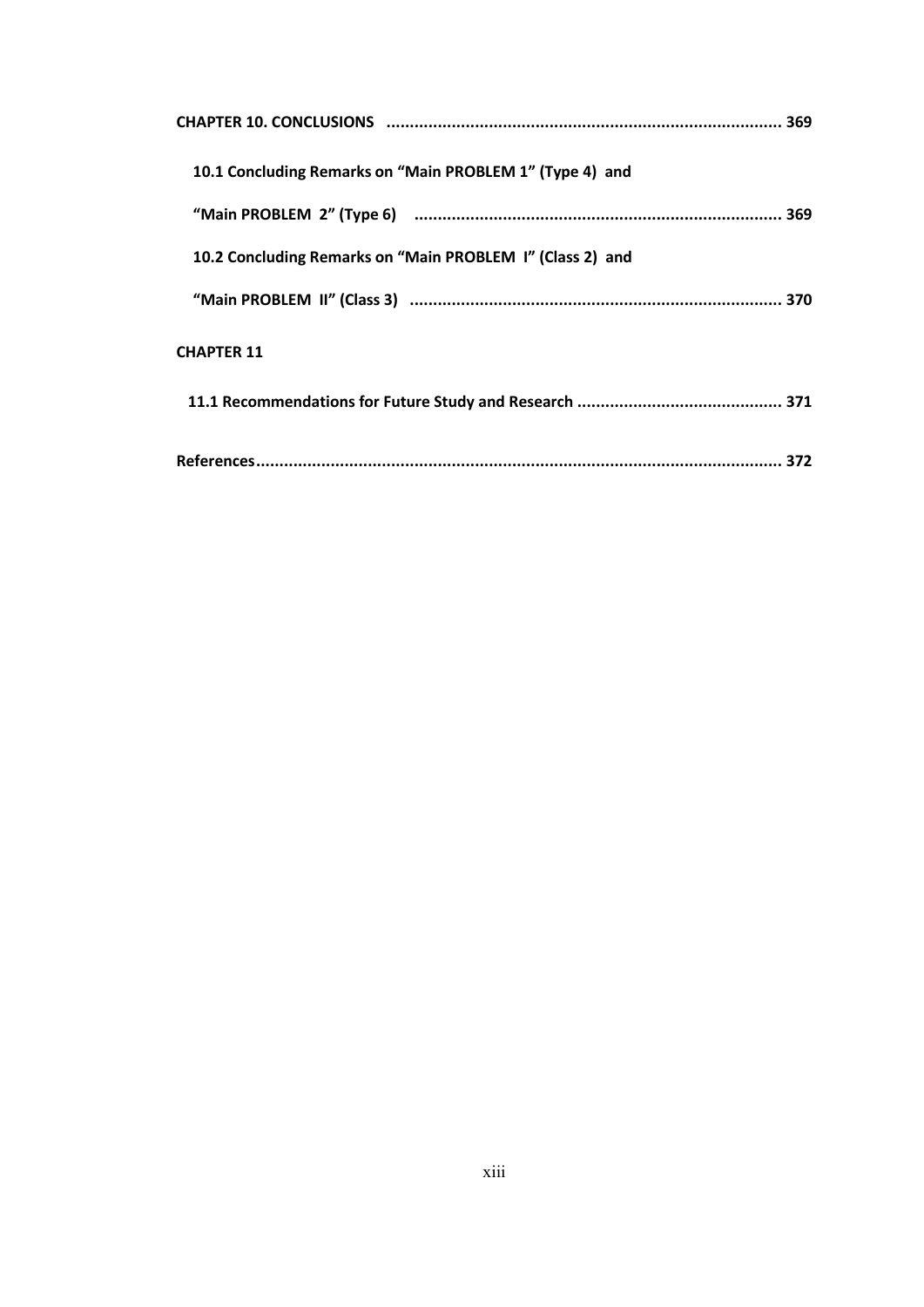### **TABLES**

| TABLE 1. Material Constants and Dimensions of "Stiffened Plate or Panel System With  |  |
|--------------------------------------------------------------------------------------|--|
|                                                                                      |  |
| TABLE 2. Material Constants and Dimensions of "Stiffened Plate or Panel System With  |  |
|                                                                                      |  |
| TABLE 3. Material Properties and Dimensions of "Stiffened Plate or Panel System With |  |
|                                                                                      |  |

**TABLE 4. Convergence of Natural Frequencıes In "Base Plate or Panel With Two Bonded Stiffening Plate Strips" Case (Ref: Present Study) and "Base Plate or Panel With a Non-Centrally Bonded Stiffenıng Plate Strip" Case (From Ref: Yuceoglu et al \*V.12+).............367**

**TABLE 5. Convergence of Natural Frequencıes In "Base Plate or Panel With Three Bonded Stiffening Plate Strips" Case (Ref: Present Study) and "Base Plate or Panel With A Non-Centrally Bonded Stiffening Plate Strip" Case (From Ref: Yuceoglu et al \*V.12+).............368**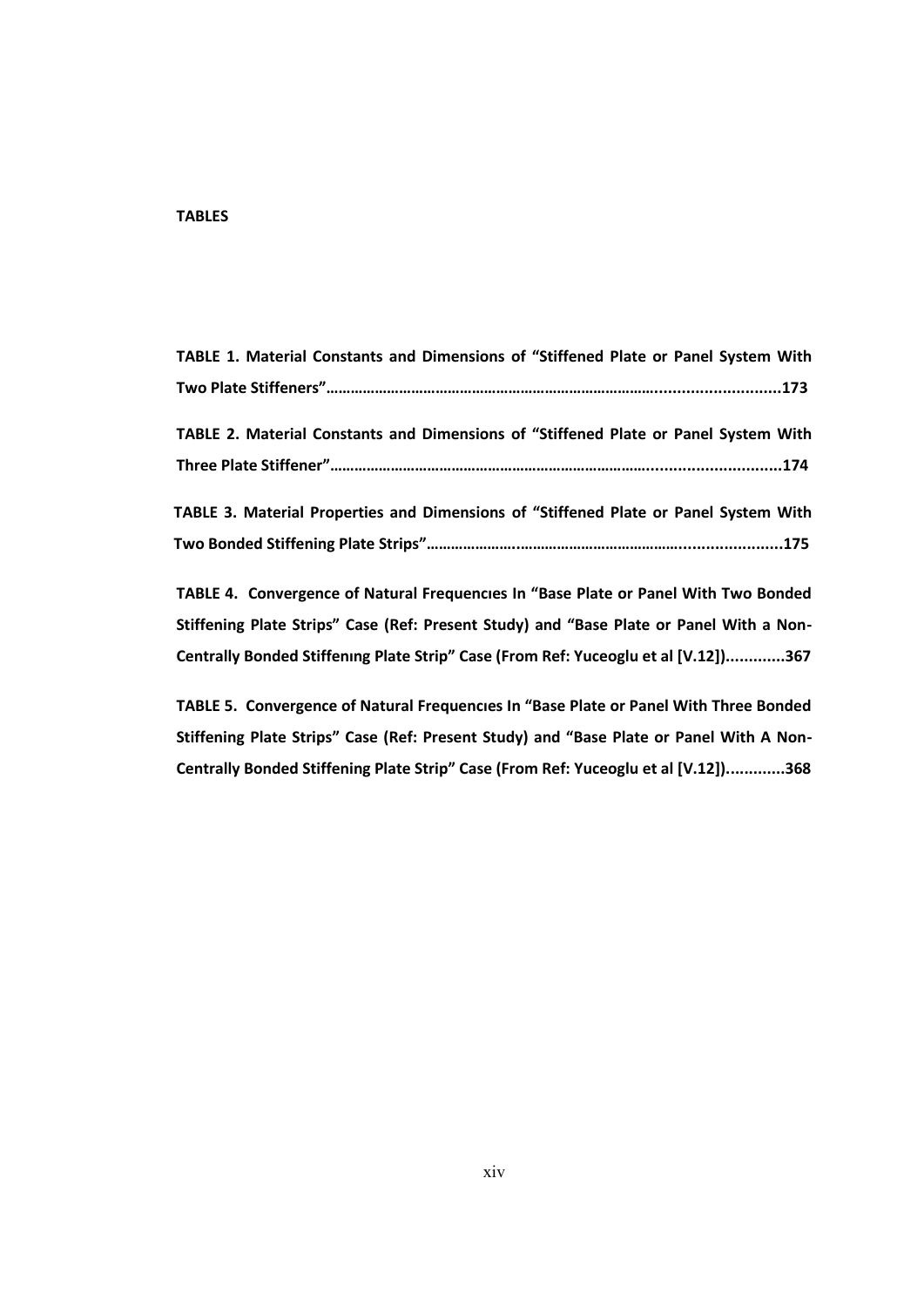### **FIGURES**

| Figure 2. Various "Types" of "Integrally-Stiffened and/or Stepped-Thickness              |
|------------------------------------------------------------------------------------------|
|                                                                                          |
|                                                                                          |
| Figure 4. "Classes" of "Stiffened Plate or Panel Systems with Bonded Stiffener Plates"11 |
| Figure 5. The Coordinate system, Stress Resultants and Sign Conventions14                |
| Figure 6. "Integrally-Stiffened and/or Stepped-Thickness Plate or Panel System with Two  |
|                                                                                          |
| Figure 7. "Integrally-Stiffened and/or Stepped-Thickness Plate or Panel System           |
|                                                                                          |
| Figure 8. "Stiffened Composite Base Plate or Panel System with Two                       |
|                                                                                          |
| Figure 9. Deformations of Mindlin Plates and in-between Adhesive                         |
|                                                                                          |
| Figure 10. "Stiffened Composite Base Plate or Panel System with Three                    |
| ……78                                                                                     |
| Figure 11. Deformations of Mindlin Plates and in-between Adhesive Layers in the          |
|                                                                                          |
| Figure 12. Mode Shapes and Dimensionless Natural Frequencies of "Integrally-Stiffened    |
| and/or Stepped-Thickness Plate or Panel System with Two Integral Plate Stiffeners",      |
|                                                                                          |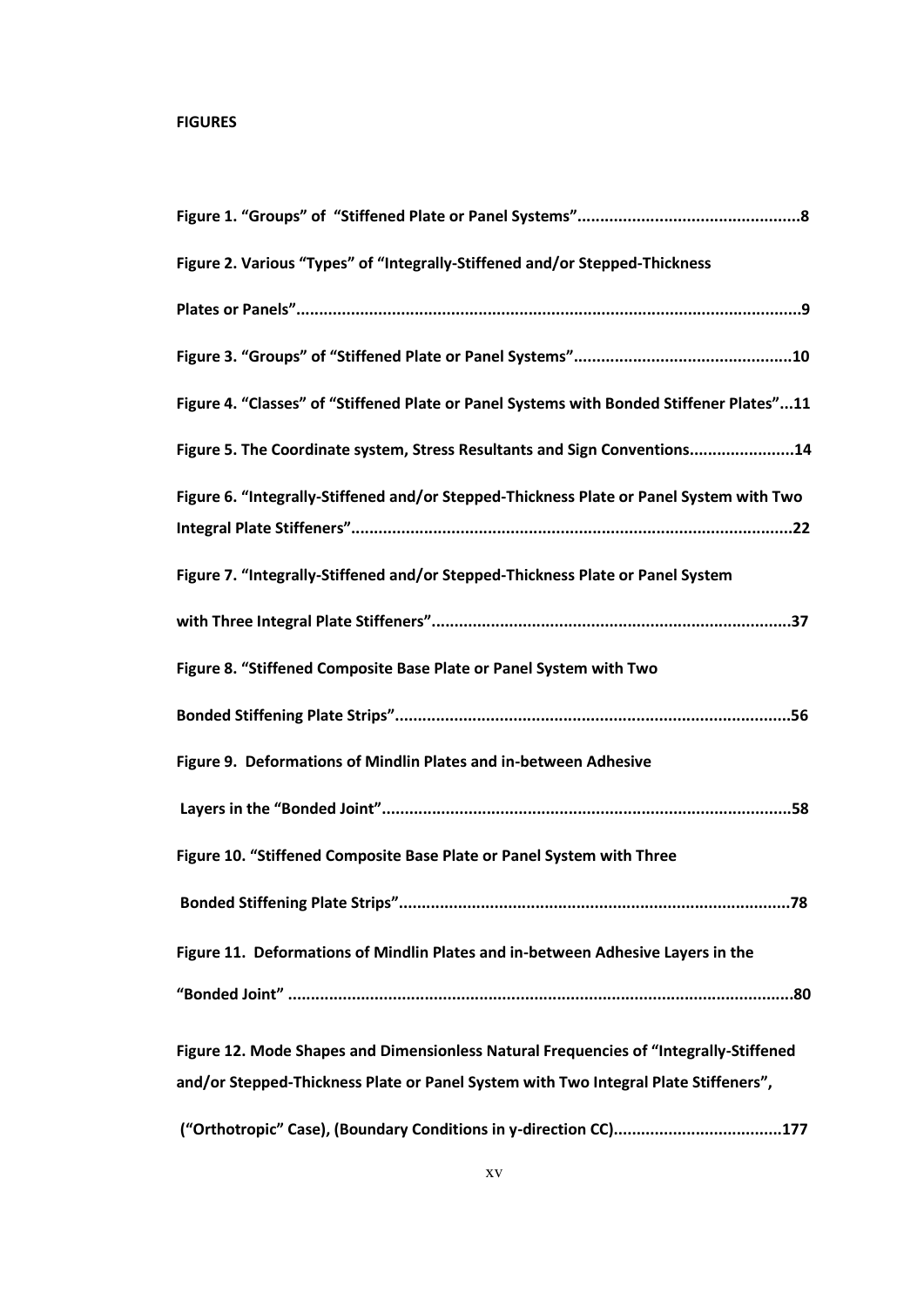**Figure 13. Mode Shapes and Dimensionless Natural Frequencies of "Integrally-Stiffened and/or Stepped-Thickness Plate or Panel System with Two Integral Plate Stiffeners",**

| Figure 14. Mode Shapes and Dimensionless Natural Frequencies of "Integrally-Stiffened<br>and/or Stepped-Thickness Plate or Panel System with Two Integral Plate Stiffeners" |
|-----------------------------------------------------------------------------------------------------------------------------------------------------------------------------|
|                                                                                                                                                                             |
| Figure 15. Mode Shapes and Dimensionless Natural Frequencies of "Integrally-Stiffened<br>and/or Stepped-Thickness Plate or Panel System with Two Integral Plate Stiffeners" |
|                                                                                                                                                                             |
| Figure 16. Mode Shapes and Dimensionless Natural Frequencies of "Integrally-Stiffened<br>and/or Stepped-Thickness Plate or Panel System with Two Integral Plate Stiffeners" |
|                                                                                                                                                                             |
| Figure 17. Mode Shapes and Dimensionless Natural Frequencies of "Integrally-Stiffened<br>and/or Stepped-Thickness Plate or Panel System with Two Integral Plate Stiffeners" |
|                                                                                                                                                                             |
| Figure 18. Mode Shapes and Dimensionless Natural Frequencies of "Integrally-Stiffened<br>and/or Stepped-Thickness Plate or Panel System with Two Integral Plate Stiffeners" |
|                                                                                                                                                                             |
| Figure 19. Mode Shapes and Dimensionless Natural Frequencies of "Integrally-Stiffened<br>and/or Stepped-Thickness Plate or Panel System with Two Integral Plate Stiffeners" |
|                                                                                                                                                                             |
| Figure 20. Mode Shapes and Dimensionless Natural Frequencies of "Integrally-Stiffened<br>and/or Stepped-Thickness Plate or Panel System with Two Integral Plate Stiffeners" |
|                                                                                                                                                                             |
| Figure 21. Mode Shapes and Dimensionless Natural Frequencies of "Integrally-Stiffened                                                                                       |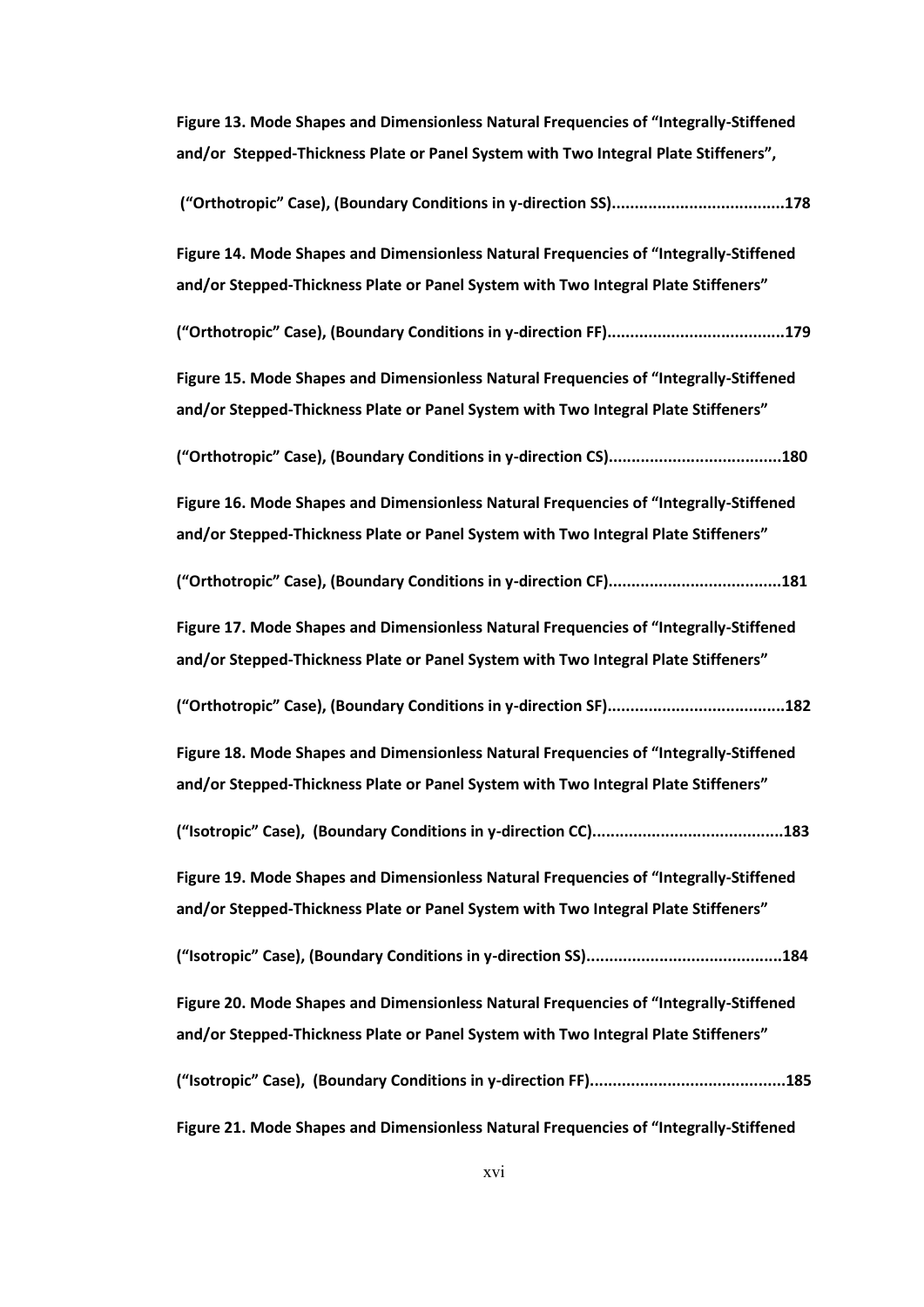| and/or Stepped-Thickness Plate or Panel System with Two Integral Plate Stiffeners"                            |
|---------------------------------------------------------------------------------------------------------------|
|                                                                                                               |
| Figure 22. Mode Shapes and Dimensionless Natural Frequencies of "Integrally-Stiffened                         |
| and/or Stepped-Thickness Plate or Panel System with Two Integral Plate Stiffeners"                            |
|                                                                                                               |
| Figure 23. Mode Shapes and Dimensionless Natural Frequencies of "Integrally-Stiffened                         |
| and/or Stepped-Thickness Plate or Panel System with Two Integral Plate Stiffeners"                            |
|                                                                                                               |
| Figure 24. "Dimensionless Nat Freq's $\overline{\Omega}$ " versus "Aspect Ratio a/L" in "Integrally-Stiffened |
| and/or Stepped-Thickness Plate or Panel System with Two Stiffeners"                                           |
|                                                                                                               |
| (a) Boundary Conditions In y-Directions CC,                                                                   |
| (b) Boundary Conditions In y-Directions SS                                                                    |
| Figure 25. "Dimensionless Nat Freq's $\overline{\Omega}$ " versus "Aspect Ratio a/L" in "Integrally-Stiffened |
| and/or Stepped-Thickness Plate or Panel System with Two Stiffeners"                                           |
|                                                                                                               |
| (a) Boundary Conditions In y-Directions FF,                                                                   |
| (b) Boundary Conditions In y-Directions CS                                                                    |
| Figure 26. "Dimensionless Nat Freq's $\overline{\Omega}$ " versus "Aspect Ratio a/L" in "Integrally-Stiffened |
| and/or Stepped - Thickness Plate or Panel System with Two Stiffeners",                                        |
|                                                                                                               |
|                                                                                                               |

**(a) Boundary Conditions In y-Directions CF,**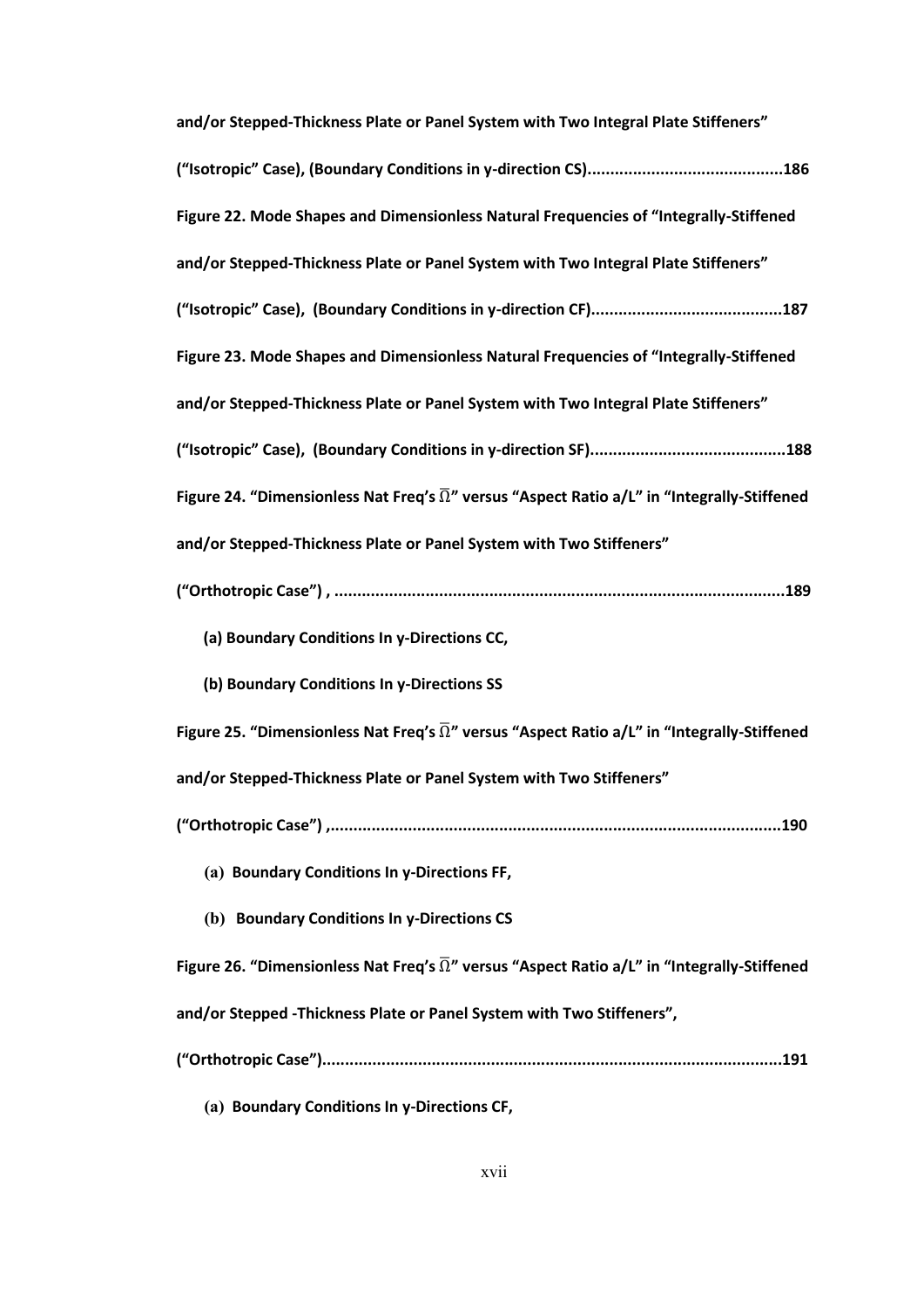**(b) Boundary Conditions In y-Directions SF**

**Figure 27. "Dimensionless Nat Freq's** Ω **" versus "Stiffeners Length Ratio ℓ<sup>I</sup> (ℓII)/L" in "Integrally-Stiffened and/or Stepped -Thickness Plate or Panel System with Two Stiffeners" ("Orthotropic Case") ,...................................................................................................192 (a) Boundary Conditions In y-Directions CC (b) Boundary Conditions In y-Directions SS Figure 28. "Dimensionless Nat Freq's**  $\overline{\Omega}$ **" versus "Stiffeners Length Ratio**  $\mathbf{e}_{\parallel}(\mathbf{e}_{\parallel})/\mathbf{L}$ **" in "Integrally-Stiffened and/or Stepped-Thickness Plate or Panel System with Two Stiffeners" ("Orthotropic Case") ,................................................................................................... 193 (a) Boundary Conditions In y-Directions FF (b) Boundary Conditions In y-Directions CS Figure 29. "Dimensionless Nat Freq's**  $\overline{\Omega}$ **" versus "Stiffeners Length Ratio**  $\mathbf{\ell}_{1}(\mathbf{\ell}_{\parallel})/\mathbf{L}$ **" in "Integrally-Stiffened and/or Stepped-Thickness Plate or Panel System with Two Stiffeners".....................................................................................................................194 ("Orthotropic Case") (a) Boundary Conditions In y-Directions CF (b) Boundary Conditions In y-Directions SF Figure 30. "Dimensionless Nat Freq's**  $\overline{\Omega}$ **" versus "Thickness Ratio h<sub>3</sub> (=h<sub>4</sub>= h<sub>5</sub>)/h<sub>1</sub>(=h<sub>2</sub> =0.04)" in "Integrally-Stiffened and/or Stepped-Thickness Plate or Panel System with Two Stiffeners" ("Orthotropic Case") ,...................................................................................................195**

**(a) Boundary Conditions In y-Directions CC**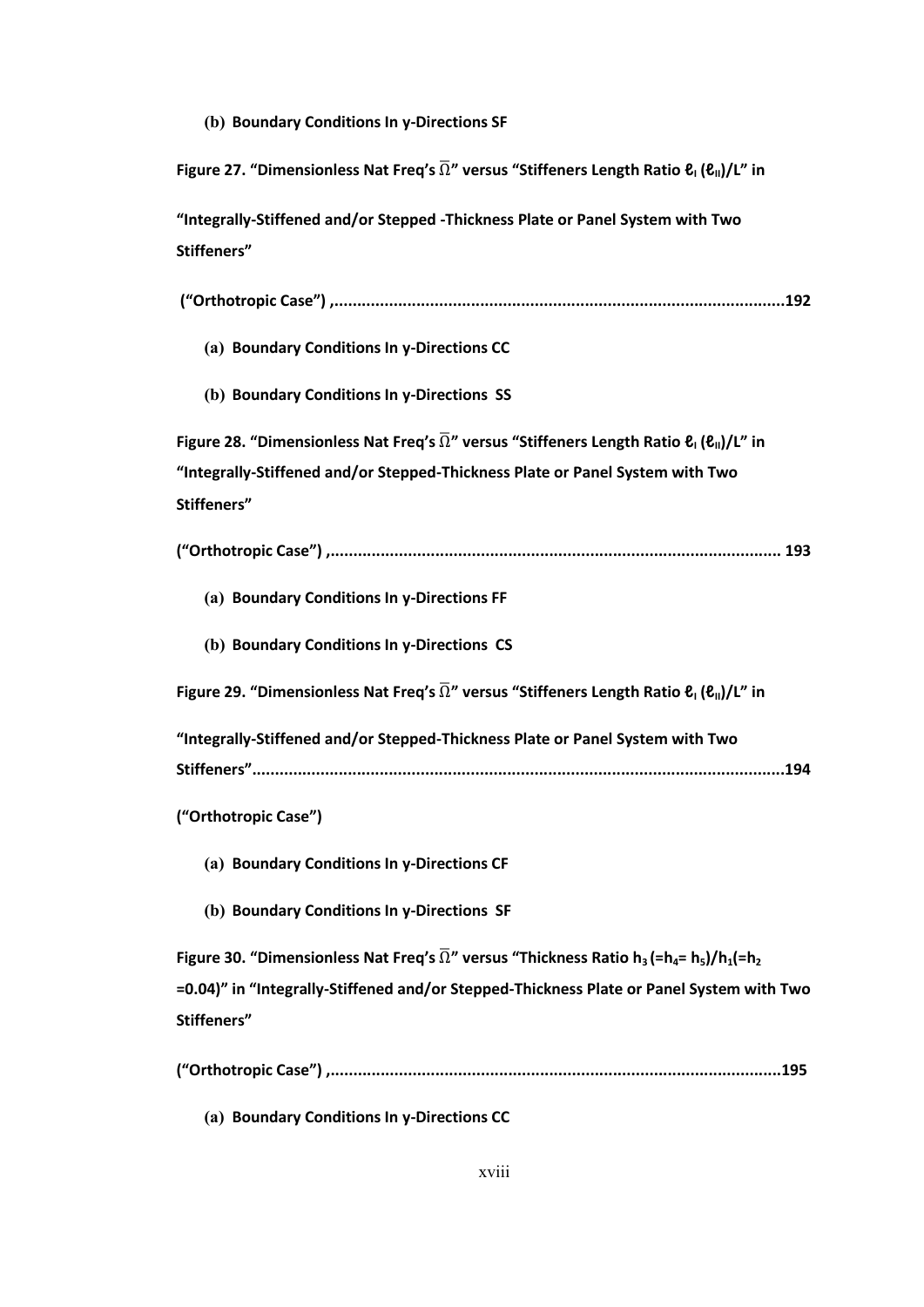**(b) Boundary Conditions In y-Directions SS**

**Figure 31. "Dimensionless Nat Freq's**  $\overline{\Omega}$ **" versus "Thickness Ratio h<sub>3</sub> (=h<sub>4</sub>= h<sub>5</sub>)/h<sub>1</sub>(=h<sub>2</sub> =0.04)" in "Integrally-Stiffened and/or Stepped-Thickness Plate or Panel System with Two Stiffeners"**

**("Orthotropic Case") ....................................................................................................196**

**(a) Boundary Conditions In y-Directions FF**

**(b) Boundary Conditions In y-Directions CS**

**Figure 32.** "Dimensionless Nat Freq's  $\overline{\Omega}$ " versus "Thickness Ratio  $h_3$  (= $h_4$ =  $h_5$ )/ $h_1$ (= $h_2$ **=0.04)" in "Integrally-Stiffened and/or Stepped-Thickness Plate or Panel System with Two Stiffeners"**

**("Orthotropic Case") ,...................................................................................................197**

- **(a) Boundary Conditions In y-Directions CF**
- **(b) Boundary Conditions In y-Directions SF**

**Figure 33. "Dimensionless Nat Freq's**  $\overline{\Omega}$ **" versus "Bending Stiffness Ratio D<sub>22</sub><sup>(1)</sup> (=D<sub>22</sub><sup>(2)</sup>) / D**<sub>22</sub><sup>(3)</sup> (=D<sub>22</sub><sup>(4)</sup>= D<sub>22</sub><sup>(5)</sup>) " in "Integrally-Stiffened and/or Stepped-Thickness Plate or Panel **System with Two Stiffeners"**

- **(a) Boundary Conditions In y-Directions CC**
- **(b) Boundary Conditions In y-Directions SS**

**Figure 34. "Dimensionless Nat Freq's**  $\overline{\Omega}$ **" versus "Bending Stiffness Ratio D<sub>22</sub><sup>(1)</sup> (=D<sub>22</sub><sup>(2)</sup>) / D**<sub>22</sub><sup>(3)</sup> (=D<sub>22</sub><sup>(4)</sup>= D<sub>22</sub><sup>(5)</sup>)" in "Integrally-Stiffened and/or Stepped-Thickness Plate or Panel **System with Two Stiffeners"**

**("Orthotropic Case"),....................................................................................................199**

**(a) Boundary Conditions In y-Directions FF**

**(b) Boundary Conditions In y-Directions CS**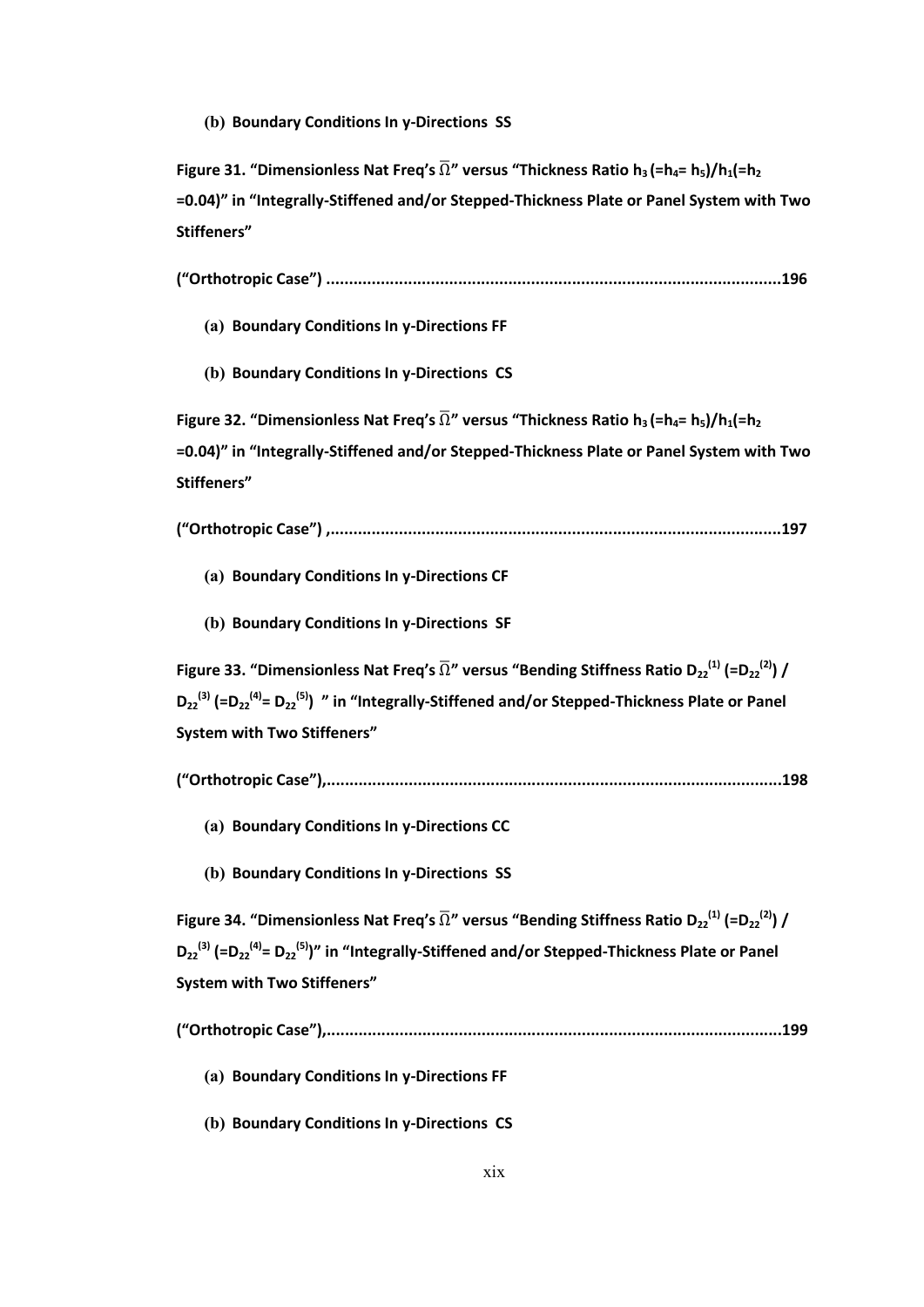**Figure 35. "Dimensionless Nat Freq's**  $\overline{\Omega}$ **" versus "Bending Stiffness Ratio D<sub>22</sub><sup>(1)</sup> (=D<sub>22</sub><sup>(2)</sup>) / D**<sub>22</sub><sup>(3)</sup> (=D<sub>22</sub><sup>(4)</sup>= D<sub>22</sub><sup>(5)</sup>)" in "Integrally-Stiffened and/or Stepped-Thickness Plate or Panel **System with Two Stiffeners"**

| (a) Boundary Conditions In y-Directions CF                                                                    |
|---------------------------------------------------------------------------------------------------------------|
| (b) Boundary Conditions In y-Directions SF                                                                    |
| Figure 36. "Dimensionless Nat Freq's $\overline{\Omega}$ " versus "Aspect Ratio a/L" in "Integrally-Stiffened |
| and/or Stepped-Thickness Plate or Panel System with Two Stiffeners"                                           |
|                                                                                                               |
| (a) Boundary Conditions In y-Directions CC                                                                    |
| (b) Boundary Conditions In y-Directions SS                                                                    |
| Figure 37. "Dimensionless Nat Freq's $\overline{\Omega}$ " versus "Aspect Ratio a/L" in "Integrally-Stiffened |
| and/or Stepped-Thickness Plate or Panel System with Two Stiffeners"                                           |
|                                                                                                               |
| (a) Boundary Conditions In y-Directions FF                                                                    |
| (b) Boundary Conditions In y-Directions CS                                                                    |
| Figure 38. "Dimensionless Nat Freq's $\overline{\Omega}$ " versus "Aspect Ratio a/L" in "Integrally-Stiffened |
| and/or Stepped-Thickness Plate or Panel System with Two Stiffeners"                                           |
|                                                                                                               |
| (a) Boundary Conditions In y-Directions SF                                                                    |
| (b) Boundary Conditions In y-Directions CF                                                                    |
| Figure 39. "Dimensionless Nat Freq's $\overline{\Omega}$ " versus "Aspect Ratio a/L" in "Integrally-Stiffened |
| and/or Stepped-Thickness Plate or Panel System with Two Stiffeners"                                           |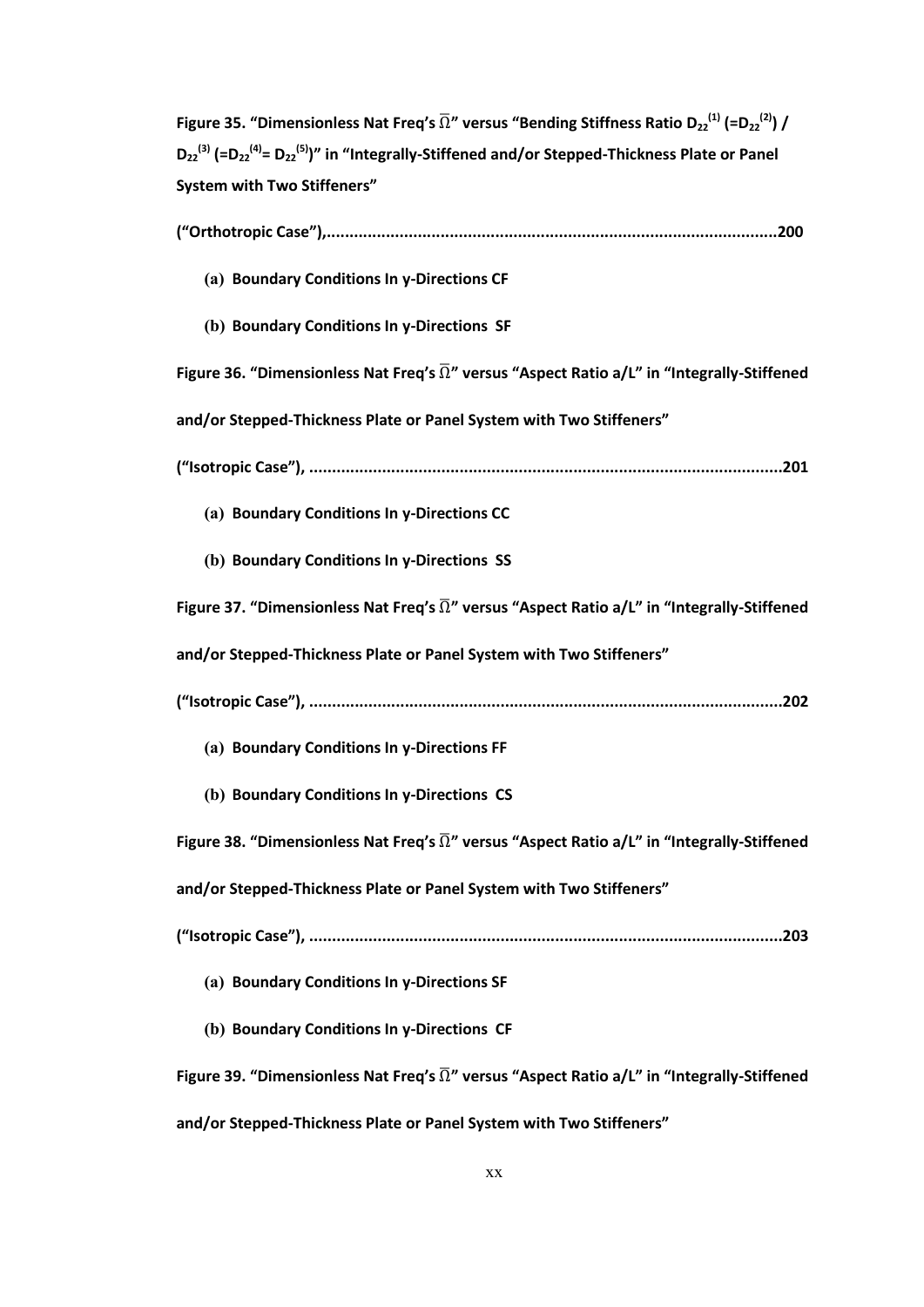| (a) Boundary Conditions In y-Directions CC                                                                                                                            |
|-----------------------------------------------------------------------------------------------------------------------------------------------------------------------|
| (b) Boundary Conditions In y-Directions SS                                                                                                                            |
| Figure 40. "Dimensionless Nat Freq's $\overline{\Omega}$ " versus "Aspect Ratio a/L" in "Integrally-Stiffened                                                         |
| and/or Stepped-Thickness Plate or Panel System with Two Stiffeners"                                                                                                   |
|                                                                                                                                                                       |
| (a) Boundary Conditions In y-Directions FF                                                                                                                            |
| (b) Boundary Conditions In y-Directions CS                                                                                                                            |
| Figure 41. "Dimensionless Nat Freq's $\overline{\Omega}$ " versus "Aspect Ratio a/L" in "Integrally-Stiffened                                                         |
| and/or Stepped-Thickness Plate or Panel System with Two Stiffeners"                                                                                                   |
|                                                                                                                                                                       |
| (a) Boundary Conditions In y-Directions CF                                                                                                                            |
| (b) Boundary Conditions In y-Directions SF                                                                                                                            |
| Figure 42. "Dimensionless Nat Freq's $\overline{\Omega}$ " versus "Thickness Ratio h <sub>3</sub> (=h <sub>4</sub> = h <sub>5</sub> )/h <sub>1</sub> (=h <sub>2</sub> |
| =0.04)" in "Integrally-Stiffened and/or Stepped-Thickness Plate or Panel System with Two                                                                              |
| Stiffeners"                                                                                                                                                           |
|                                                                                                                                                                       |
| (a) Boundary Conditions In y-Directions CC                                                                                                                            |
| (b) Boundary Conditions In y-Directions SS                                                                                                                            |
| Figure 43. "Dimensionless Nat Freq's $\overline{\Omega}$ " versus "Thickness Ratio h <sub>3</sub> (=h <sub>4</sub> = h <sub>5</sub> )/h <sub>1</sub> (=h <sub>2</sub> |
| =0.04)" in "Integrally-Stiffened and/or Stepped-Thickness Plate or Panel System with Two                                                                              |
| <b>Stiffeners</b>                                                                                                                                                     |
|                                                                                                                                                                       |

**(a) Boundary Conditions In y-Directions FF**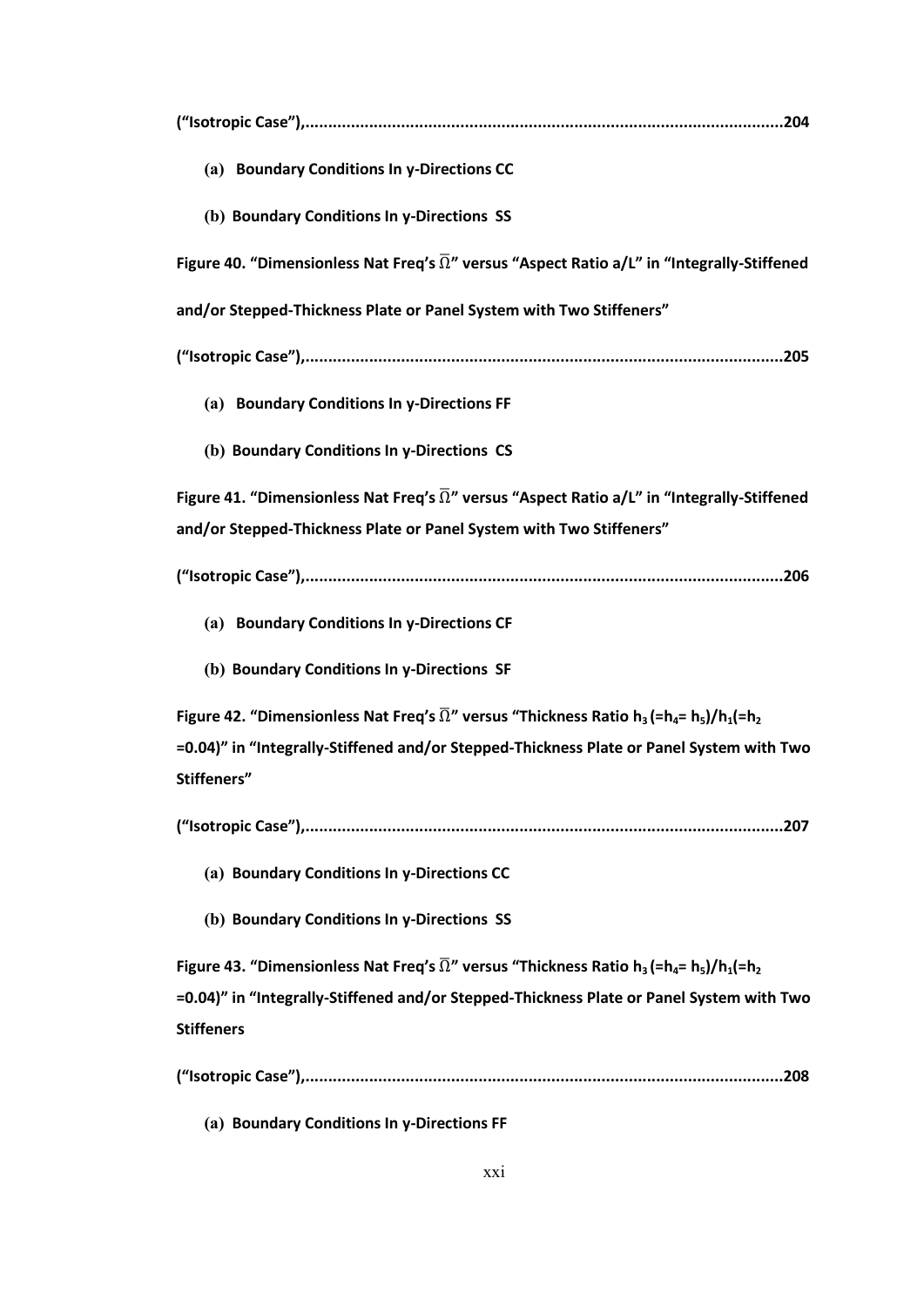**(b) Boundary Conditions In y-Directions CS**

**Figure 44.** "Dimensionless Nat Freq's  $\overline{\Omega}$ " versus "Thickness Ratio h<sub>3</sub> (=h<sub>4</sub>= h<sub>5</sub>)/h<sub>1</sub>(=h<sub>2</sub> **=0.04)" in "Integrally-Stiffened and/or Stepped-Thickness Plate or Panel System with Two Stiffeners"**

**("Isotropic Case"),.........................................................................................................209**

- **(a) Boundary Conditions In y-Directions CF**
- **(b) Boundary Conditions In y-Directions SF**

**Figure 45. "Dimensionless Nat Freq's**  $\overline{\Omega}$ **" versus "Bending Stiffness Ratio D<sub>22</sub><sup>(1)</sup> (=D<sub>22</sub><sup>(2)</sup>) / D**<sub>22</sub><sup>(3)</sup> (=D<sub>22</sub><sup>(4)</sup>= D<sub>22</sub><sup>(5)</sup>) " in "Integrally-Stiffened and/or Stepped-Thickness Plate or Panel **System with Two Stiffeners"**

**("Isotropic Case"), ........................................................................................................210**

- **(a) Boundary Conditions In y-Directions CC**
- **(b) Boundary Conditions In y-Directions SS**

**Figure 46. "Dimensionless Nat Freq's**  $\overline{\Omega}$ **" versus "Bending Stiffness Ratio D<sub>22</sub><sup>(1)</sup> (=D<sub>22</sub><sup>(2)</sup>) /** D<sub>22</sub><sup>(3)</sup> (=D<sub>22</sub><sup>(4)</sup>= D<sub>22</sub><sup>(5)</sup>) " in "Integrally-Stiffened and/or Stepped-Thickness Plate or Panel **System with Two Stiffeners"**

- **("Isotropic Case"), ........................................................................................................211**
	- **(a) Boundary Conditions In y-Directions FF**
	- **(b) Boundary Conditions In y-Directions CS**

**Figure 47. "Dimensionless Nat Freq's**  $\overline{\Omega}$ **" versus "Bending Stiffness Ratio D<sub>22</sub><sup>(1)</sup> (=D<sub>22</sub><sup>(2)</sup>) /** D<sub>22</sub><sup>(3)</sup> (=D<sub>22</sub><sup>(4)</sup>= D<sub>22</sub><sup>(5)</sup>) " in "Integrally-Stiffened and/or Stepped-Thickness Plate or Panel **System with Two Stiffeners"**

- **(a) Boundary Conditions In y-Directions CF**
- **(b) Boundary Conditions In y-Directions SF**

**<sup>(&</sup>quot;Isotropic Case"), .......................................................................................................212**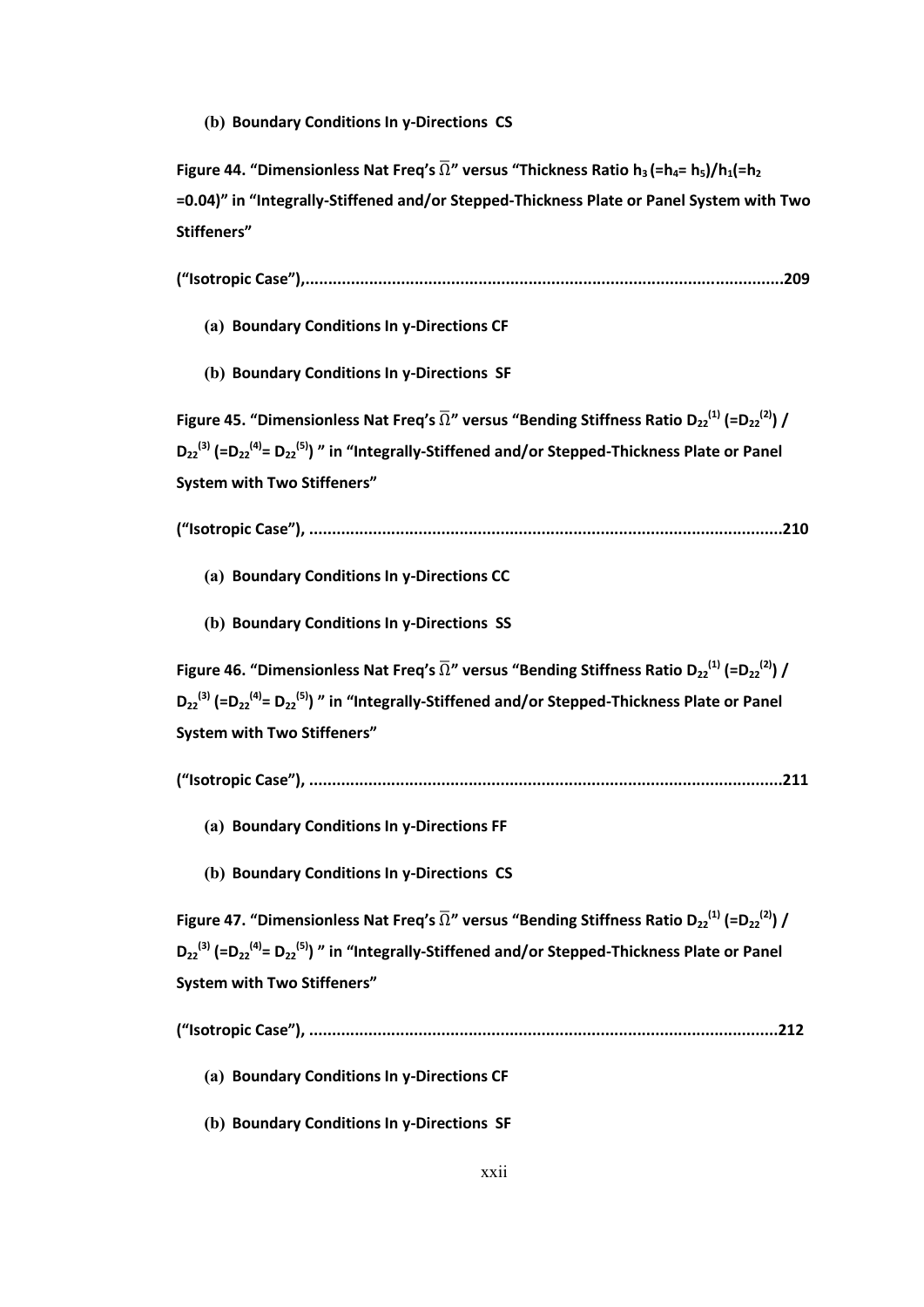xxiii **Figure 48. Mode Shapes and Dimensionless Natural Frequencies of "Integrally-Stiffened and/or Stepped-Thickness Plate or Panel System with Three Integral Plate Stiffeners", ("Orthotropic" Case), (Boundary Conditions in y-direction CC)...................................214 Figure 49. Mode Shapes and Dimensionless Natural Frequencies of "Integrally-Stiffened and/or Stepped-Thickness Plate or Panel System with Three Integral Plate Stiffeners", ("Orthotropic" Case), (Boundary Conditions in y-direction SS).....................................215 Figure 50. Mode Shapes and Dimensionless Natural Frequencies of "Integrally-Stiffened and/or Stepped-Thickness Plate or Panel System with Three Integral Plate Stiffeners" ("Orthotropic" Case), (Boundary Conditions in y-direction FF).......................................216 Figure 51. Mode Shapes and Dimensionless Natural Frequencies of "Integrally-Stiffened and/or Stepped-Thickness Plate or Panel System with Three Integral Plate Stiffeners" ("Orthotropic" Case), (Boundary Conditions in y-direction CS)......................................217 Figure 52. Mode Shapes and Dimensionless Natural Frequencies of "Integrally-Stiffened and/or Stepped-Thickness Plate or Panel System with Three Integral Plate Stiffeners" ("Orthotropic" Case), (Boundary Conditions in y-direction CF)......................................218 Figure 53. Mode Shapes and Dimensionless Natural Frequencies of "Integrally-Stiffened and/or Stepped-Thickness Plate or Panel System with Three Integral Plate Stiffeners" ("Orthotropic" Case), (Boundary Conditions in y-direction SF).......................................219 Figure 54. Mode Shapes and Dimensionless Natural Frequencies of "Integrally-Stiffened and/or Stepped-Thickness Plate or Panel System with Three Integral Plate Stiffeners" ("Isotropic" Case), (Boundary Conditions in y-direction CC)..........................................220 Figure 55. Mode Shapes and Dimensionless Natural Frequencies of "Integrally-Stiffened and/or Stepped-Thickness Plate or Panel System with Three Integral Plate Stiffeners"**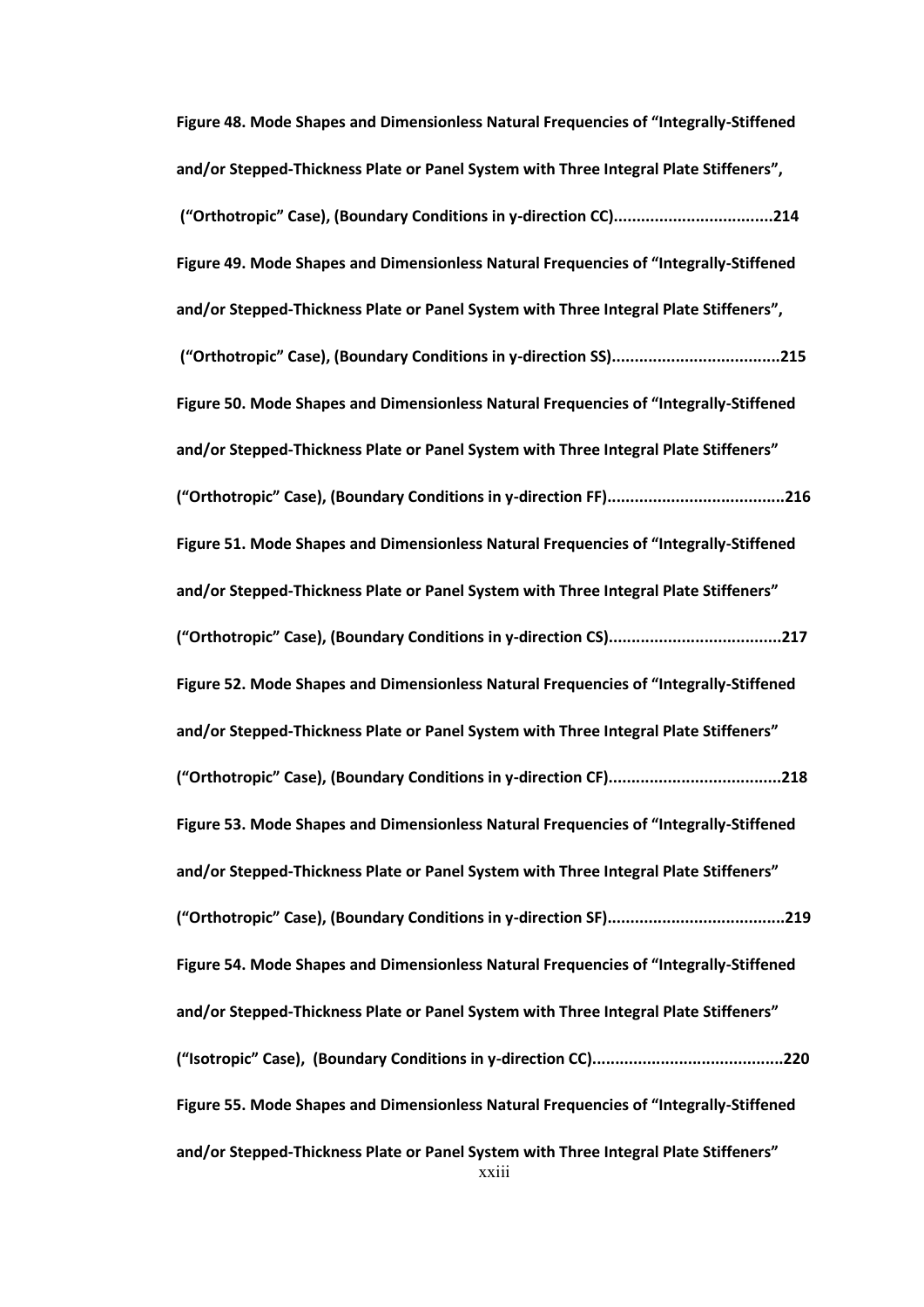| Figure 56. Mode Shapes and Dimensionless Natural Frequencies of "Integrally-Stiffened                         |
|---------------------------------------------------------------------------------------------------------------|
| and/or Stepped-Thickness Plate or Panel System with Three Integral Plate Stiffeners"                          |
|                                                                                                               |
| Figure 57. Mode Shapes and Dimensionless Natural Frequencies of "Integrally-Stiffened                         |
| and/or Stepped-Thickness Plate or Panel System with Three Integral Plate Stiffeners"                          |
|                                                                                                               |
| Figure 58. Mode Shapes and Dimensionless Natural Frequencies of "Integrally-Stiffened                         |
| and/or Stepped-Thickness Plate or Panel System with Three Integral Plate Stiffeners"                          |
|                                                                                                               |
| Figure 59. Mode Shapes and Dimensionless Natural Frequencies of "Integrally-Stiffened                         |
| and/or Stepped-Thickness Plate or Panel System with Three Integral Plate Stiffeners"                          |
|                                                                                                               |
| Figure 60. "Dimensionless Nat Freq's $\overline{\Omega}$ " versus "Aspect Ratio a/L" in "Integrally-Stiffened |
| and/or Stepped-Thickness Plate or Panel System with Three Stiffeners"                                         |
|                                                                                                               |
| (a) Boundary Conditions In Y-Directions CC,                                                                   |
| (b) Boundary Conditions In Y-Directions SS                                                                    |
| Figure 61. "Dimensionless Nat Freq's $\overline{\Omega}$ " versus "Aspect Ratio a/L" in "Integrally-Stiffened |
| and/or Stepped-Thickness Plate or Panel System with Three Stiffeners"                                         |
|                                                                                                               |

**(a) Boundary Conditions In Y-Directions FF,**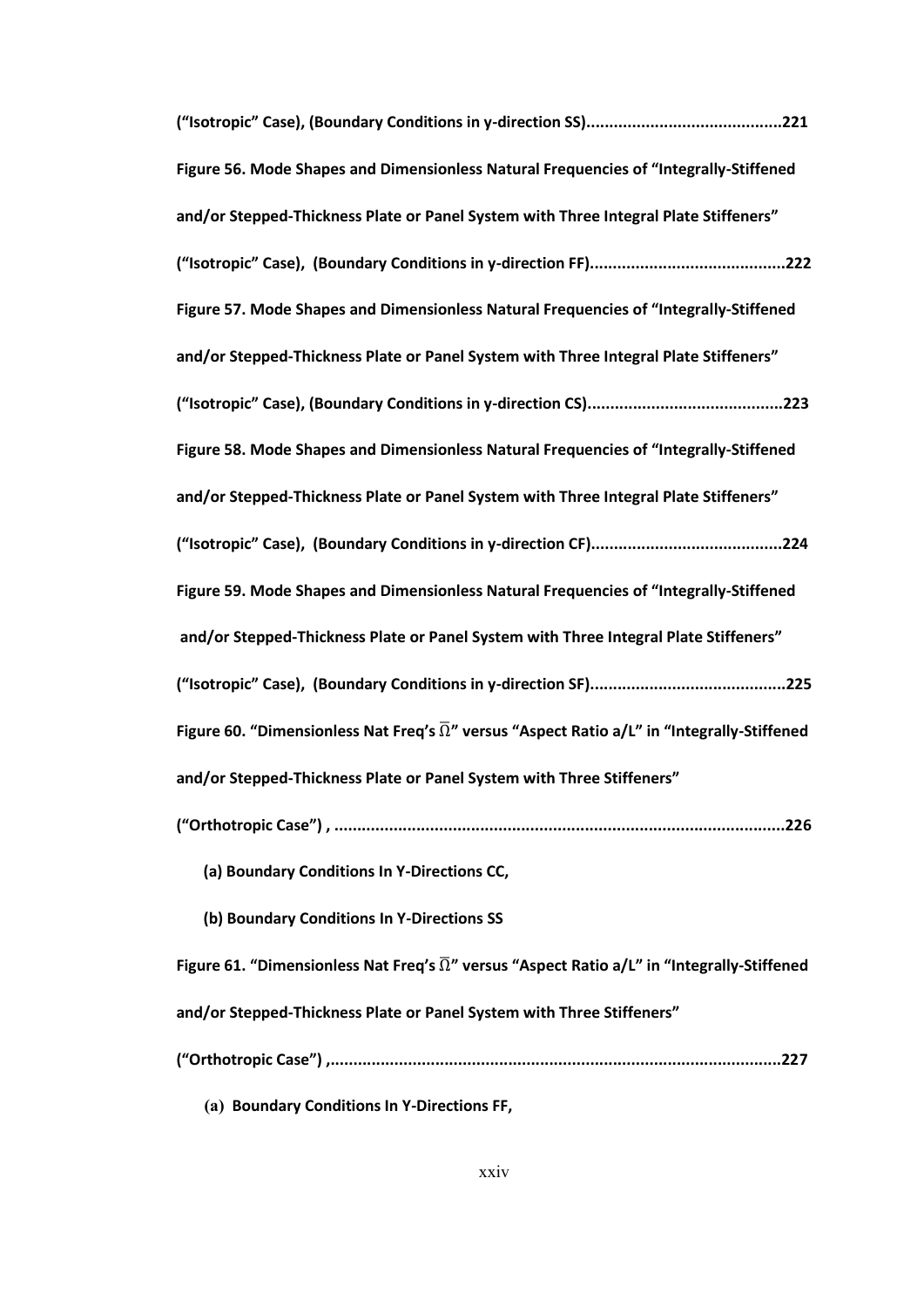**(b) Boundary Conditions In Y-Directions CS**

| Figure 62. "Dimensionless Nat Freq's $\overline{\Omega}$ " versus "Aspect Ratio a/L" in "Integrally-Stiffened                                          |
|--------------------------------------------------------------------------------------------------------------------------------------------------------|
| and/or Stepped-Thickness Plate or Panel System with Three Stiffeners",                                                                                 |
|                                                                                                                                                        |
| (a) Boundary Conditions In Y-Directions CF,                                                                                                            |
| (b) Boundary Conditions In Y-Directions SF                                                                                                             |
| Figure 63. "Dimensionless Nat Freq's $\overline{\Omega}$ " versus "Stiffeners Length Ratio $\ell_1$ (= $\ell_{\parallel}$ = $\ell_{\parallel}$ )/L" in |
| "Integrally-Stiffened and/or Stepped-Thickness Plate or Panel System with Three                                                                        |
| Stiffeners"                                                                                                                                            |
| (a) Boundary Conditions In Y-Directions CC                                                                                                             |
| (b) Boundary Conditions In Y-Directions SS                                                                                                             |
| Figure 64. "Dimensionless Nat Freq's $\overline{\Omega}$ " versus "Stiffeners Length Ratio $\ell_1$ (= $\ell_{\parallel}$ = $\ell_{\parallel}$ )/L" in |
| "Integrally-Stiffened and/or Stepped-Thickness Plate or Panel System with Three<br>Stiffeners"                                                         |
|                                                                                                                                                        |
| (a) Boundary Conditions In Y-Directions FF                                                                                                             |
| (b) Boundary Conditions In Y-Directions CS                                                                                                             |
| Figure 65. "Dimensionless Nat Freq's $\overline{\Omega}$ " versus "Stiffeners Length Ratio $\ell_1$ (= $\ell_{\parallel}$ = $\ell_{\parallel}$ )/L" in |
| "Integrally-Stiffened and/or Stepped-Thickness Plate or Panel System with Three                                                                        |
| Stiffeners"                                                                                                                                            |
|                                                                                                                                                        |
| (a) Boundary Conditions In Y-Directions CF                                                                                                             |
| (b) Boundary Conditions In Y-Directions SF                                                                                                             |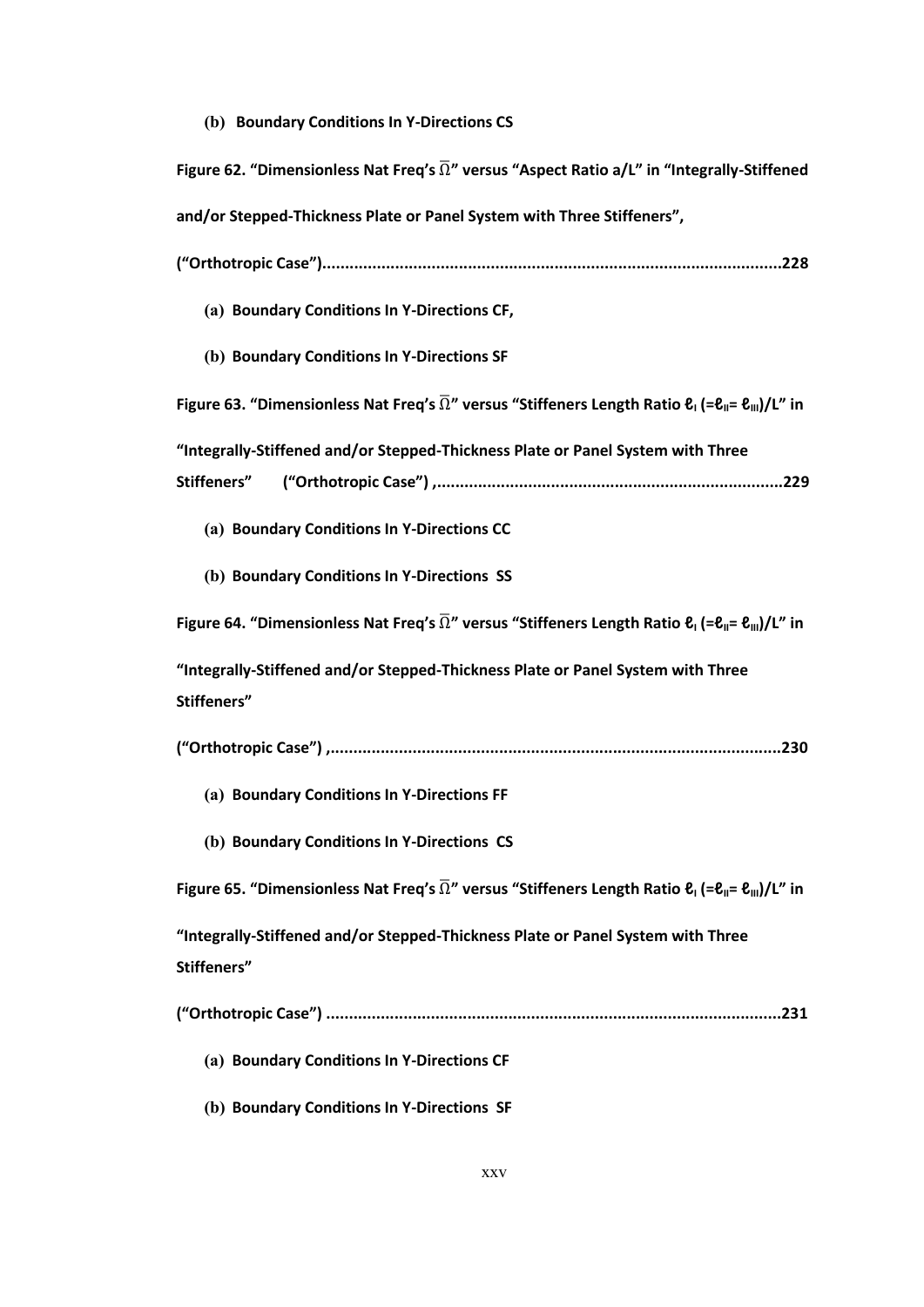**Figure 66 "Dimensionless Nat Freq's**  $\overline{\Omega}$ **" versus "Thickness Ratio**  $h_4$  **(=** $h_5$ **=**  $h_6$ **=**  $h_7$ **)/** $h_1$ **(=** $h_2$ **=**  $h_3$ **=0.04)" in "Integrally- Stiffened and/or Stepped-Thickness Plate or Panel System with Three Stiffeners"**

| ("Orthotropic Case") ,……………………………………………………………………………………232 |  |
|-----------------------------------------------------------|--|
|                                                           |  |

**(a) Boundary Conditions In Y-Directions CC**

**(b) Boundary Conditions In Y-Directions SS**

**Figure 67** "Dimensionless Nat Freq's  $\overline{\Omega}$ " versus "Thickness Ratio  $h_4$  (=h<sub>5</sub>=  $h_6$ =  $h_7$ )/ $h_1$ (=h<sub>2</sub>=  $h_3$ **=0.04)" in "Integrally-Stiffened and/or Stepped-Thickness Plate or Panel System with Three Stiffeners"**

**("Orthotropic Case"),....................................................................................................233**

- **(a) Boundary Conditions In Y-Directions FF**
- **(b) Boundary Conditions In Y-Directions CS**

**Figure 68 "Dimensionless Nat Freq's**  $\overline{\Omega}$ **" versus "Thickness Ratio**  $h_4$  **(=h<sub>5</sub>=**  $h_5$ **=**  $h_7$ **)/** $h_1$ **(=h<sub>2</sub>=**  $h_3$ **=0.04)" in "Integrally- Stiffened and/or Stepped-Thickness Plate or Panel System with Three Stiffeners"**

**("Orthotropic Case") ,...................................................................................................234**

- **(a) Boundary Conditions In Y-Directions CF**
- **(b) Boundary Conditions In Y-Directions SF**

**Figure 69 "Dimensionless Nat Freq's**  $\overline{\Omega}$ **" versus "Bending Stiffness Ratio D<sub>22</sub><sup>(4)</sup> (=D<sub>22</sub><sup>(5)</sup>=**  $D_{22}^{(6)} = D_{22}^{(7)}$  /  $D_{22}^{(1)} (= D_{22}^{(2)} = D_{22}^{(3)})$  " in "Integrally-Stiffened and/or Stepped-Thickness **Plate or Panel System with Three Stiffeners"**

**("Orthotropic Case"),....................................................................................................235**

- **(a) Boundary Conditions In Y-Directions CC**
- **(b) Boundary Conditions In Y-Directions SS**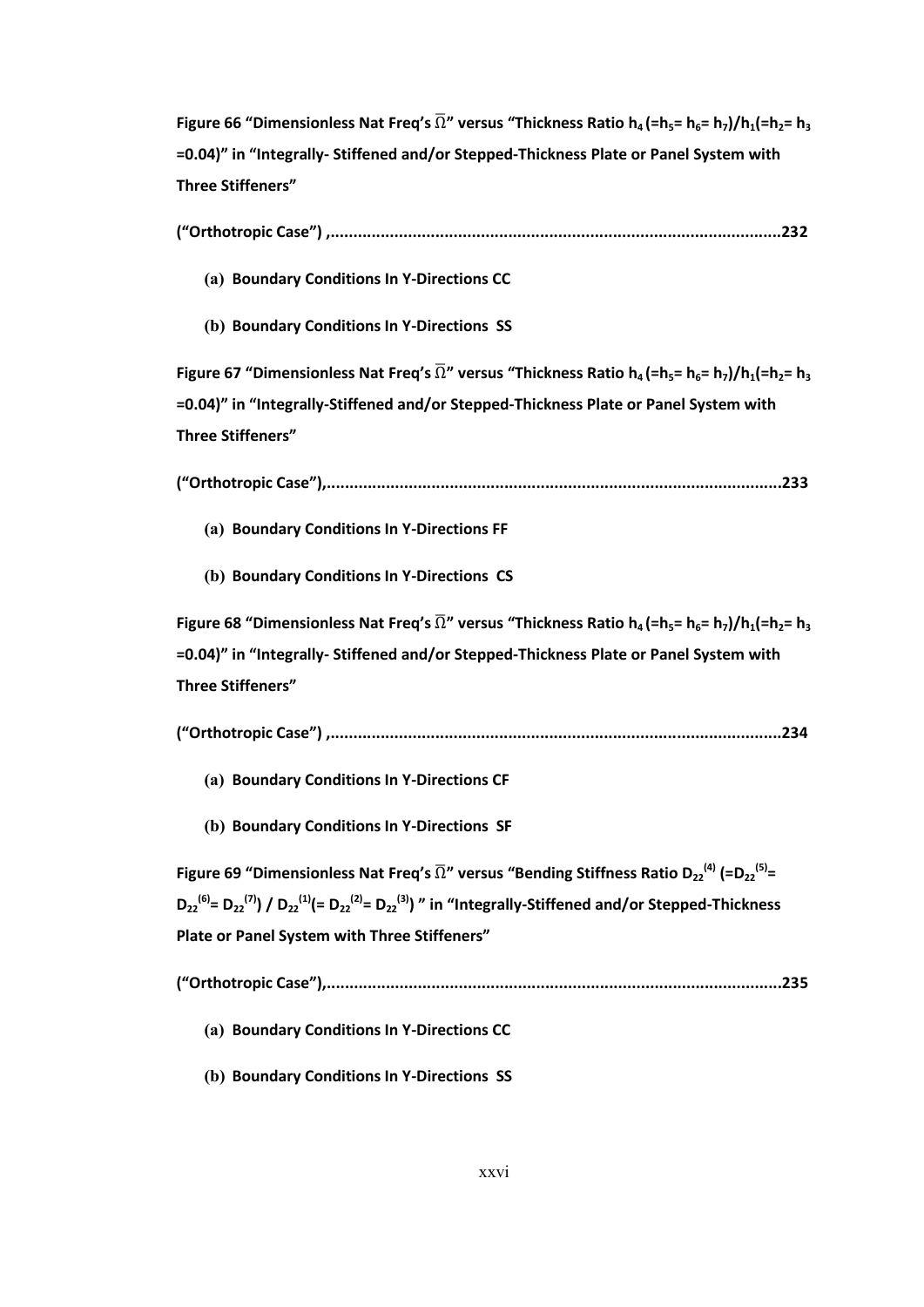**Figure 70 "Dimensionless Nat Freq's**  $\overline{\Omega}$ **" versus "Bending Stiffness Ratio D<sub>22</sub><sup>(4)</sup> (=D<sub>22</sub><sup>(5)</sup>=**  $D_{22}^{(6)} = D_{22}^{(7)}$  /  $D_{22}^{(1)} (= D_{22}^{(2)} = D_{22}^{(3)})''$  in "Integrally-Stiffened and/or Stepped-Thickness **Plate or Panel System with Three Stiffeners"**

- **("Orthotropic Case"),....................................................................................................236**
	- **(a) Boundary Conditions In Y-Directions FF**
	- **(b) Boundary Conditions In Y-Directions CS**

**Figure 71 "Dimensionless Nat Freq's**  $\overline{\Omega}$ **" versus "Bending Stiffness Ratio D<sub>22</sub><sup>(4)</sup> (=D<sub>22</sub><sup>(5)</sup>=**  $D_{22}^{(6)} = D_{22}^{(7)}$  /  $D_{22}^{(1)} (= D_{22}^{(2)} = D_{22}^{(3)})''$  in Integrally-Stiffened and/or Stepped-Thickness Plate **or Panel System with Three Stiffeners"**

- **("Orthotropic Case"),....................................................................................................237**
	- **(a) Boundary Conditions In Y-Directions CF**
	- **(b) Boundary Conditions In Y-Directions SF**

Figure 72 "Dimensionless Nat Freq's  $\overline{\Omega}$ " versus "Aspect Ratio a/L" in "Integrally-Stiffened

**and/or Stepped-Thickness Plate or Panel System with Three Stiffeners"**

- **("Isotropic Case"), ........................................................................................................238**
	- **(a) Boundary Conditions In Y-Directions CC**
	- **(b) Boundary Conditions In Y-Directions SS**

**Figure 73 "Dimensionless Nat Freq's** Ω **" versus "Aspect Ratio a/L" in "Integrally-Stiffened** 

**and/or Stepped-Thickness Plate or Panel System with Three Stiffeners"**

```
("Isotropic Case"), ........................................................................................................239
```
- **(a) Boundary Conditions In Y-Directions FF**
- **(b) Boundary Conditions In Y-Directions CS**

Figure 74 "Dimensionless Nat Freq's  $\overline{\Omega}$ " versus "Aspect Ratio a/L" in "Integrally-Stiffened

**and/or Stepped-Thickness Plate or Panel System with Three Stiffeners"**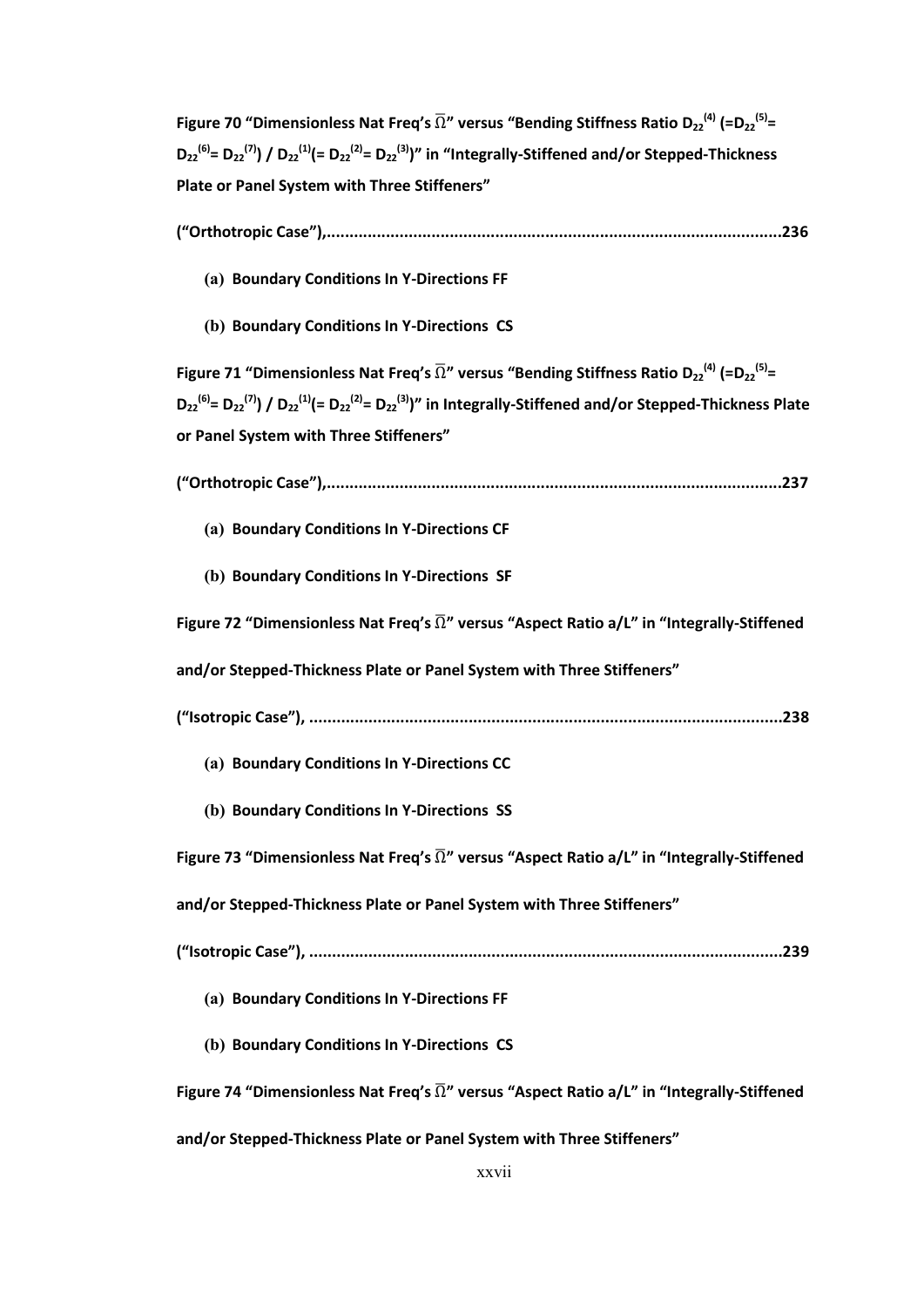| (a) Boundary Conditions In Y-Directions SF                                                                                                                                                               |
|----------------------------------------------------------------------------------------------------------------------------------------------------------------------------------------------------------|
| (b) Boundary Conditions In Y-Directions CF                                                                                                                                                               |
| Figure 75 "Dimensionless Nat Freq's $\overline{\Omega}$ " versus "Aspect Ratio a/L" in "Integrally-Stiffened                                                                                             |
| and/or Stepped-Thickness Plate or Panel System with Three Stiffeners"                                                                                                                                    |
|                                                                                                                                                                                                          |
| (a) Boundary Conditions In Y-Directions CC                                                                                                                                                               |
| (b) Boundary Conditions In Y-Directions SS                                                                                                                                                               |
| Figure 76 "Dimensionless Nat Freq's $\overline{\Omega}$ " versus "Aspect Ratio a/L" in "Integrally-Stiffened                                                                                             |
| and/or Stepped-Thickness Plate or Panel System with Three Stiffeners"                                                                                                                                    |
|                                                                                                                                                                                                          |
|                                                                                                                                                                                                          |
| (a) Boundary Conditions In Y-Directions FF                                                                                                                                                               |
| (b) Boundary Conditions In Y-Directions CS                                                                                                                                                               |
| Figure 77 "Dimensionless Nat Freq's $\overline{\Omega}$ " versus "Aspect Ratio a/L" in "Integrally-Stiffened                                                                                             |
| and/or Stepped-Thickness Plate or Panel System with Three Stiffeners"                                                                                                                                    |
|                                                                                                                                                                                                          |
| (a) Boundary Conditions In Y-Directions CF                                                                                                                                                               |
| (b) Boundary Conditions In Y-Directions SF                                                                                                                                                               |
| Figure 78 "Dimensionless Nat Freq's $\overline{\Omega}$ " versus "Thickness Ratio h <sub>4</sub> (=h <sub>5</sub> = h <sub>6</sub> = h <sub>7</sub> )/h <sub>1</sub> (=h <sub>2</sub> = h <sub>3</sub> ) |
| =0.04)" in "Integrally-Stiffened and/or Stepped-Thickness Plate or Panel System with                                                                                                                     |
| <b>Three Stiffeners"</b>                                                                                                                                                                                 |

**(a) Boundary Conditions In Y-Directions CC**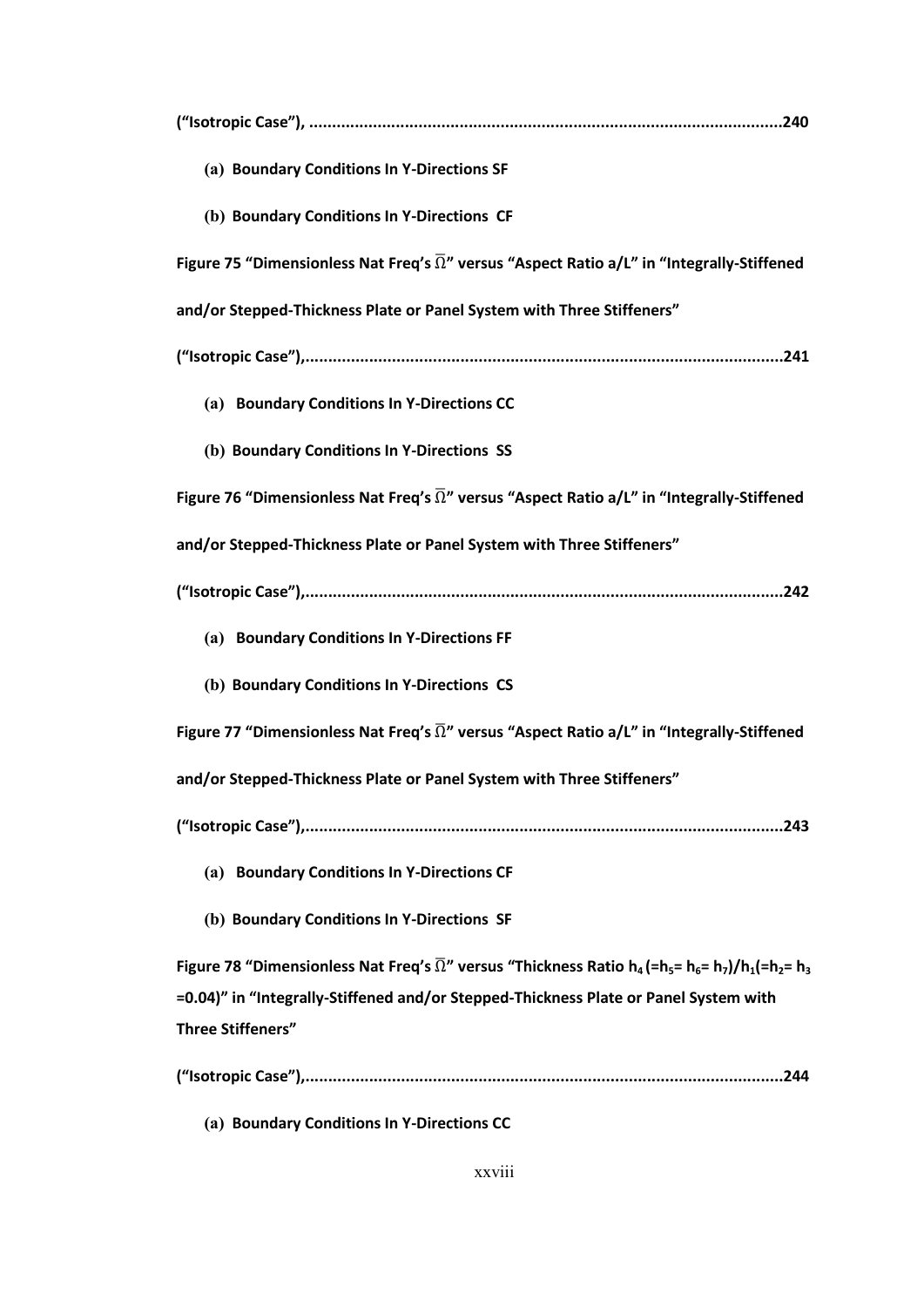#### **(b) Boundary Conditions In Y-Directions SS**

**Figure 79** "Dimensionless Nat Freq's  $\overline{\Omega}$ " versus "Thickness Ratio  $h_4$  (=h<sub>5</sub>=  $h_5$ =  $h_7$ )/ $h_1$ (=h<sub>2</sub>=  $h_3$ **=0.04)" in "Integrally-Stiffened and/or Stepped -Thickness Plate or Panel System with Three Stiffeners"**

- **("Isotropic Case"),.........................................................................................................245**
	- **(a) Boundary Conditions In Y-Directions FF**
	- **(b) Boundary Conditions In Y-Directions CS**

**Figure 80** "Dimensionless Nat Freq's  $\overline{\Omega}$ " versus "Thickness Ratio  $h_4$  (= $h_5$ =  $h_6$ =  $h_7$ )/ $h_1$ (= $h_2$ =  $h_3$ **=0.04)" in "Integrally-Stiffened and/or Stepped -Thickness Plate or Panel System with Three Stiffeners"**

**("Isotropic Case"),.........................................................................................................246**

- **(a) Boundary Conditions In Y-Directions CF**
- **(b) Boundary Conditions In Y-Directions SF**

**Figure 81 "Dimensionless Nat Freq's**  $\overline{\Omega}$ **" versus "Bending Stiffness Ratio D<sub>22</sub><sup>(4)</sup> (=D<sub>22</sub><sup>(5)</sup>=**  $D_{22}^{(6)} = D_{22}^{(7)}$  /  $D_{22}^{(1)} (= D_{22}^{(2)} = D_{22}^{(3)})''$  in "Integrally- Stiffened and/or Stepped -Thickness **Plate or Panel System with Three Stiffeners"**

- **("Isotropic Case"), ........................................................................................................247**
	- **(a) Boundary Conditions In y-Directions CC**
	- **(b) Boundary Conditions In y-Directions SS**

**Figure 82 "Dimensionless Nat Freq's**  $\overline{\Omega}$ **" versus "Bending Stiffness Ratio D<sub>22</sub><sup>(4)</sup> (=D<sub>22</sub><sup>(5)</sup>=**  $D_{22}^{(6)} = D_{22}^{(7)}$  /  $D_{22}^{(1)} (= D_{22}^{(2)} = D_{22}^{(3)})''$  in "Integrally- Stiffened and/or Stepped -Thickness **Plate or Panel System with Three Stiffeners"**

**("Isotropic Case"),.........................................................................................................248**

- **(a) Boundary Conditions In y-Directions FF**
- **(b) Boundary Conditions In y-Directions CS**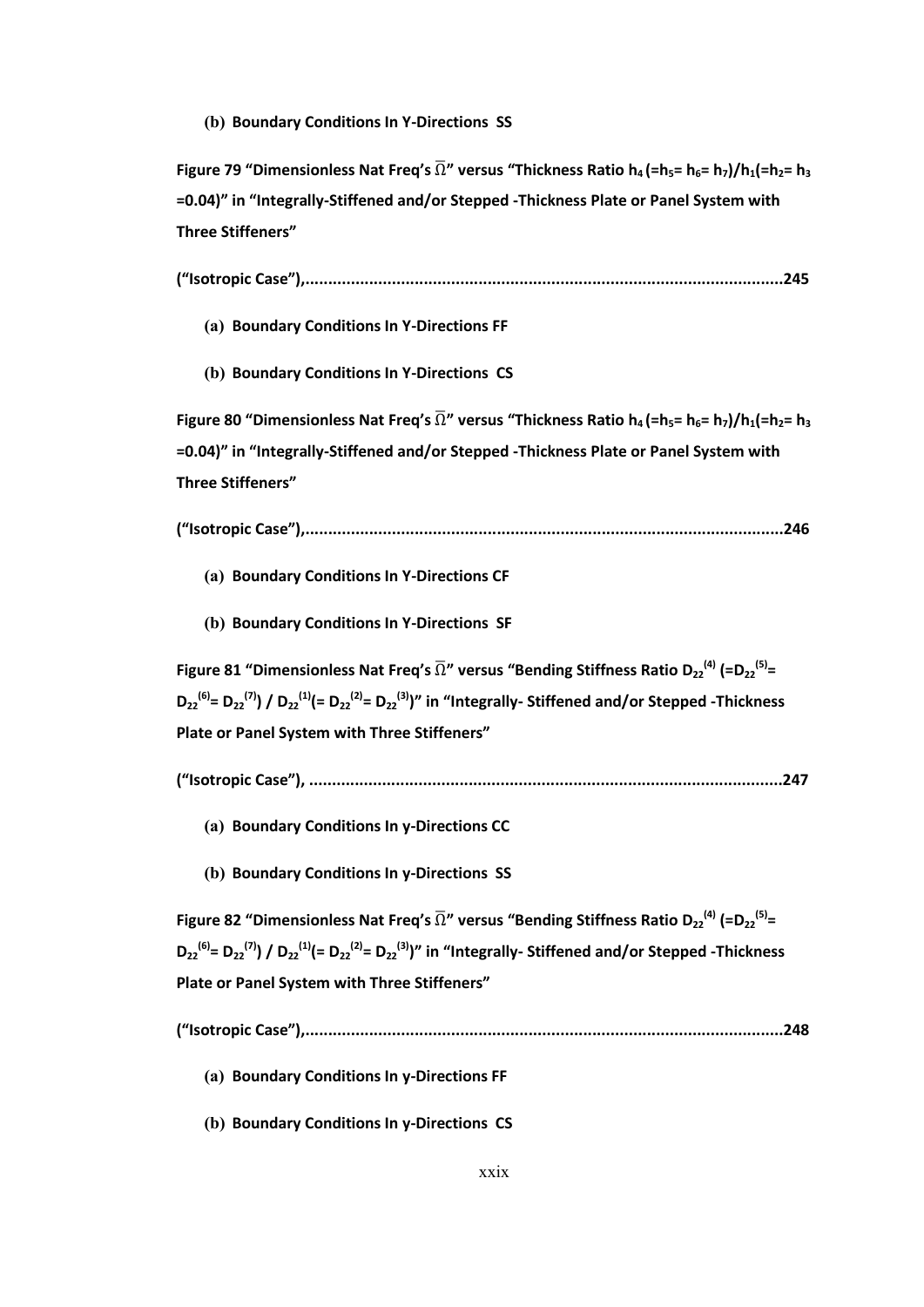**Figure 83 "Dimensionless Nat Freq's**  $\overline{\Omega}$ **" versus "Bending Stiffness Ratio D<sub>22</sub><sup>(4)</sup> (=D<sub>22</sub><sup>(5)</sup>=**  $D_{22}^{(6)} = D_{22}^{(7)}$  /  $D_{22}^{(1)} (= D_{22}^{(2)} = D_{22}^{(3)})''$  in "Integrally- Stiffened and/or Stepped -Thickness **Plate or Panel System with Three Stiffeners"**

|--|--|--|

- **(a) Boundary Conditions In y-Directions CF**
- **(b) Boundary Conditions In y-Directions SF**

| Figure 84.a Mode Shapes and Dimensionless Nat. Freqs of "Composite Base Plate or |  |
|----------------------------------------------------------------------------------|--|
| panel with Two Bonded Stiffening Plate Strips" , "Orthotropic" Case with "Hard"  |  |
|                                                                                  |  |
| Figure 84.b Mode Shapes and Dimensionless Nat. Freqs of "Composite Base Plate or |  |
| Panel with Two Bonded Stiffening Plate Strips", "Orthotropic" Case with "Soft"   |  |
|                                                                                  |  |
| Figure 84.c Mode Shapes and Dimensionless Nat. Freqs of "Composite Base Plate or |  |
| Panel with Two Bonded Stiffening Plate Strips", "Orthotropic" Case with "Hard"   |  |
|                                                                                  |  |
| Figure 85.a Mode Shapes and Dimensionless Nat. Freqs of "Composite Base Plate or |  |
| Panel with Two Bonded Stiffening Plate Strips", ("Orthotropic" Case with "Hard"  |  |
|                                                                                  |  |
| Figure 85.b Mode Shapes and Dimensionless Nat. Freqs of "Composite Base Plate or |  |
| Panel with Two Bonded Stiffening Plate Strips", "Orthotropic" Case with "Soft"   |  |
|                                                                                  |  |
| Figure 86.a Mode Shapes and Dimensionless Nat. Freqs of "Composite Base Plate or |  |
| Panel with Two Bonded Stiffening Plate Strips", ("Orthotropic" Case with "Hard"  |  |
|                                                                                  |  |
| Figure 86.b Mode Shapes and Dimensionless Nat. Freqs of "Composite Base Plate or |  |
| Panel with Two Bonded Stiffening Plate Strips", "Orthotropic" Case with "Soft"   |  |
|                                                                                  |  |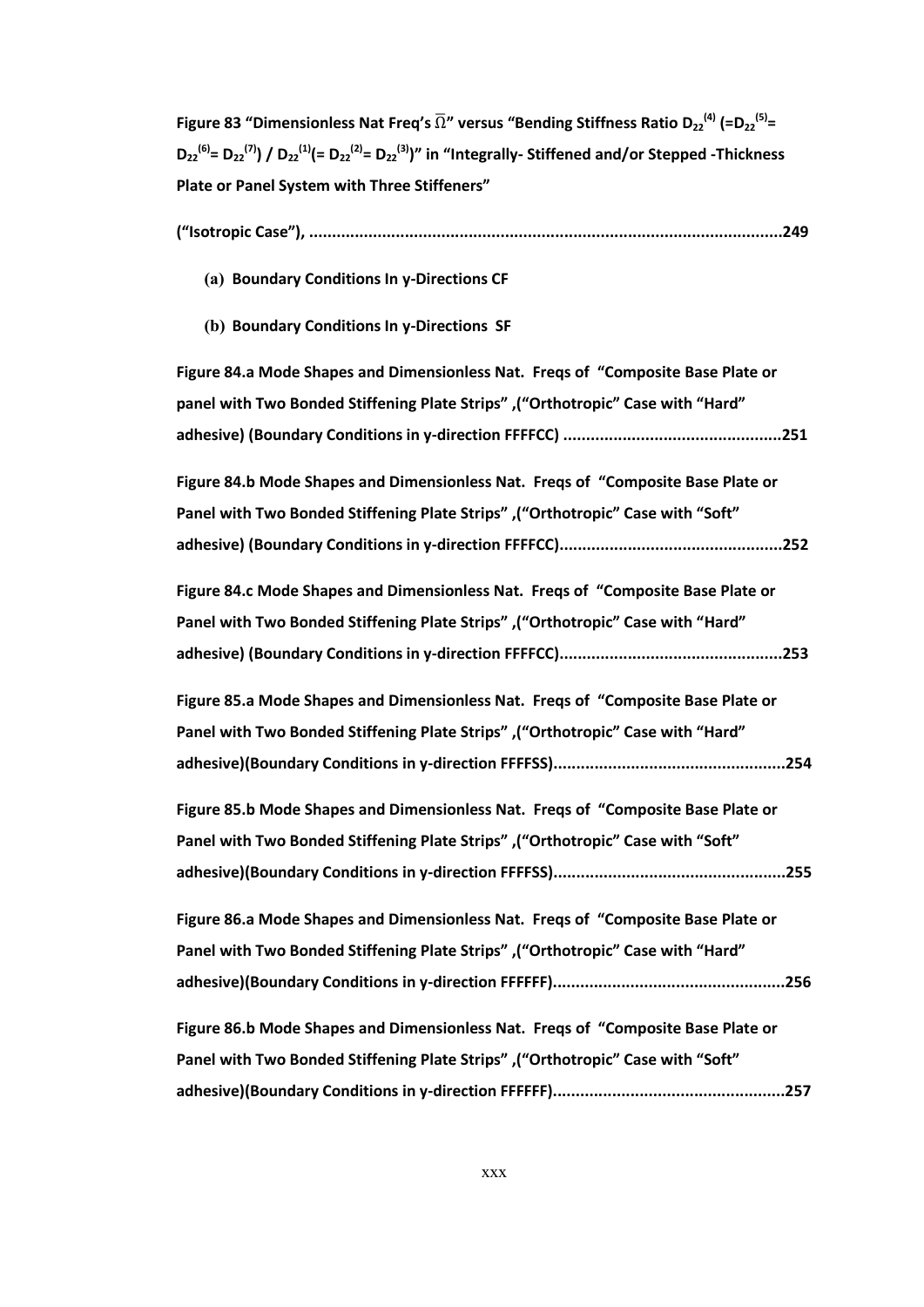| Figure 87.a Mode Shapes and Dimensionless Nat. Fregs of "Composite Base Plate or |  |
|----------------------------------------------------------------------------------|--|
| Panel with Two Bonded Stiffening Plate Strips", "Orthotropic" Case with "Hard"   |  |
| adhesive)(Boundary Conditions in y-direction FFFFCS)……………………………………………258         |  |

**Figure 87.b Mode Shapes and Dimensionless Nat. Freqs of "Composite Base Plate or Panel with Two Bonded Stiffening Plate Strips" ,("Orthotropic" Case with "Soft" adhesive)(Boundary Conditions in y-direction FFFFCS)..................................................259**

**Figure 88.a Mode Shapes and Dimensionless Nat. Freqs of "Composite Base Plate or Panel with Two Bonded Stiffening Plate Strips" ,("Orthotropic" Case with "Hard" adhesive)(Boundary Conditions in y-direction FFFFCF)..................................................260**

**Figure 88.b Mode Shapes and Dimensionless Nat. Freqs of "Composite Base Plate or Panel with Two Bonded Stiffening Plate Strips" ,("Orthotropic" Case with "Soft" adhesive)(Boundary Conditions in y-direction FFFFCF)..................................................261**

**Figure 89.a Mode Shapes and Dimensionless Nat. Freqs of "Composite Base Plate or Panel with Two Bonded Stiffening Plate Strips" ,("Orthotropic" Case with "Hard" adhesive)(Boundary Conditions in y-direction FFFFSF)...................................................262**

**Figure 89.b Mode Shapes and Dimensionless Nat. Freqs of "Composite Base Plate or Panel with Two Bonded Stiffening Plate Strips" ,(" Orthotropic" Case with "Soft" adhesive)(Boundary Conditions in y-direction FFFFSF)...................................................263**

**Figure 90.a Mode Shapes and Dimensionless Nat. Freqs of "Composite Base Plate or Panel with Two Bonded Stiffening Plate Strips" ,("Isotropic" Case with "Hard" adhesive)**

**(Boundary Conditions in y-direction FFFFCC).................................................................264**

**Figure 90.b Mode Shapes and Dimensionless Nat. Freqs of "Composite Base Plate or Panel with Two Bonded Stiffening Plate Strips" ,("Isotropic" Case with "Soft" adhesive)**

**(Boundary Conditions in y-direction FFFFCC).................................................................265**

**Figure 91.a Mode Shapes and Dimensionless Nat. Freqs of "Composite Base Plate or Panel with Two Bonded Stiffening Plate Strips" ,("Isotropic" Case with "Hard" adhesive)**

**(Boundary Conditions in y-direction FFFFSS)..................................................................266**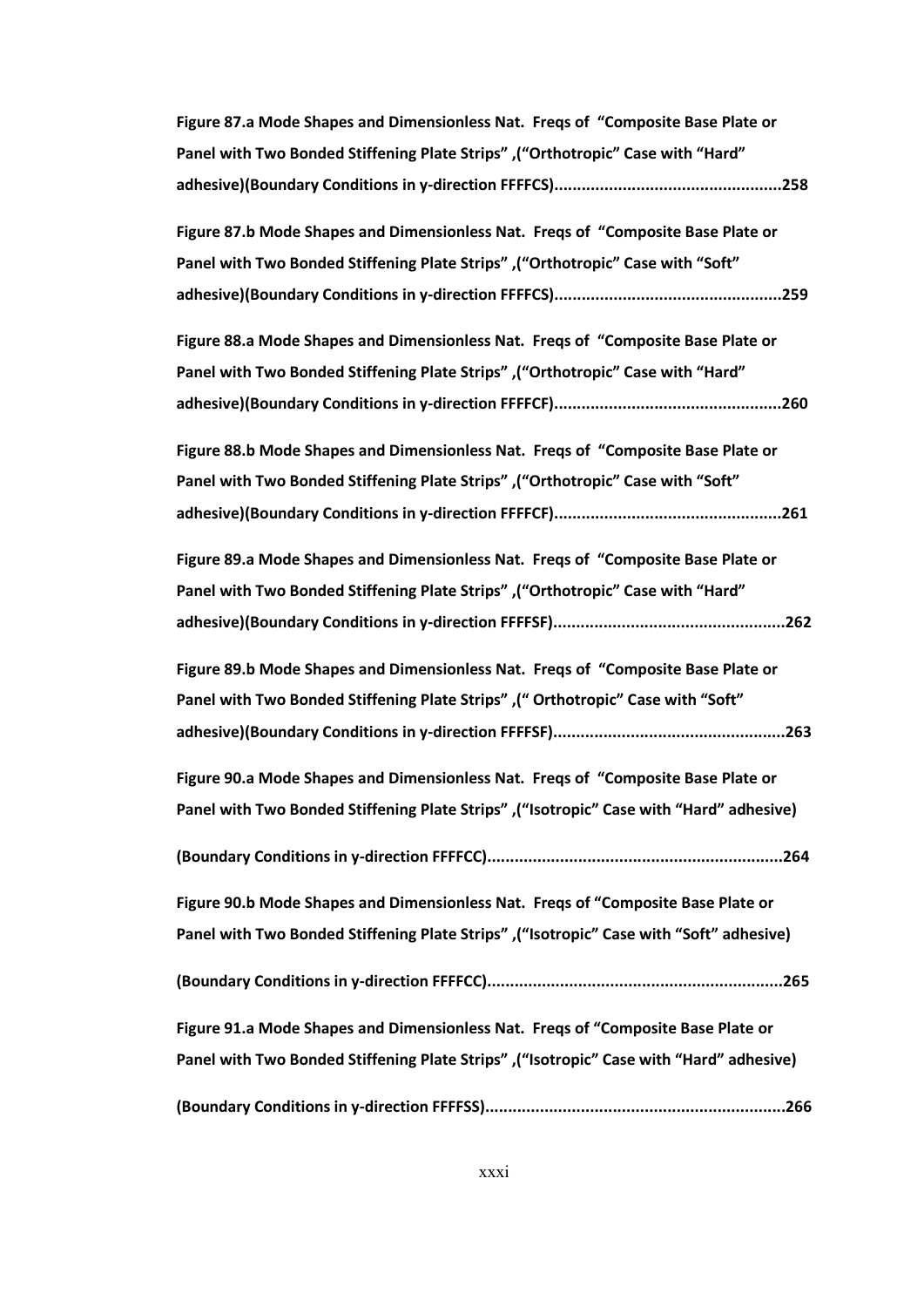| Figure 91.b Mode Shapes and Dimensionless Nat. Freqs of "Composite Base Plate or         |
|------------------------------------------------------------------------------------------|
| Panel with Two Bonded Stiffening Plate Strips", "Isotropic" Case with "Soft" adhesive)   |
|                                                                                          |
| Figure 92.a Mode Shapes and Dimensionless Nat. Freqs of "Composite Base Plate or         |
| Panel with Two Bonded Stiffening Plate Strips", "Isotropic" Case with "Hard" adhesive)   |
|                                                                                          |
| Figure 92.b Mode Shapes and Dimensionless Nat. Freqs of "Composite Base Plate or         |
| Panel with Two Bonded Stiffening Plate Strips" ,(" Isotropic" Case with "Soft" adhesive) |
|                                                                                          |
| Figure 93.a Mode Shapes and Dimensionless Nat. Freqs of "Composite Base Plate or         |
| Panel with Two Bonded Stiffening Plate Strips", "Isotropic" Case with "Hard" adhesive)   |
|                                                                                          |
| Figure 93.b Mode Shapes and Dimensionless Nat. Freqs of "Composite Base Plate or         |
| Panel with Two Bonded Stiffening Plate Strips", "Isotropic" Case with "Soft" adhesive)   |
|                                                                                          |
| Figure 94.a Mode Shapes and Dimensionless Nat. Freqs of "Composite Base Plate or         |
| Panel with Two Bonded Stiffening Plate Strips", "Isotropic" Case with "Hard" adhesive)   |
|                                                                                          |
| Figure 94.b Mode Shapes and Dimensionless Nat. Freqs of "Composite Base Plate or         |
| Panel with Two Bonded Stiffening Plate Strips", "Isotropic" Case with "Soft" adhesive)   |
|                                                                                          |
| Figure 95.a Mode Shapes and Dimensionless Nat. Freqs of "Composite Base Plate or         |
| Panel with Two Bonded Stiffening Plate Strips" ,(" Isotropic" Case with "Hard" adhesive) |
|                                                                                          |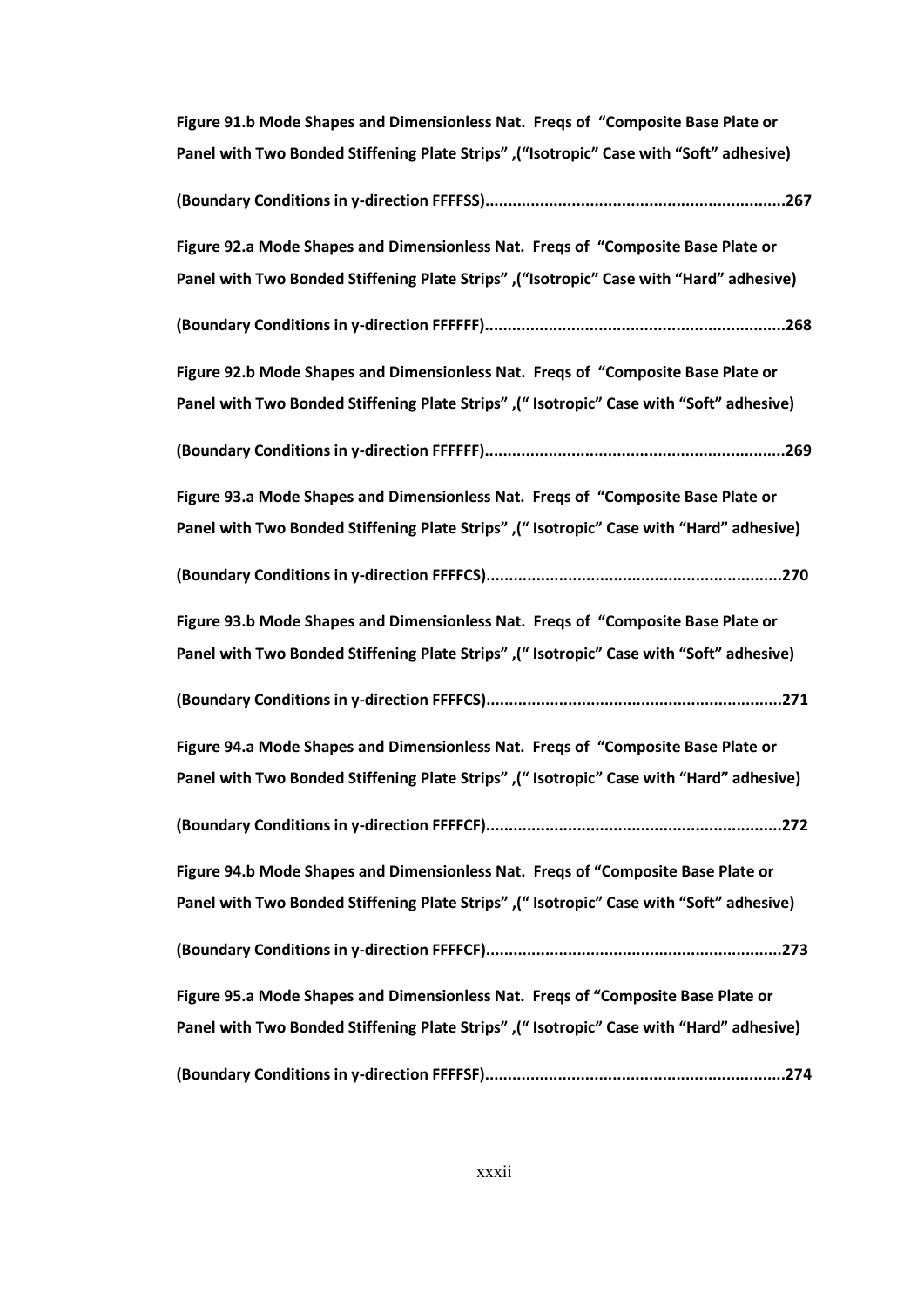**Figure 95.b Mode Shapes and Dimensionless Nat. Freqs of "Composite Base Plate or Panel with Two Bonded Stiffening Plate Strips" , (" Isotropic" Case with "Soft" adhesive) (Boundary Conditions in y-direction FFFFSF)..................................................................275 Figure 96 Dimensionless Nat. Freqs versus "Aspect Ratio a/L" in "Orthotropic Base Plate with Two Bonded Stiffening Plate Strips", ("Orthotropic" Case), (Boundary Conditions in y-direction FFFFCC), ...............................................................276 a) "Hard" Adhesive Case b) "Soft" Adhesive Case Figure 97 Dimensionless Nat. Freqs versus "Aspect Ratio a/L" in "Orthotropic Base Plate with Two Bonded Stiffening Plate Strips", ("Orthotropic" Case), (Boundary Conditions in y-direction FFFFSS),.................................................................277 a) "Hard" Adhesive Case b) "Soft" Adhesive Case Figure 98 Dimensionless Nat. Freqs versus "Aspect Ratio a/L" in "Orthotropic Base Plate with Two Bonded Stiffening Plate Strips", ("Orthotropic" Case), (Boundary Conditions in y-direction FFFFFF),.................................................................278 a) "Hard" Adhesive Case b) "Soft" Adhesive Case Figure 99 Dimensionless Nat. Freqs versus "Aspect Ratio a/L" in "Orthotropic Base Plate with Two Bonded Stiffening Plate Strips", ("Orthotropic" Case), (Boundary Conditions in y-direction FFFFCS),................................................................279 a) "Hard" Adhesive Case**

**b) "Soft" Adhesive Case**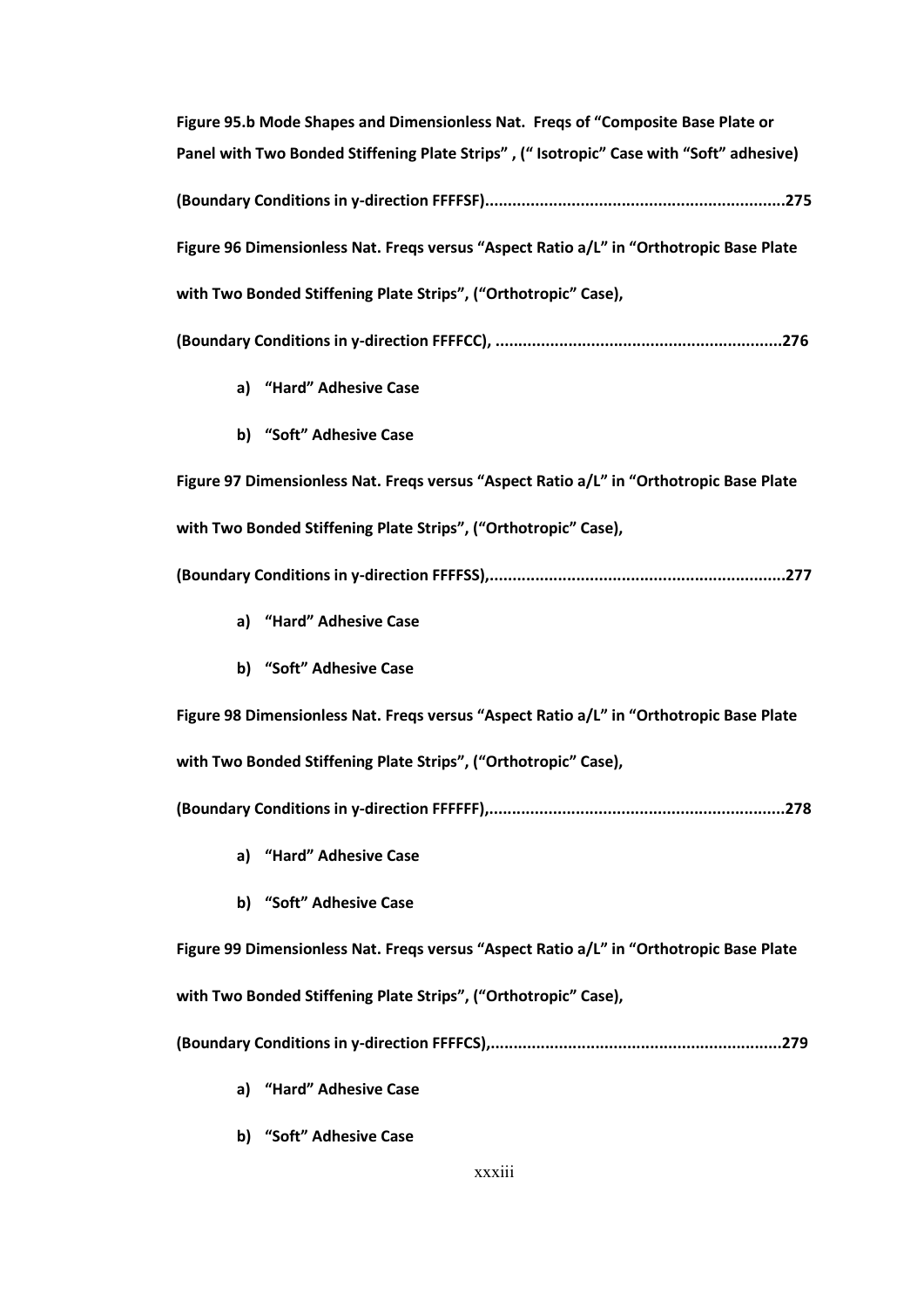**Figure 100 Dimensionless Nat. Freqs versus "Aspect Ratio a/L" in "Orthotropic Base Plate with Two Bonded Stiffening Plate Strips", ("Orthotropic" Case),**

**(Boundary Conditions in y-direction FFFFCF),................................................................280**

- **a) "Hard" Adhesive Case**
- **b) "Soft" Adhesive Case**

**Figure 101 Dimensionless Nat. Freqs versus "Aspect Ratio a/L" in "Orthotropic Base Plate with Two Bonded Stiffening Plate Strips", ("Orthotropic" Case),**

**(Boundary Conditions in y-direction FFFFSF),.................................................................281**

- **a) "Hard" Adhesive Case**
- **b) "Soft" Adhesive Case**

**Figure 102 Dimensionless Nat. Freqs versus "Stiffener Length (or Width) Ratio** 

**ℓI(=ℓII)/L" in "Orthotropic Base Plate with Two Bonded Stiffening Plate Strips".**

**("Orthotropic" Case),** 

**(Boundary Conditions in y-direction FFFFCC).................................................................282**

- **a) "Hard" Adhesive Case**
- **b) "Soft" Adhesive Case**

**Figure 103 Dimensionless Nat. Freqs versus "Stiffener Length (or Width) Ratio** 

**ℓI(=ℓII)/L" in "Orthotropic Base Plate with Two Bonded Stiffening Plate Strips".**

**("Orthotropic" Case),** 

**(Boundary Conditions in y-direction FFFFSS)..................................................................283**

- **a) "Hard" Adhesive Case**
- **b) "Soft" Adhesive Case**

xxxiv **Figure 104 Dimensionless Nat. Freqs versus "Stiffener Length (or Width) Ratio**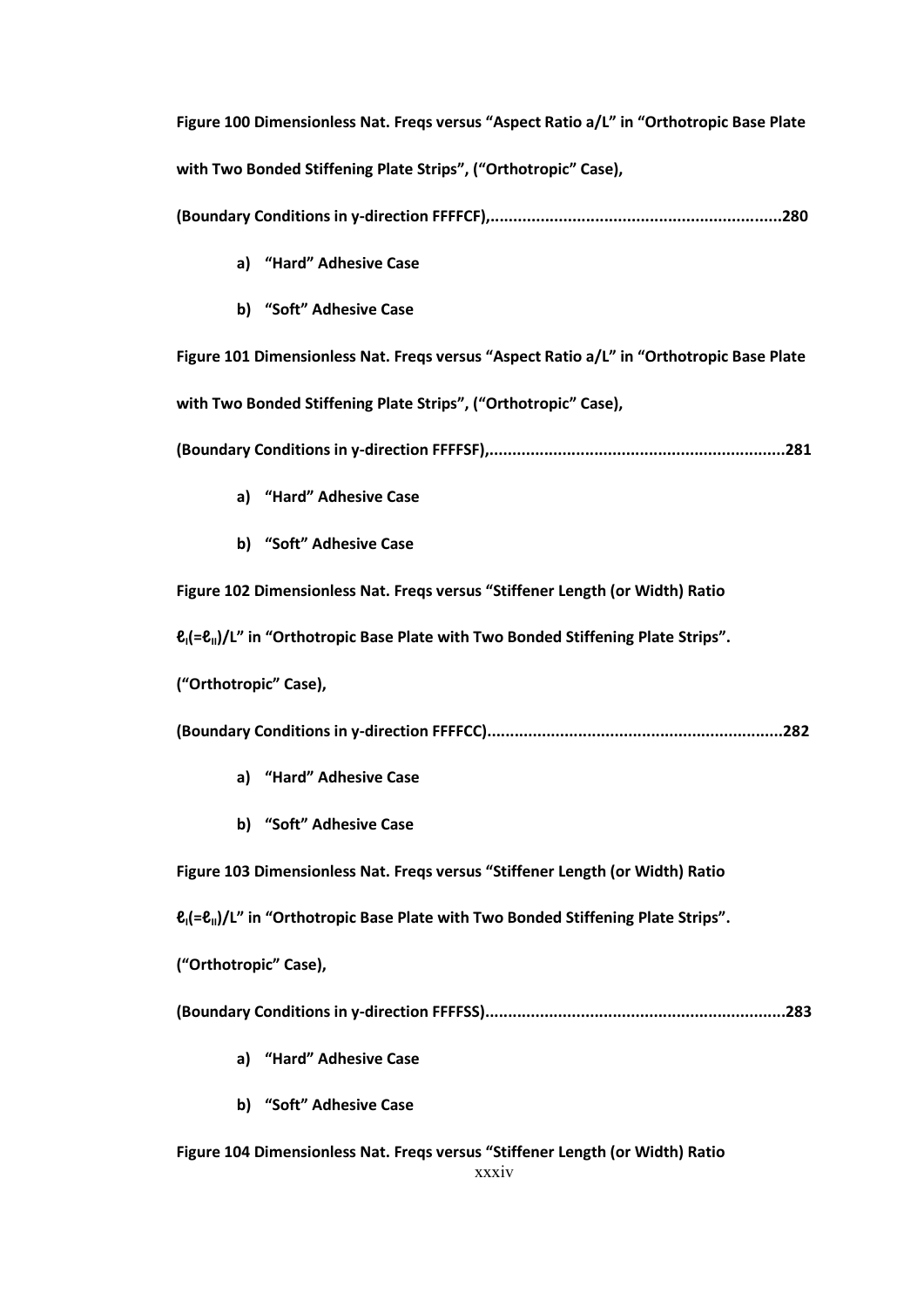**ℓI(=ℓII)/L" in "Orthotropic Base Plate with Two Bonded Stiffening Plate Strips".**

**("Orthotropic" Case),** 

|--|--|--|

- **a) "Hard" Adhesive Case**
- **b) "Soft" Adhesive Case**

**Figure 105 Dimensionless Nat. Freqs versus "Stiffener Length (or Width) Ratio** 

**ℓI(=ℓII)/L" in "Orthotropic Base Plate with Two Bonded Stiffening Plate Strips".**

**("Orthotropic" Case),** 

**(Boundary Conditions in y-direction FFFFCS).................................................................285**

- **a) "Hard" Adhesive Case**
- **b) "Soft" Adhesive Case**

**Figure 106 Dimensionless Nat. Freqs versus "Stiffener Length (or Width) Ratio** 

**ℓI(=ℓII)/L" in "Orthotropic Base Plate with Two Bonded Stiffening Plate Strips".**

**("Orthotropic" Case),** 

**(Boundary Conditions in y-direction FFFFCF).................................................................286**

- **a) "Hard" Adhesive Case**
- **b) "Soft" Adhesive Case**

**Figure 107 Dimensionless Nat. Freqs versus "Stiffener Length (or Width) Ratio** 

**ℓI(=ℓII)/L" in "Orthotropic Base Plate with Two Bonded Stiffening Plate Strips".**

**("Orthotropic" Case),** 

**(Boundary Conditions in y-direction FFFFSF)..................................................................287**

- **a) "Hard" Adhesive Case**
- **b) "Soft" Adhesive Case**

xxxv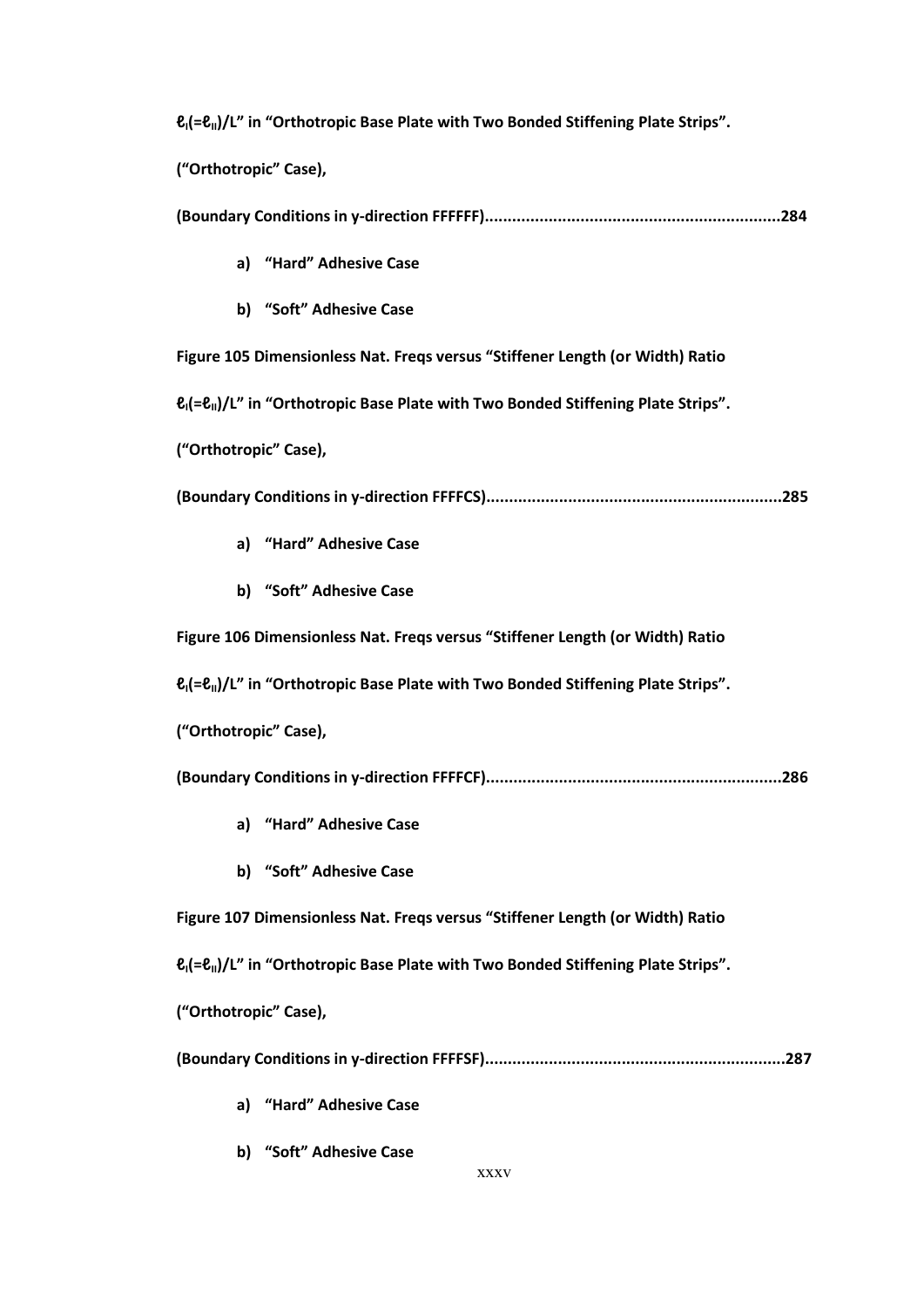**Figure 108 Dimensionless Nat. Freqs versus "Thickness Ratio h3/hI(= h2)" in** 

**"Orthotropic Base Plate with Two Bonded Stiffening Plate Strips".**

**("Orthotropic" Case),**

**(Boundary Conditions in y-direction FFFFCC).................................................................288**

- **a) "Hard" Adhesive Case**
- **b) "Soft" Adhesive Case**

**Figure 109 Dimensionless Nat. Freqs versus "Thickness Ratio h3/hI(= h2)" in**

**"Orthotropic Base Plate with Two Bonded Stiffening Plate Strips".**

**("Orthotropic" Case),**

**(Boundary Conditions in y-direction FFFFSS)..................................................................289**

- **a) "Hard" Adhesive Case**
- **b) "Soft" Adhesive Case**

**Figure 110 Dimensionless Nat. Freqs versus "Thickness Ratio h3/hI(= h2)" in**

**"Orthotropic Base Plate with Two Bonded Stiffening Plate Strips".**

**("Orthotropic" Case),**

**(Boundary Conditions in y-direction FFFFFF)..................................................................290**

- **a) "Hard" Adhesive Case**
- **b) "Soft" Adhesive Case**

**Figure 111 Dimensionless Nat. Freqs versus "Thickness Ratio h3/hI(= h2)" in**

**"Orthotropic Base Plate with Two Bonded Stiffening Plate Strips".**

**("Orthotropic" Case),**

**(Boundary Conditions in y-direction FFFFCS).................................................................291**

**a) "Hard" Adhesive Case**

xxxvi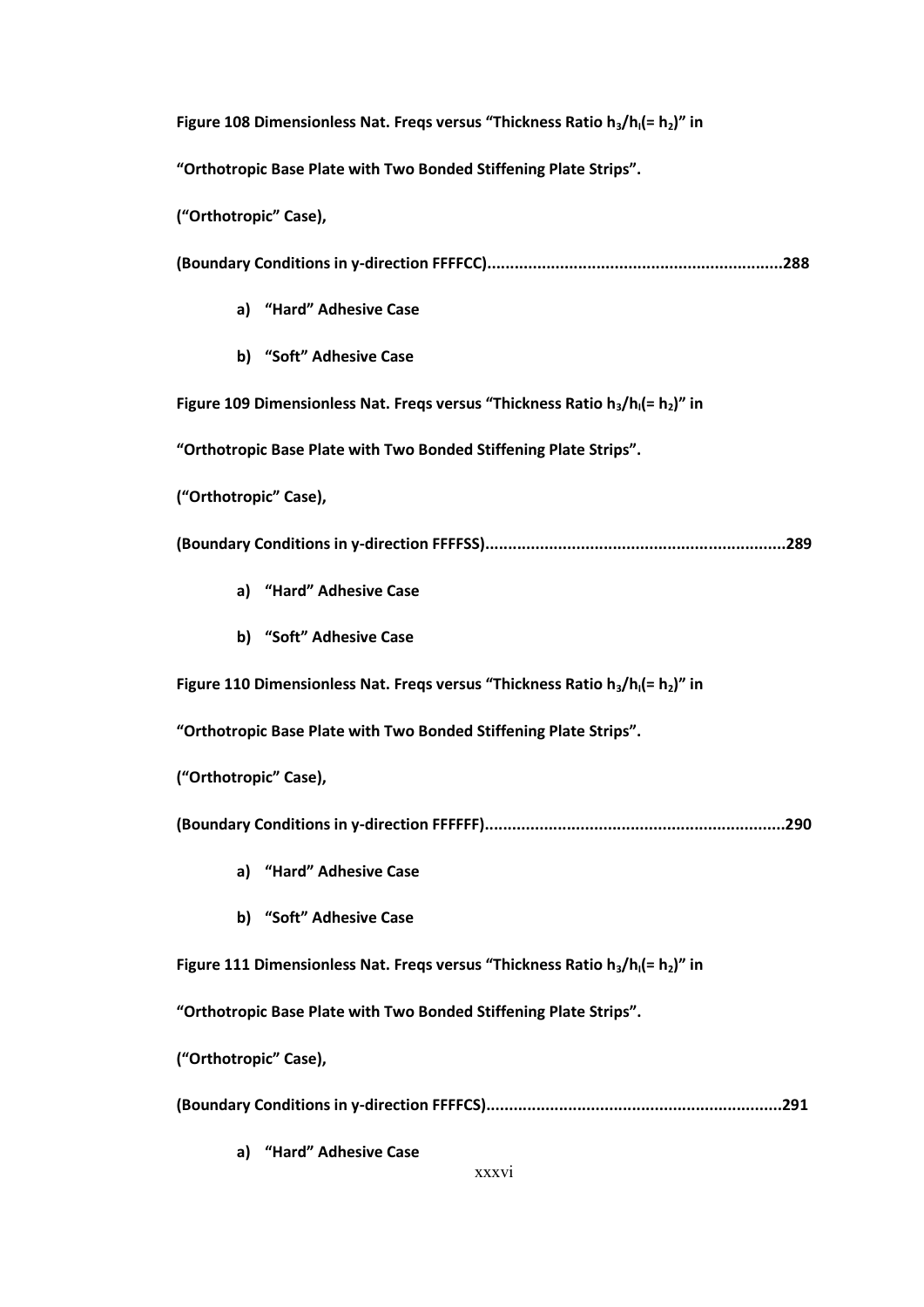## **b) "Soft" Adhesive Case**

| Figure 112 Dimensionless Nat. Freqs versus "Thickness Ratio $h_3/h_1 (= h_2)$ " in                                                                                      |
|-------------------------------------------------------------------------------------------------------------------------------------------------------------------------|
| "Orthotropic Base Plate with Two Bonded Stiffening Plate Strips".                                                                                                       |
| ("Orthotropic" Case),                                                                                                                                                   |
|                                                                                                                                                                         |
| a) "Hard" Adhesive Case                                                                                                                                                 |
| b) "Soft" Adhesive Case                                                                                                                                                 |
| Figure 113 Dimensionless Nat. Freqs versus "Thickness Ratio $h_3/h_1 (= h_2)$ " in                                                                                      |
| "Orthotropic Base Plate with Two Bonded Stiffening Plate Strips".                                                                                                       |
| ("Orthotropic" Case),                                                                                                                                                   |
|                                                                                                                                                                         |
| a) "Hard" Adhesive Case                                                                                                                                                 |
| b) "Soft" Adhesive Case                                                                                                                                                 |
| Figure 114 Dimensionless Nat. Freqs versus "Bending Stiffness Ratio D <sub>22</sub> <sup>(3)</sup> / D <sub>22</sub> <sup>(1)</sup> (=D <sub>22</sub> <sup>(2)</sup> )" |
| in "Orthotropic Base Plate with Two Bonded Stiffening Plate Strips".                                                                                                    |
| ("Orthotropic" Case)                                                                                                                                                    |
|                                                                                                                                                                         |
| "Hard" Adhesive Case<br>a)                                                                                                                                              |
| b) "Soft" Adhesive Case                                                                                                                                                 |
| Figure 115 Dimensionless Nat. Freqs versus "Bending Stiffness Ratio D <sub>22</sub> <sup>(3)</sup> / D <sub>22</sub> <sup>(1)</sup> (=D <sub>22</sub> <sup>(2)</sup> )" |
| in "Orthotropic Base Plate with Two Bonded Stiffening Plate Strips".                                                                                                    |
| ("Orthotropic" Case)                                                                                                                                                    |
|                                                                                                                                                                         |

xxxvii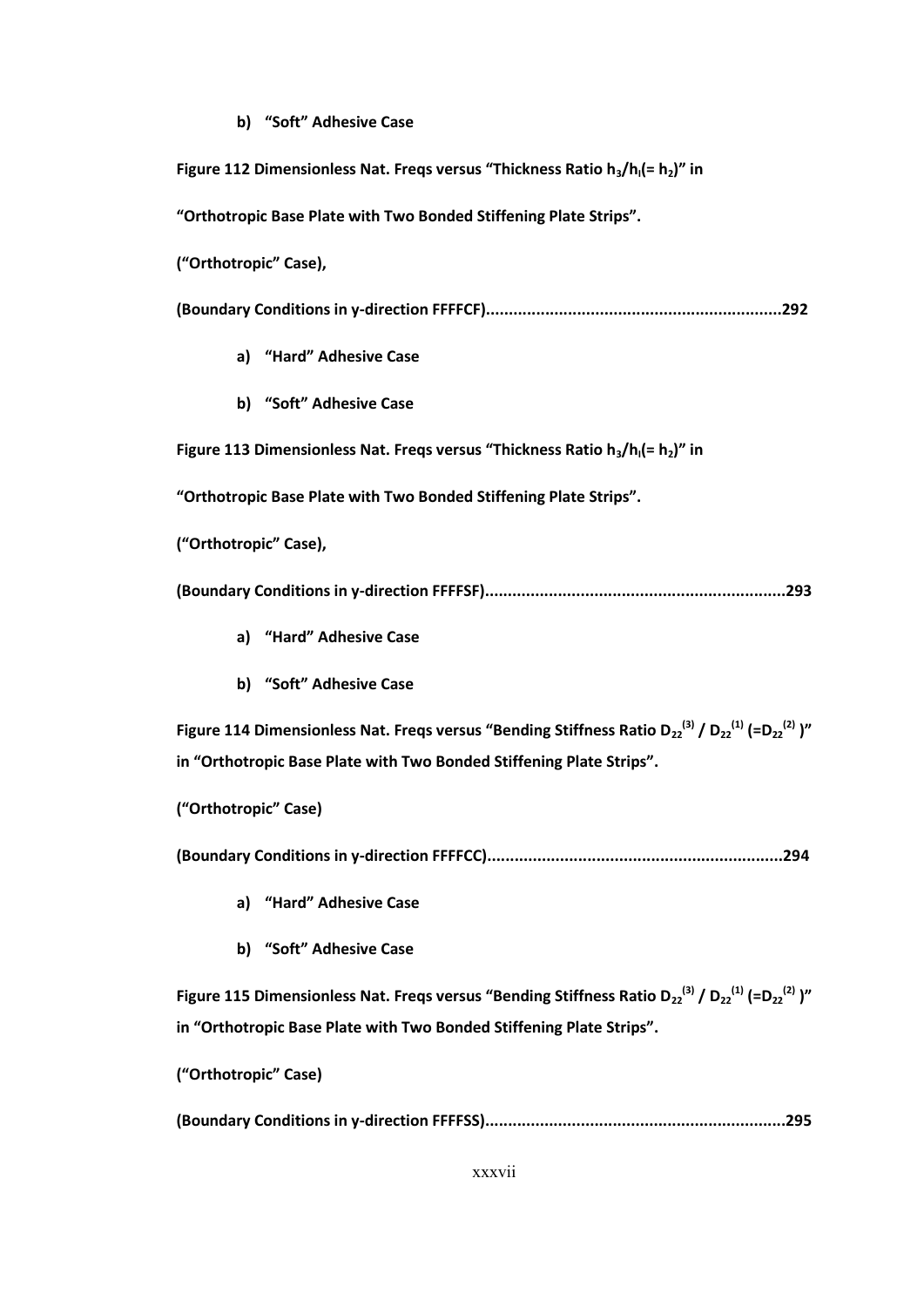- **a) "Hard" Adhesive Case**
- **b) "Soft" Adhesive Case**

**Figure 116 Dimensionless Nat. Freqs versus "Bending Stiffness Ratio D<sub>22</sub><sup>(3)</sup> / D<sub>22</sub><sup>(1)</sup> (=D<sub>22</sub><sup>(2)</sup> )" in "Orthotropic Base Plate with Two Bonded Stiffening Plate Strips".**

**("Orthotropic" Case)**

**(Boundary Conditions in y-direction FFFFFF)..................................................................296**

- **a) "Hard" Adhesive Case**
- **b) "Soft" Adhesive Case**

**Figure 117 Dimensionless Nat. Freqs versus "Bending Stiffness Ratio D<sub>22</sub><sup>(3)</sup> / D<sub>22</sub><sup>(1)</sup> (=D<sub>22</sub><sup>(2)</sup> )" in "Orthotropic Base Plate with Two Bonded Stiffening Plate Strips".**

**("Orthotropic" Case)**

**(Boundary Conditions in y-direction FFFFCS).................................................................297**

- **a) "Hard" Adhesive Case**
- **b) "Soft" Adhesive Case**

**Figure 118 Dimensionless Nat. Freqs versus "Bending Stiffness Ratio D<sub>22</sub><sup>(3)</sup> / D<sub>22</sub><sup>(1)</sup> (=D<sub>22</sub><sup>(2)</sup> )" in "Orthotropic Base Plate with Two Bonded Stiffening Plate Strips".**

**("Orthotropic" Case)**

**(Boundary Conditions in y-direction FFFFCF).................................................................298**

- **a) "Hard" Adhesive Case**
- **b) "Soft" Adhesive Case**

**Figure 119 Dimensionless Nat. Freqs versus "Bending Stiffness Ratio D<sub>22</sub><sup>(3)</sup> / D<sub>22</sub><sup>(1)</sup> (=D<sub>22</sub><sup>(2)</sup> )" in "Orthotropic Base Plate with Two Bonded Stiffening Plate Strips".**

**("Orthotropic" Case)**

**(Boundary Conditions in y-direction FFFFSF)..................................................................299**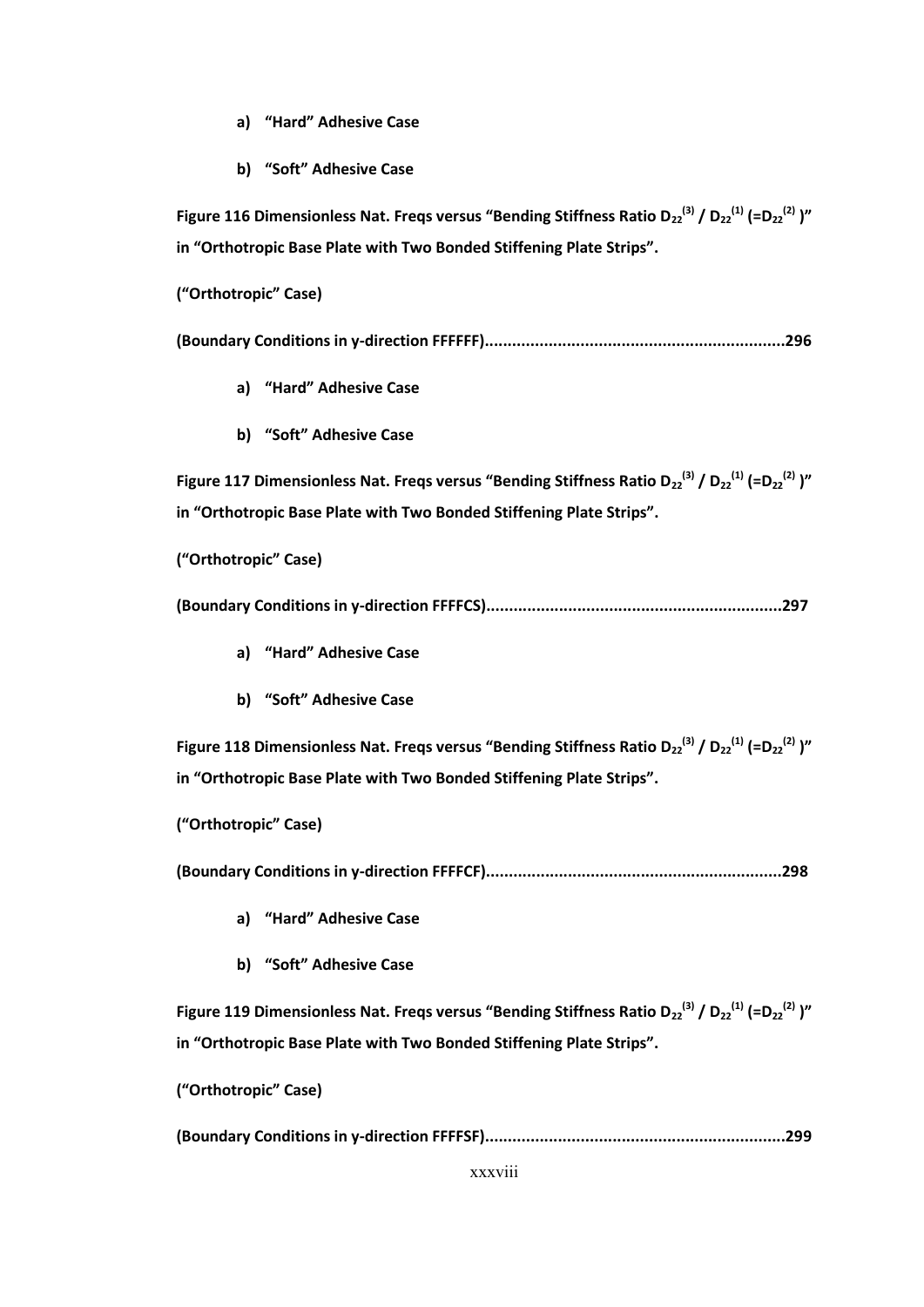- **a) "Hard" Adhesive Case**
- **b) "Soft" Adhesive Case**

**Figure 120 Dimensionless Nat. Freqs versus "Aspect Ratio a/L" in "Orthotropic Base Plate with Two Bonded Stiffening Plate Strips",("Isotropic" Case), (Boundary Conditions in y-direction FFFFCC),................................................................300 a) "Hard" Adhesive Case b) "Soft" Adhesive Case Figure 121 Dimensionless Nat. Freqs versus "Aspect Ratio a/L" in "Isotropic Base Plate With Two Bonded Stiffening Plate Strips", ("Isotropic" Case), (Boundary Conditions in y-direction FFFFSS),.................................................................301 a) "Hard" Adhesive Case b) "Soft" Adhesive Case Figure 122 Dimensionless Nat. Freqs versus "Aspect Ratio a/L" in "Isotropic Base Plate with Two Bonded Stiffening Plate Strips", ("Isotropic" Case), (Boundary Conditions in y-direction FFFFFF),.................................................................302 a) "Hard" Adhesive Case b) "Soft" Adhesive Case Figure 123 Dimensionless Nat. Freqs versus "Aspect Ratio a/L" in "Isotropic Base Plate with Two Bonded Stiffening Plate Strips", ("Isotropic" Case), (Boundary Conditions in y-direction FFFFCS),................................................................303 a) "Hard" Adhesive Case b) "Soft" Adhesive Case**

xxxix **Figure 124 Dimensionless Nat. Freqs versus "Aspect Ratio a/L" in "Isotropic Base Plate**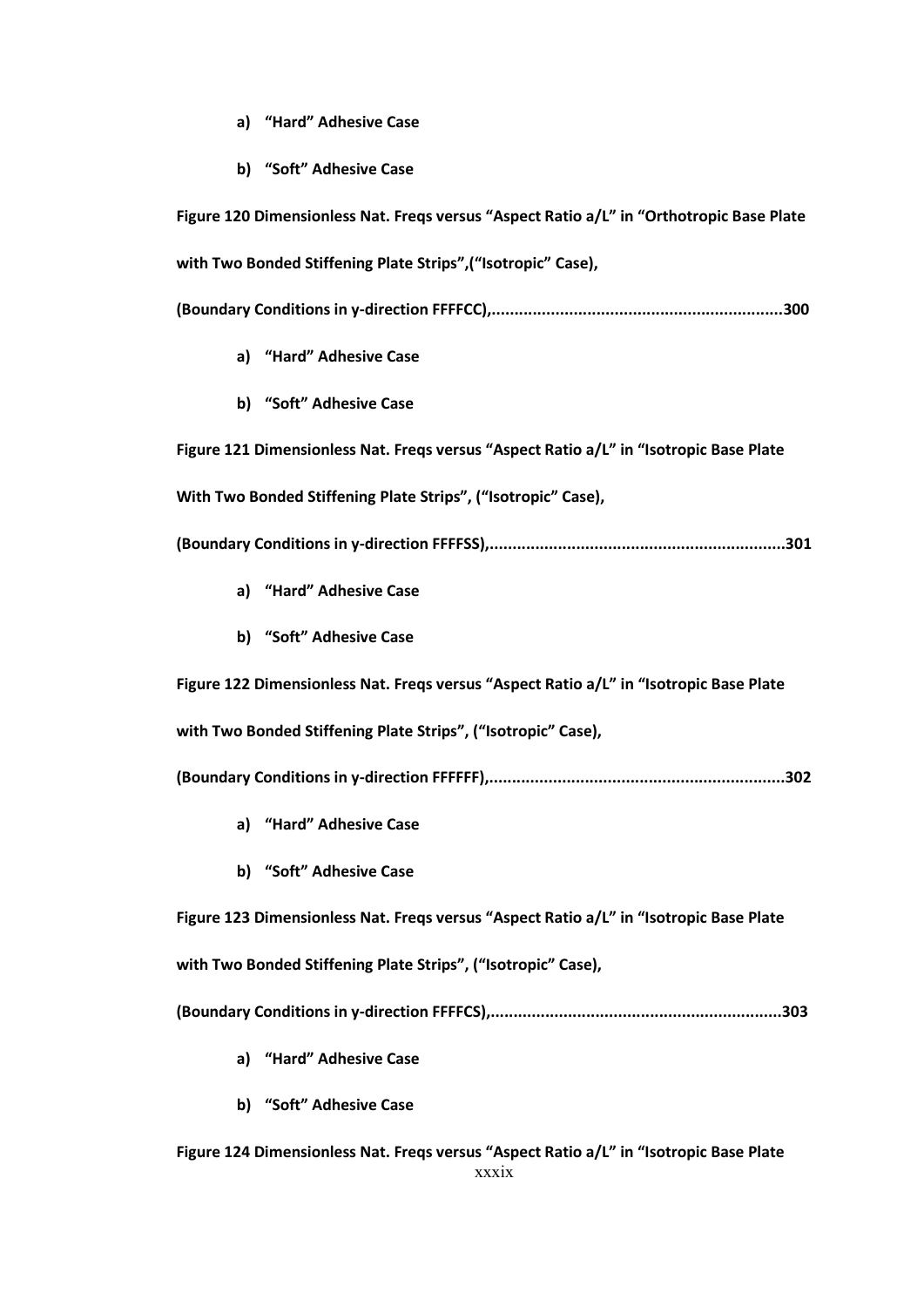| with Two Bonded Stiffening Plate Strips", ("Isotropic" Case),                                                 |
|---------------------------------------------------------------------------------------------------------------|
|                                                                                                               |
| a) "Hard" Adhesive Case                                                                                       |
| b) "Soft" Adhesive Case                                                                                       |
| Figure 125 Dimensionless Nat. Fregs versus "Aspect Ratio a/L" in "Isotropic Base Plate                        |
| with Two Bonded Stiffening Plate Strips", ("Isotropic" Case),                                                 |
|                                                                                                               |
| a) "Hard" Adhesive Case                                                                                       |
| b) "Soft" Adhesive Case                                                                                       |
| Figure 126 Dimensionless Nat. Freqs versus "Stiffener Length (or Width) Ratio                                 |
| $\ell_1$ (= $\ell_1$ )/L" in "Isotropic Base Plate with Two Bonded Stiffening Plate Strips".                  |
| ("Isotropic" Case),                                                                                           |
|                                                                                                               |
| a) "Hard" Adhesive Case                                                                                       |
| b) "Soft" Adhesive Case                                                                                       |
| Figure 127 Dimensionless Nat. Freqs versus "Stiffener Length (or Width) Ratio                                 |
| $\ell_1$ (= $\ell_1$ )/L" in "Isotropic Base Plate with Two Bonded Stiffening Plate Strips".                  |
| ("Isotropic" Case),                                                                                           |
|                                                                                                               |
| a) "Hard" Adhesive Case                                                                                       |
| b) "Soft" Adhesive Case                                                                                       |
| Figure 128 Dimensionless Nat. Freqs versus "Stiffener Length (or Width) Ratio                                 |
| $\ell$ <sub>I</sub> $(=\ell_{\rm II})/L''$ in "Isotropic Base Plate with Two Bonded Stiffening Plate Strips". |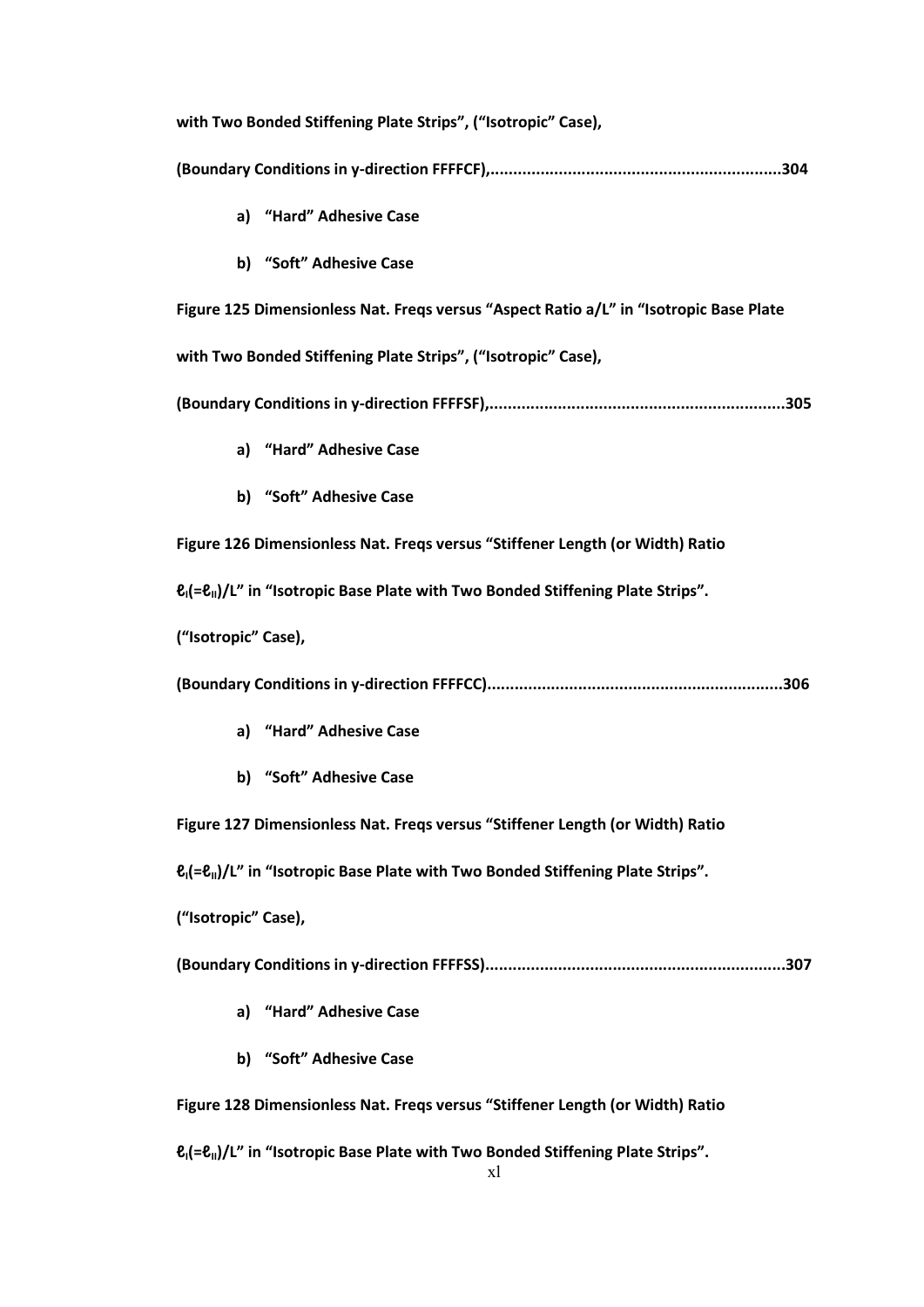**("Isotropic" Case),** 

**(Boundary Conditions in y-direction FFFFFF)..................................................................308 a) "Hard" Adhesive Case b) "Soft" Adhesive Case Figure 129 Dimensionless Nat. Freqs versus "Stiffener Length (or Width) Ratio ℓI(=ℓII)/L" in "Isotropic Base Plate with Two Bonded Stiffening Plate Strips". ("Isotropic" Case), (Boundary Conditions in y-direction FFFFCS).................................................................309 a) "Hard" Adhesive Case b) "Soft" Adhesive Case Figure 130 Dimensionless Nat. Freqs versus "Stiffener Length (or Width) Ratio ℓI(=ℓII)/L" in "Isotropic Base Plate with Two Bonded Stiffening Plate Strips". ("Isotropic" Case), (Boundary Conditions in y-direction FFFFCF).................................................................310 a) "Hard" Adhesive Case b) "Soft" Adhesive Case Figure 131 Dimensionless Nat. Freqs versus "Stiffener Length (or Width) Ratio ℓI(=ℓII)/L" in "Isotropic Base Plate with Two Bonded Stiffening Plate Strips". ("Isotropic" Case), (Boundary Conditions in y-direction FFFFSF)..................................................................311 a) "Hard" Adhesive Case b) "Soft" Adhesive Case Figure 132 Dimensionless Nat. Freqs versus "Thickness Ratio h3/hI(= h2)" in**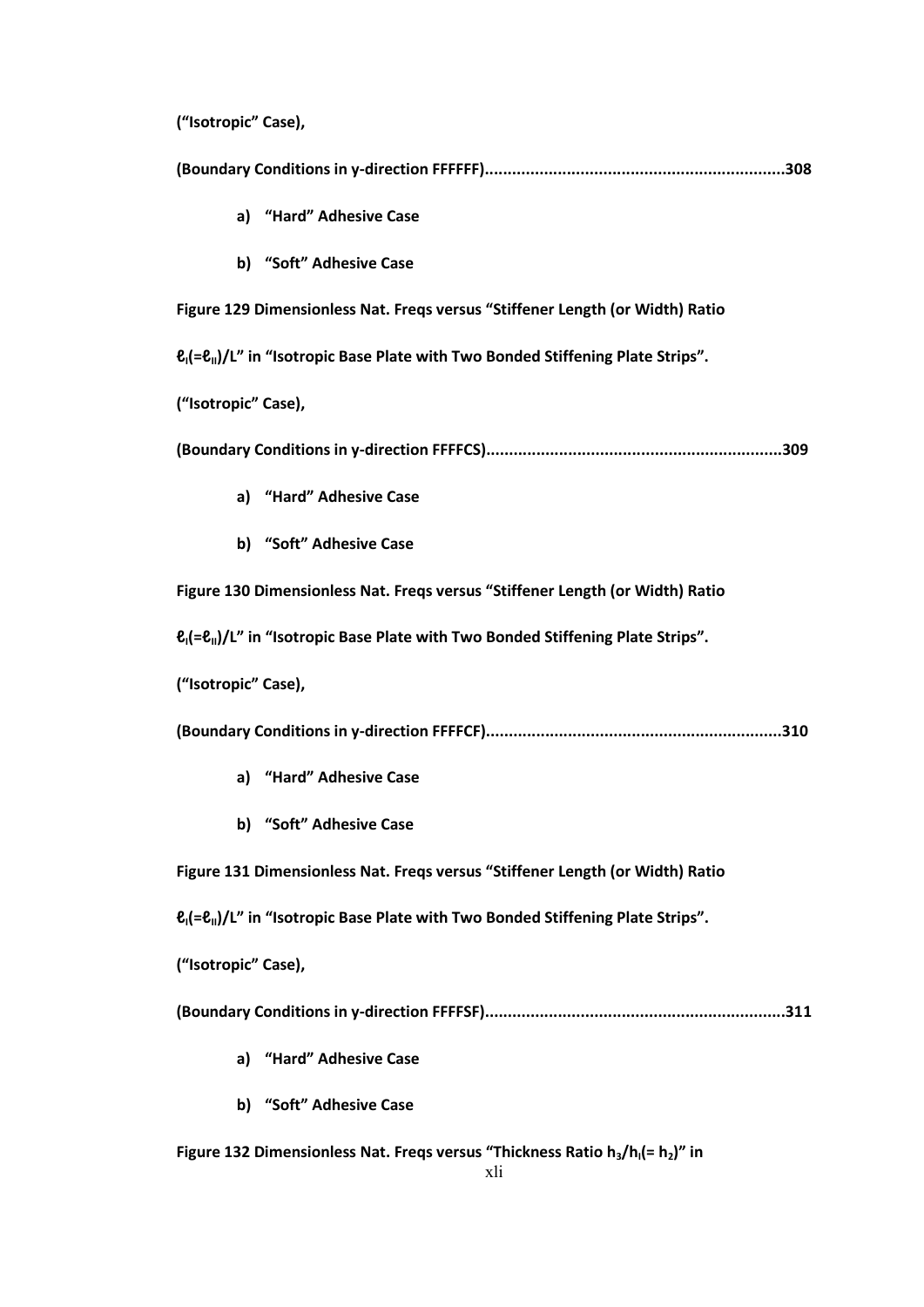**"Isotropic Base Plate with Two Bonded Stiffening Plate Strips". ("Isotropic" Case), (Boundary Conditions in y-direction FFFFCC).................................................................312 a) "Hard" Adhesive Case b) "Soft" Adhesive Case Figure 133 Dimensionless Nat. Freqs versus "Thickness Ratio h3/hI(= h2)" in "Isotropic Base Plate with Two Bonded Stiffening Plate Strips". ("Isotropic" Case), (Boundary Conditions in y-direction FFFFSS)..................................................................313 a) "Hard" Adhesive Case b) "Soft" Adhesive Case Figure 134 Dimensionless Nat. Freqs versus "Thickness Ratio h3/hI(= h2)" in "Isotropic Base Plate with Two Bonded Stiffening Plate Strips". ("Isotropic" Case), (Boundary Conditions in y-direction FFFFFF)..................................................................314 a) "Hard" Adhesive Case b) "Soft" Adhesive Case Figure 135 Dimensionless Nat. Freqs versus "Thickness Ratio h3/hI(= h2)" in "Isotropic Base Plate with Two Bonded Stiffening Plate Strips". ("Isotropic" Case), (Boundary Conditions in y-direction FFFFCS).................................................................315 a) "Hard" Adhesive Case**

**b) "Soft" Adhesive Case**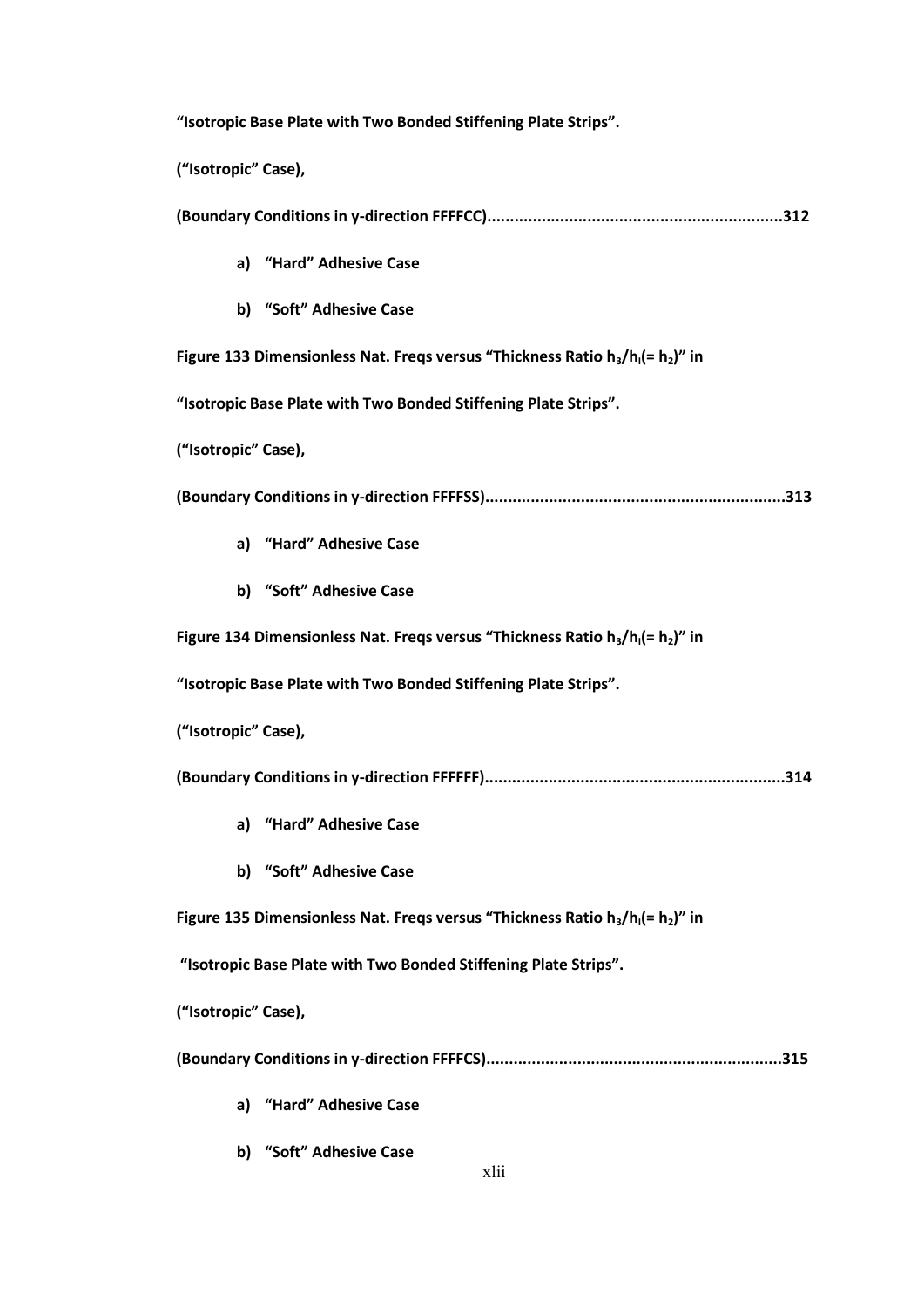**Figure 136 Dimensionless Nat. Freqs versus "Thickness Ratio h3/hI(= h2)" in** 

**"Isotropic Base Plate with Two Bonded Stiffening Plate Strips".**

**("Isotropic" Case),**

**(Boundary Conditions in y-direction FFFFCF).................................................................316**

- **a) "Hard" Adhesive Case**
- **b) "Soft" Adhesive Case**

**Figure 137 Dimensionless Nat. Freqs versus "Thickness Ratio h3/hI(= h2)" in** 

**"Isotropic Base Plate with Two Bonded Stiffening Plate Strips".**

**("Isotropic" Case),**

**(Boundary Conditions in y-direction FFFFSF)..................................................................317**

- **a) "Hard" Adhesive Case**
- **b) "Soft" Adhesive Case**

**Figure 138 Dimensionless Nat. Freqs versus "Bending Stiffness Ratio D<sub>22</sub><sup>(3)</sup> / D<sub>22</sub><sup>(1)</sup> (=D<sub>22</sub><sup>(2)</sup> )" in "Isotropic Base Plate with Two Bonded Stiffening Plate Strips".**

**("Isotropic" Case)**

**(Boundary Conditions in y-direction FFFFCC).................................................................318**

- **a) "Hard" Adhesive Case**
- **b) "Soft" Adhesive Case**

**Figure 139 Dimensionless Nat. Freqs versus "Bending Stiffness Ratio D<sub>22</sub><sup>(3)</sup> / D<sub>22</sub><sup>(1)</sup> (=D<sub>22</sub><sup>(2)</sup> )" in "Isotropic Base Plate with Two Bonded Stiffening Plate Strips".**

**("Isotropic" Case)**

**(Boundary Conditions in y-direction FFFFSS)..................................................................319**

**a) "Hard" Adhesive Case**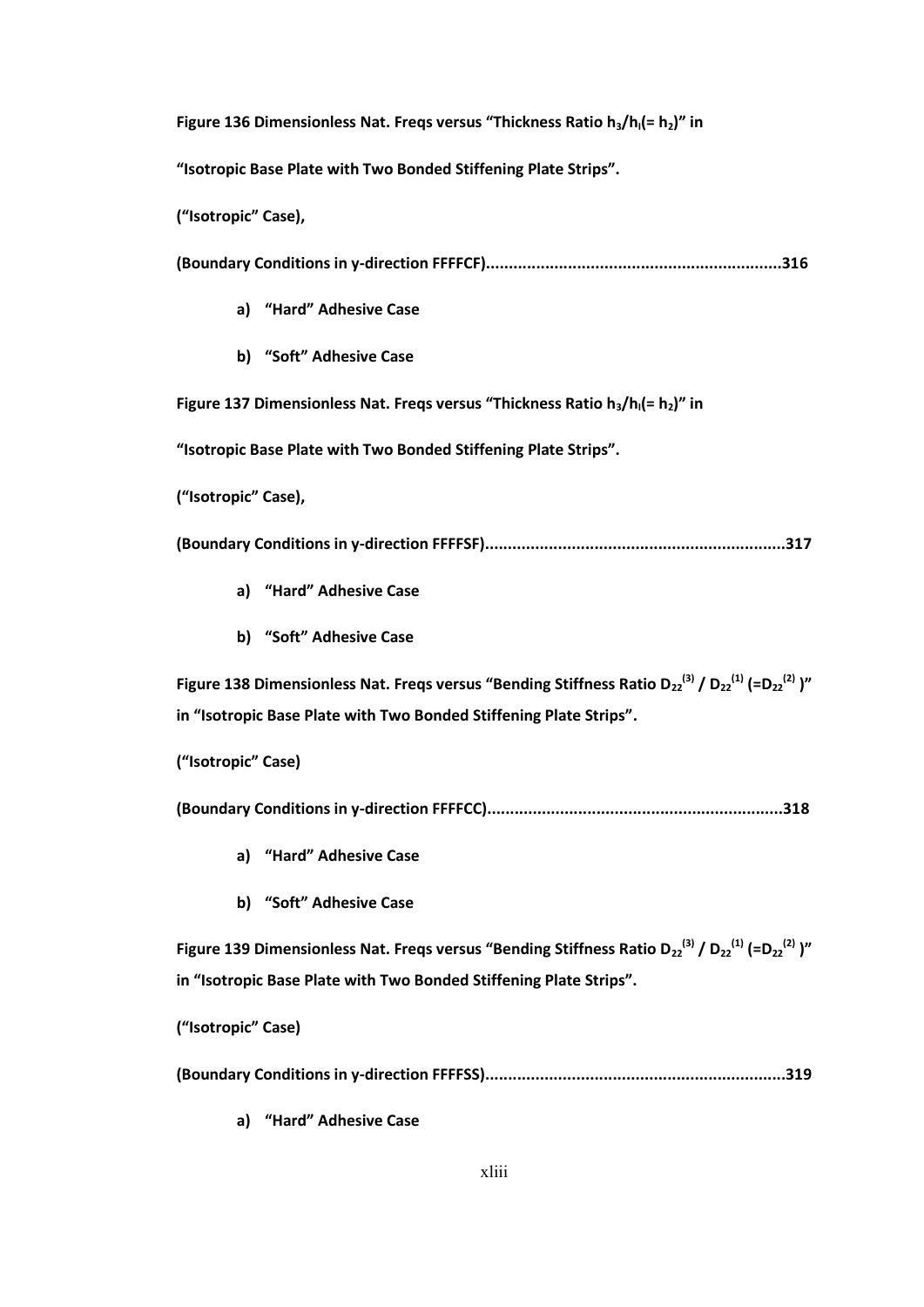#### **b) "Soft" Adhesive Case**

**Figure 140 Dimensionless Nat. Freqs versus "Bending Stiffness Ratio D<sub>22</sub><sup>(3)</sup> / D<sub>22</sub><sup>(1)</sup> (=D<sub>22</sub><sup>(2)</sup> )" in "Isotropic Base Plate with Two Bonded Stiffening Plate Strips".**

**("Isotropic" Case)**

**(Boundary Conditions in y-direction FFFFFF)..................................................................320**

- **a) "Hard" Adhesive Case**
- **b) "Soft" Adhesive Case**

**Figure 141 Dimensionless Nat. Freqs versus "Bending Stiffness Ratio D<sub>22(3)</sub> / D<sub>22</sub><sup>(1)</sup> (=D<sub>22</sub><sup>(2)</sup> )" in "Isotropic Base Plate with Two Bonded Stiffening Plate Strips".**

**("Isotropic" Case)**

**(Boundary Conditions in y-direction FFFFCS).................................................................321**

- **a) "Hard" Adhesive Case**
- **b) "Soft" Adhesive Case**

**Figure 142 Dimensionless Nat. Freqs versus "Bending Stiffness Ratio D<sub>22</sub><sup>(3)</sup> / D<sub>22</sub><sup>(1)</sup> (=D<sub>22</sub><sup>(2)</sup> )" in "Isotropic Base Plate with Two Bonded Stiffening Plate Strips".**

**("Isotropic" Case)**

**(Boundary Conditions in y-direction FFFFCF).................................................................322**

- **a) "Hard" Adhesive Case**
- **b) "Soft" Adhesive Case**

**Figure 143 Dimensionless Nat. Freqs versus "Bending Stiffness Ratio D<sub>22</sub><sup>(3)</sup> / D<sub>22</sub><sup>(1)</sup> (=D<sub>22</sub><sup>(2)</sup> )" in "Isotropic Base Plate with Two Bonded Stiffening Plate Strips".**

**("Isotropic" Case)**

**(Boundary Conditions in y-direction FFFFSF)..................................................................323**

**a) "Hard" Adhesive Case**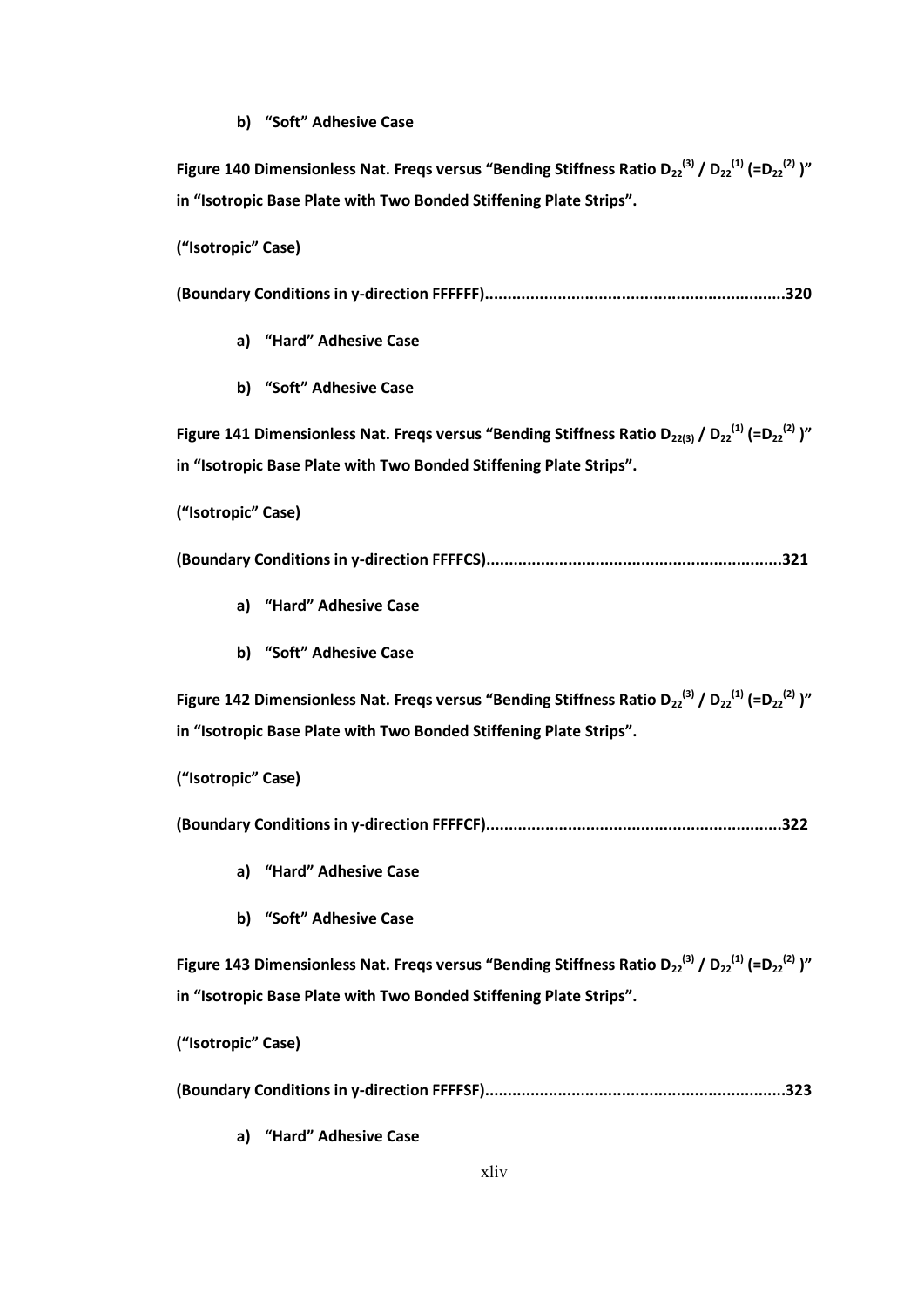## **b) "Soft" Adhesive Case**

| Figure 144.a Mode Shapes and Dimensionless Nat. Freqs of "Composite Base Plate or |
|-----------------------------------------------------------------------------------|
| Panel with Three Bonded Stiffening Plate Strips",                                 |
| ("Orthotropic" Case with "Hard" adhesive)                                         |
|                                                                                   |
| Figure 144.b Mode Shapes and Dimensionless Nat. Freqs of "Composite Base Plate or |
| Panel with Three Bonded Stiffening Plate Strips",                                 |
| ("Orthotropic" Case with "Soft" adhesive)                                         |
|                                                                                   |
| Figure 144.c Mode Shapes and Dimensionless Nat. Freqs of "Composite Base Plate or |
| Panel with Three Bonded Stiffening Plate Strips",                                 |
| ("Orthotropic" Case with "Hard" adhesive)                                         |
|                                                                                   |
| Figure 145.a Mode Shapes and Dimensionless Nat. Freqs of "Composite Base Plate    |
| or Panel with Three Bonded Stiffening Plate Strips",                              |
| ("Orthotropic" Case with "Hard" adhesive)                                         |
|                                                                                   |
| Figure 145.b Mode Shapes and Dimensionless Nat. Freqs of "Composite Base Plate    |
| or Panel with Three Bonded Stiffening Plate Strips",                              |
| ("Orthotropic" Case with "Soft" adhesive)                                         |
|                                                                                   |
| Figure 146.a Mode Shapes and Dimensionless Nat. Freqs of "Composite Base Plate    |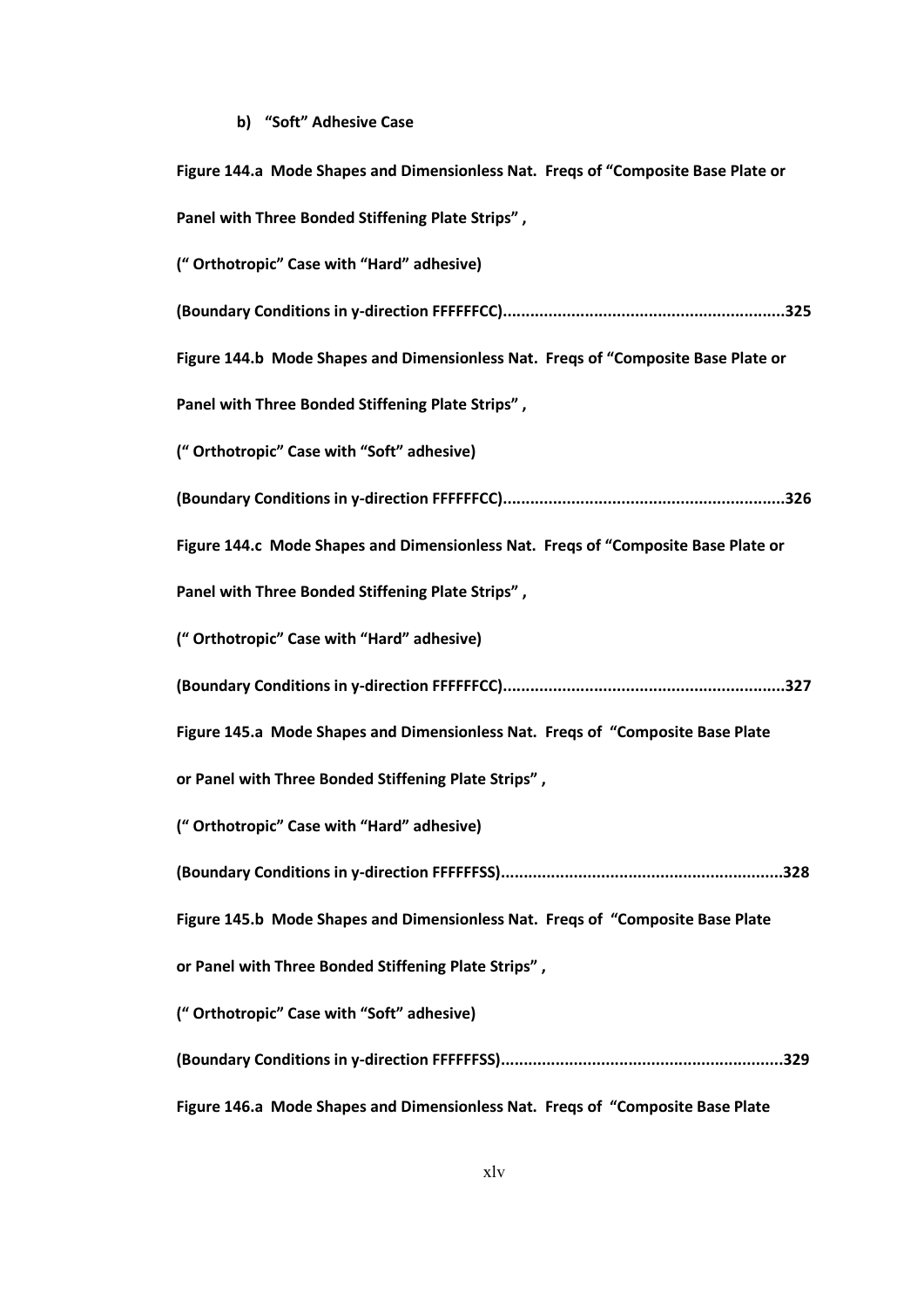xlvi **or Panel with Three Bonded Stiffening Plate Strips" , (" Orthotropic" Case with "Hard" adhesive) (Boundary Conditions in y-direction FFFFFFCS)..............................................................330 Figure 146.b Mode Shapes and Dimensionless Nat. Freqs of "Composite Base Plate or Panel with Three Bonded Stiffening Plate Strips" , (" Orthotropic" Case with "Soft" adhesive) (Boundary Conditions in y-direction FFFFFFCS)..............................................................331 Figure 147.a Mode Shapes and Dimensionless Nat. Freqs of "Composite Base Plate or Panel with Three Bonded Stiffening Plate Strips" , (" Orthotropic" Case with "Hard" adhesive) (Boundary Conditions in y-direction FFFFFFCF)..............................................................332 Figure 147.b Mode Shapes and Dimensionless Nat. Freqs of "Composite Base Plate or Panel with Three Bonded Stiffening Plate Strips" , (" Orthotropic" Case with "Soft" adhesive) (Boundary Conditions in y-direction FFFFFFCF)..............................................................333 Figure 148.a Mode Shapes and Dimensionless Nat. Freqs of "Composite Base Plate or Panel with Three Bonded Stiffening Plate Strips" , (" Orthotropic" Case with "Hard" adhesive) (Boundary Conditions in y-direction FFFFFFSF)..............................................................334 Figure 148.b Mode Shapes and Dimensionless Nat. Freqs of "Composite Base Plate or Panel with Three Bonded Stiffening Plate Strips" , (" Orthotropic" Case with "Soft" adhesive) (Boundary Conditions in y-direction FFFFFFSF)..............................................................335**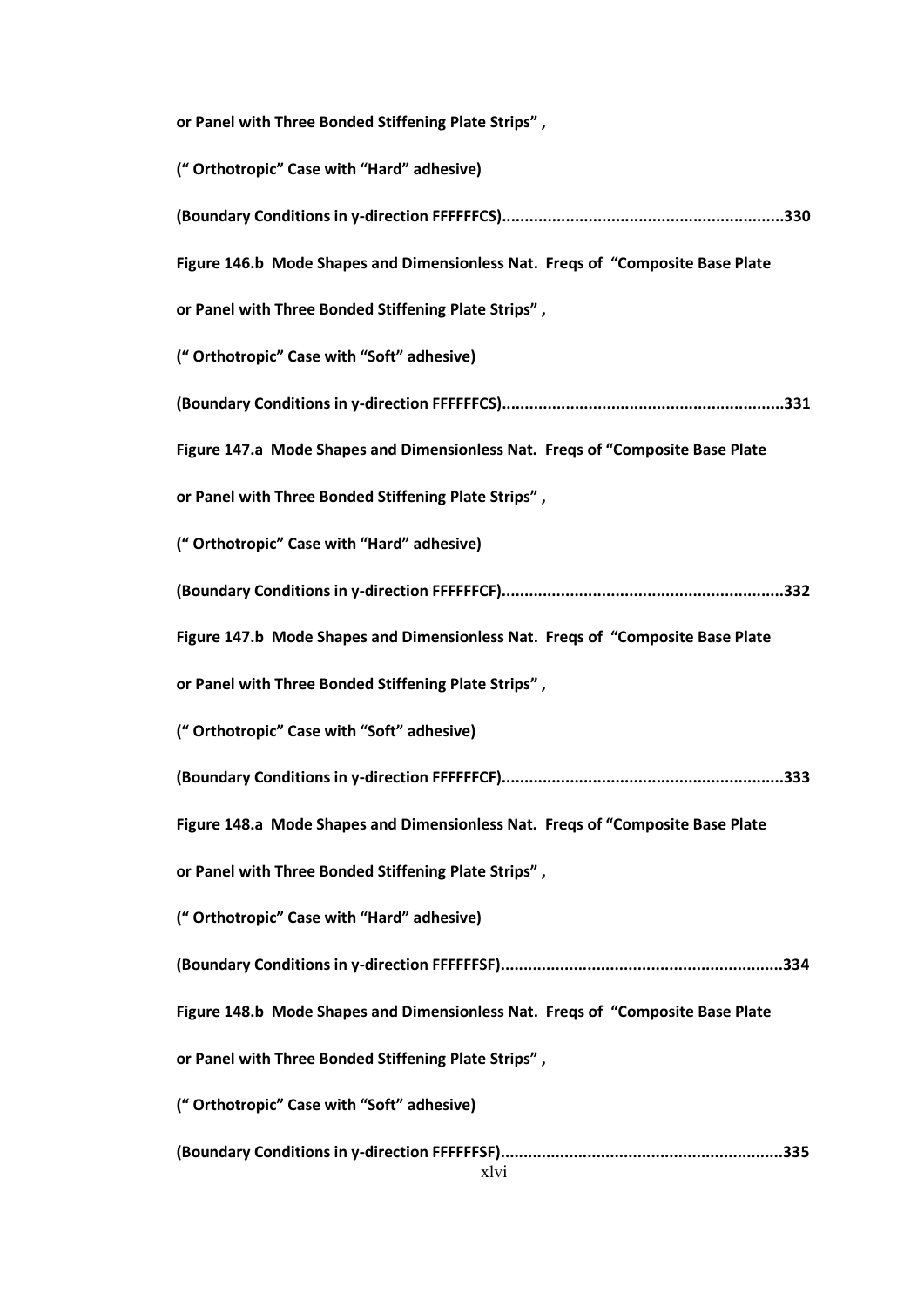| Figure 149.a Mode Shapes and Dimensionless Nat. Freqs of "Composite Base Plate |
|--------------------------------------------------------------------------------|
| or panel with Three Bonded Stiffening Plate Strips",                           |
| ("Isortopic" Case with "Hard" adhesive)                                        |
|                                                                                |
| Figure 149.b Mode Shapes and Dimensionless Nat. Freqs of "Composite Base Plate |
| or Panel with Three Bonded Stiffening Plate Strips",                           |
| ("Isortopic" Case with "Soft" adhesive)                                        |
|                                                                                |
| Figure 150.a Mode Shapes and Dimensionless Nat. Freqs of "Composite Base Plate |
| or Panel with Three Bonded Stiffening Plate Strips",                           |
| ("Isortopic" Case with "Hard" adhesive)                                        |
|                                                                                |
| Figure 150.b Mode Shapes and Dimensionless Nat. Freqs of "Composite Base Plate |
| or Panel with Three Bonded Stiffening Plate Strips",                           |
| ("Isortopic" Case with "Soft" adhesive)                                        |
|                                                                                |
| Figure 151.a Mode Shapes and Dimensionless Nat. Freqs of "Composite Base Plate |
| or Panel with Three Bonded Stiffening Plate Strips",                           |
| ("Isortopic" Case with "Hard" adhesive)                                        |
|                                                                                |
| Figure 151.b Mode Shapes and Dimensionless Nat. Freqs of "Composite Base Plate |
| or Panel with Three Bonded Stiffening Plate Strips",                           |
| ("Isortopic" Case with "Soft" adhesive)                                        |

xlvii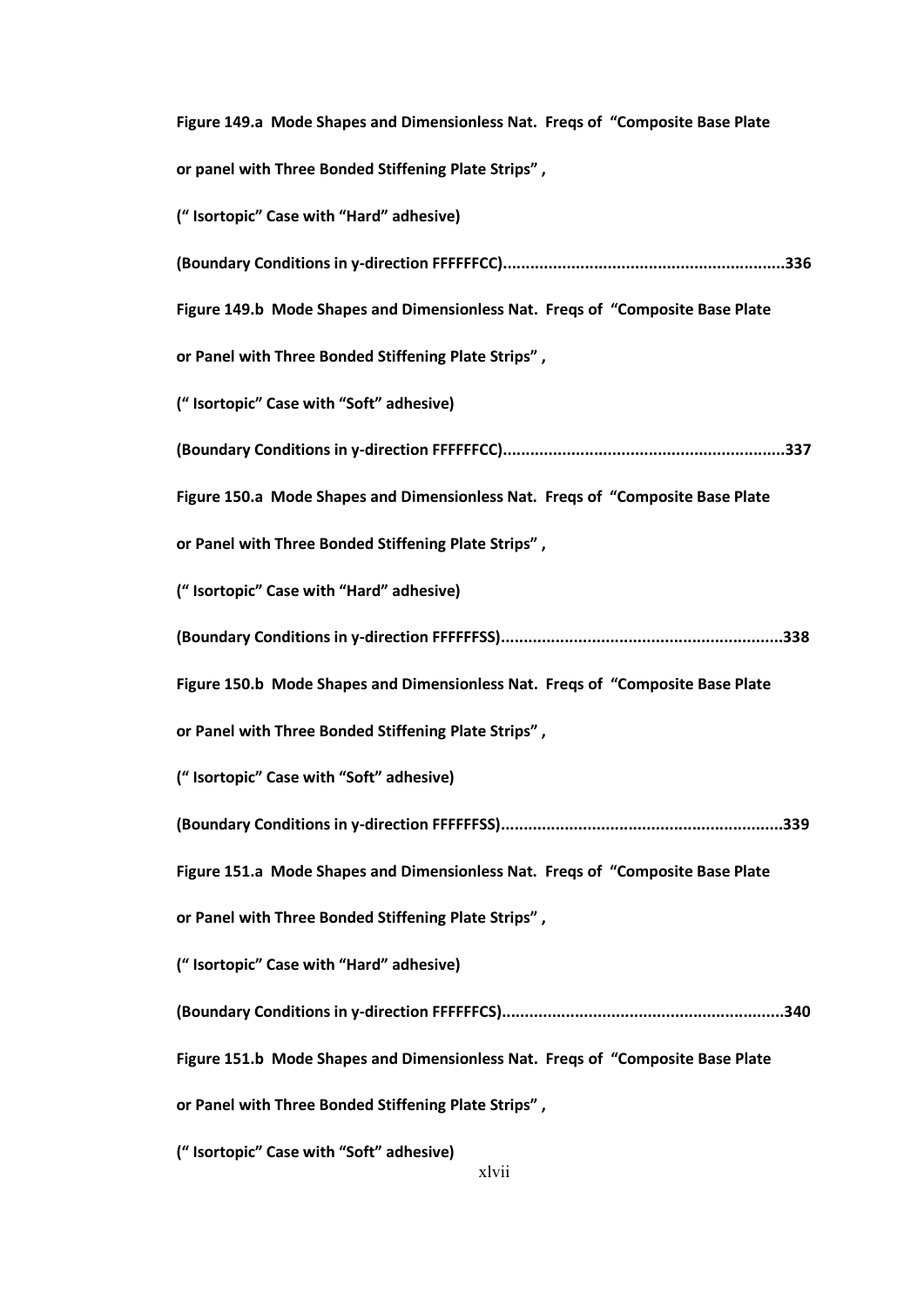| Figure 152.a Mode Shapes and Dimensionless Nat. Freqs of "Composite Base Plate |
|--------------------------------------------------------------------------------|
| or Panel with Three Bonded Stiffening Plate Strips",                           |
| ("Isortopic" Case with "Hard" adhesive)                                        |
|                                                                                |
| Figure 152.b Mode Shapes and Dimensionless Nat. Freqs of "Composite Base Plate |
| or Panel with Three Bonded Stiffening Plate Strips",                           |
| ("Isortopic" Case with "Soft" adhesive)                                        |
|                                                                                |
| Figure 153.a Mode Shapes and Dimensionless Nat. Freqs of "Composite Base Plate |
| or Panel with Three Bonded Stiffening Plate Strips",                           |
| ("Isortopic" Case with "Hard" adhesive)                                        |
|                                                                                |
| Figure 153.b Mode Shapes and Dimensionless Nat. Freqs of "Composite Base Plate |
| or Panel with Three Bonded Stiffening Plate Strips",                           |
| ("Isortopic" Case with "Soft" adhesive)                                        |
|                                                                                |
| Figure 154 Dimensionless Nat. Freqs versus "Aspect Ratio a/L" in               |
| "Orthotropic Base Plate with Three Bonded Stiffening Plate Strips"             |
| ("Orthotropic" Case)                                                           |
|                                                                                |
| a) "Hard" Adhesive Case                                                        |
| b) "Soft" Adhesive Case                                                        |

xlviii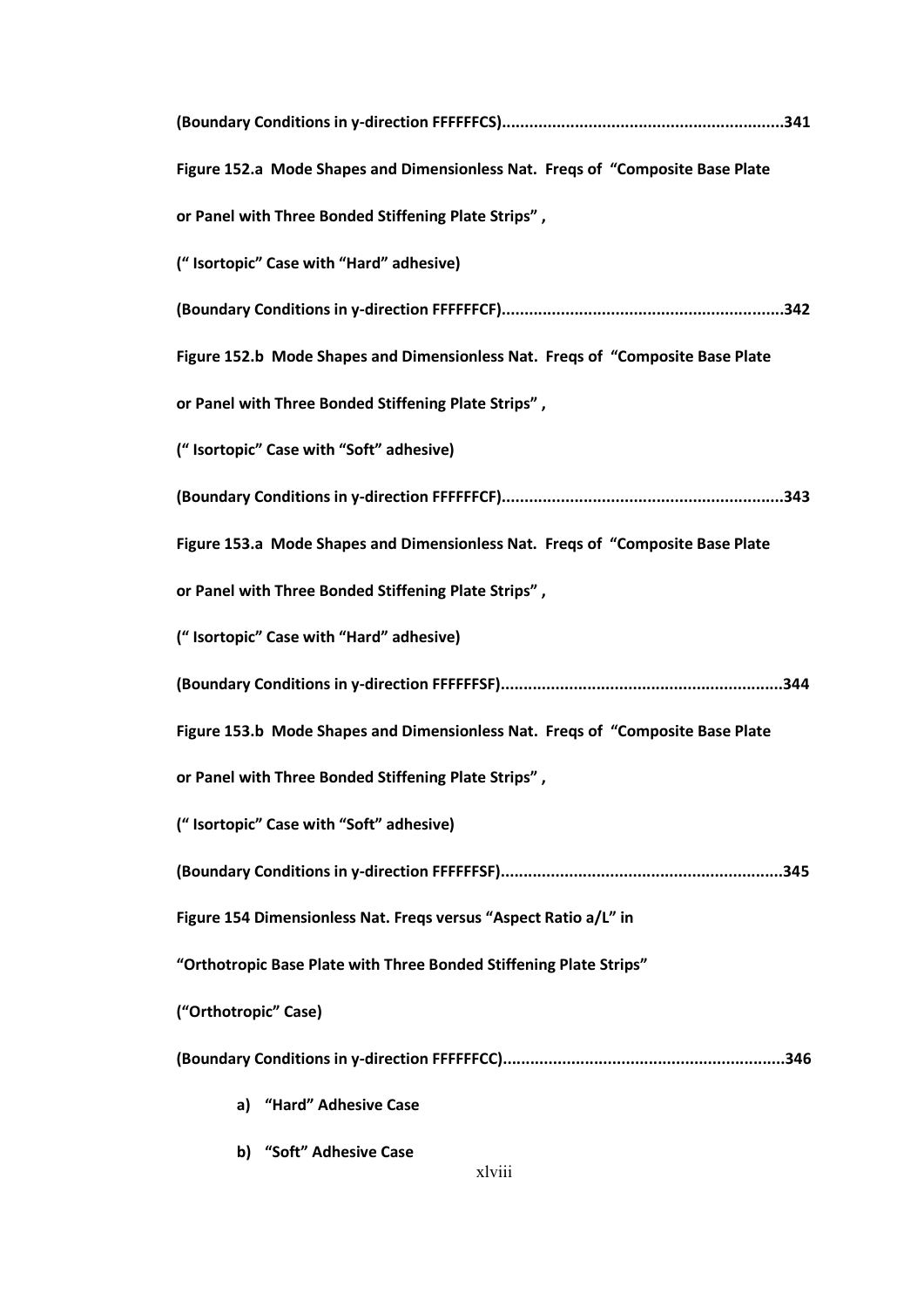**Figure 155 Dimensionless Nat. Freqs versus "Aspect Ratio a/L" in**

**"Orthotropic Base Plate with Three Bonded Stiffening Plate Strips"**

**("Orthotropic" Case)**

**(Boundary Conditions in y-direction FFFFFFSS)..............................................................347**

- **a) "Hard" Adhesive Case**
- **b) "Soft" Adhesive Case**

**Figure 156 Dimensionless Nat. Freqs versus "Aspect Ratio a/L" in** 

**"Orthotropic Base Plate with Three Bonded Stiffening Plate Strips"**

**("Orthotropic" Case)**

**(Boundary Conditions in y-direction FFFFFFCS)..............................................................348**

- **a) "Hard" Adhesive Case**
- **b) "Soft" Adhesive Case**

**Figure 157 Dimensionless Nat. Freqs versus "Aspect Ratio a/L" in**

**"Orthotropic Base Plate with Three Bonded Stiffening Plate Strips"**

**("Orthotropic" Case)**

**(Boundary Conditions in y-direction FFFFFFCF)..............................................................349**

- **a) "Hard" Adhesive Case**
- **b) "Soft" Adhesive Case**

**Figure 158 Dimensionless Nat. Freqs versus "Aspect Ratio a/L" in** 

**"Orthotropic Base Plate with Three Bonded Stiffening Plate Strips"**

**("Orthotropic" Case)**

**(Boundary Conditions in y-direction FFFFFFSF)..............................................................350**

**a) "Hard" Adhesive Case**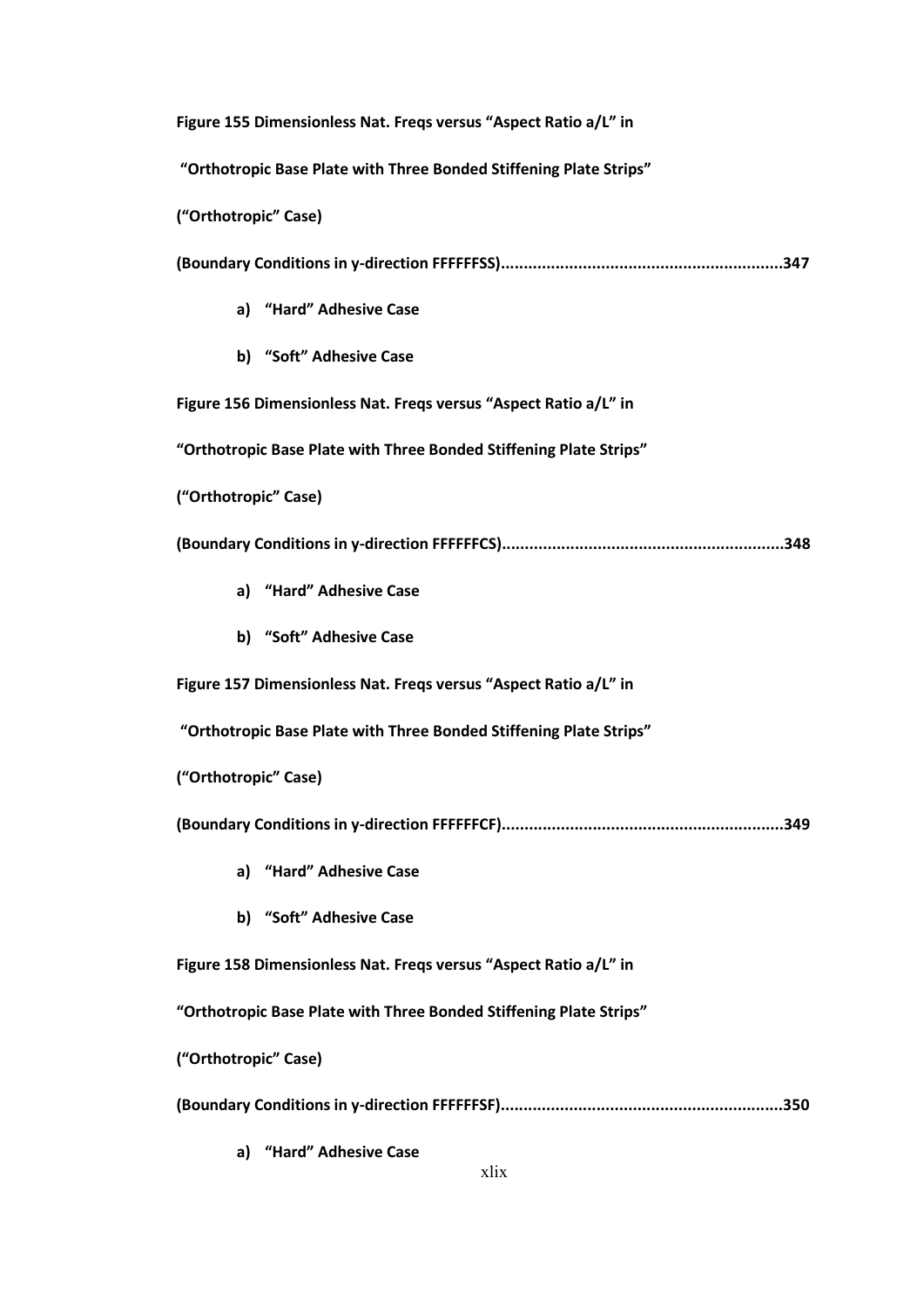## **b) "Soft" Adhesive Case**

| Figure 159 Dimensionless Nat. Freqs versus "Aspect Ratio a/L" in   |  |  |
|--------------------------------------------------------------------|--|--|
| "Orthotropic Base Plate with Three Bonded Stiffening Plate Strips" |  |  |
| ("Isotropic" Case)                                                 |  |  |
|                                                                    |  |  |
| a) "Hard" Adhesive Case                                            |  |  |
| b) "Soft" Adhesive Case                                            |  |  |
| Figure 160 Dimensionless Nat. Freqs versus "Aspect Ratio a/L" in   |  |  |
| "Orthotropic Base Plate with Three Bonded Stiffening Plate Strips" |  |  |
| ("Isotropic" Case)                                                 |  |  |
|                                                                    |  |  |
| a) "Hard" Adhesive Case                                            |  |  |
| b) "Soft" Adhesive Case                                            |  |  |
| Figure 161 Dimensionless Nat. Freqs versus "Aspect Ratio a/L" in   |  |  |
| "Orthotropic Base Plate with Three Bonded Stiffening Plate Strips" |  |  |
| ("Isotropic" Case)                                                 |  |  |
|                                                                    |  |  |
| a) "Hard" Adhesive Case                                            |  |  |
| b) "Soft" Adhesive Case                                            |  |  |
| Figure 162 Dimensionless Nat. Freqs versus "Aspect Ratio a/L" in   |  |  |
| "Orthotropic Base Plate with Three Bonded Stiffening Plate Strips" |  |  |
| ("Isotropic" Case)                                                 |  |  |
|                                                                    |  |  |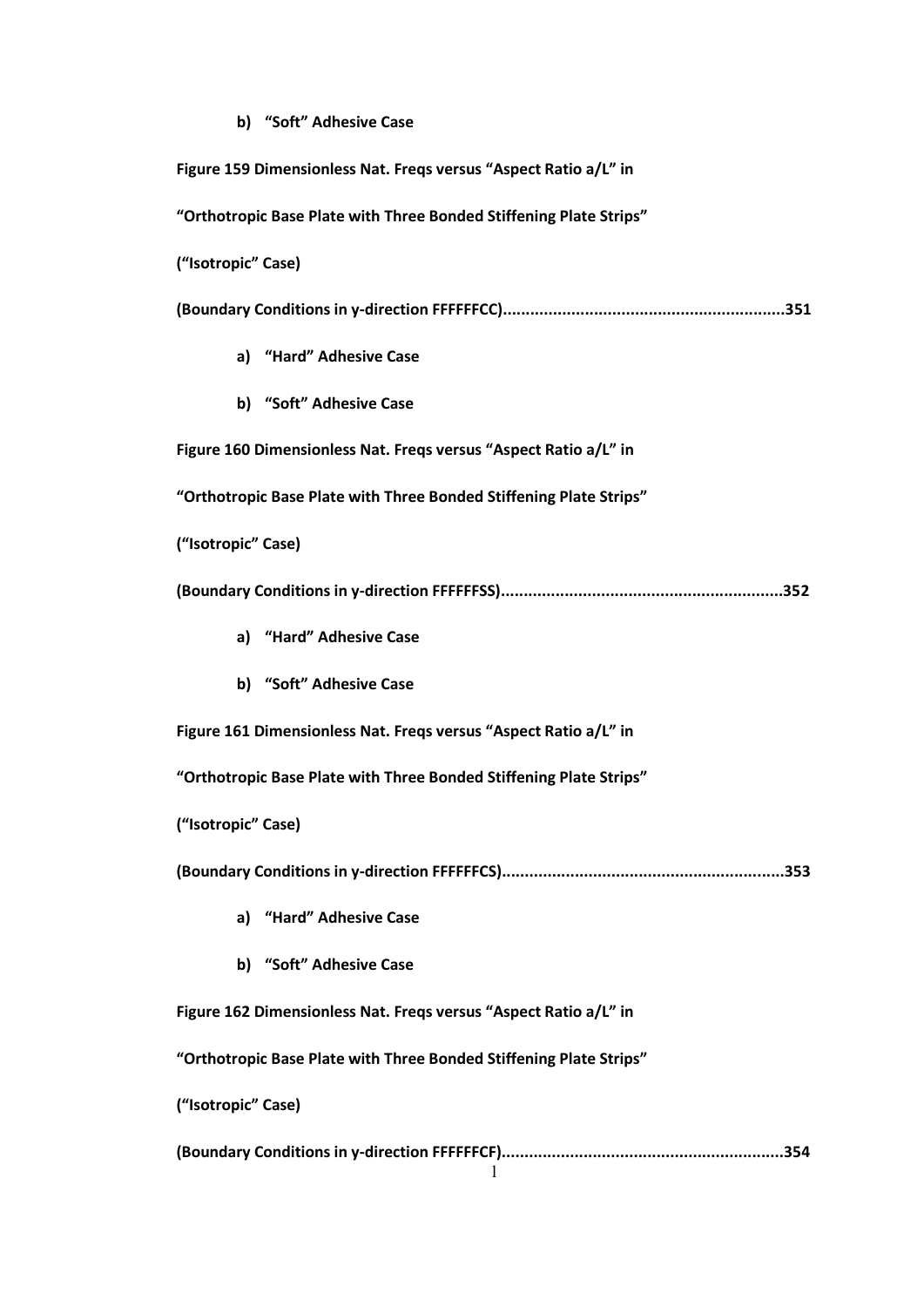- **a) "Hard" Adhesive Case**
- **b) "Soft" Adhesive Case**

**Figure 163 Dimensionless Nat. Freqs versus "Aspect Ratio a/L" in "Orthotropic Base Plate with Three Bonded Stiffening Plate Strips" ("Isotropic" Case) (Boundary Conditions in y-direction FFFFFFSF)..............................................................355 a) "Hard" Adhesive Case b) "Soft" Adhesive Case Figure 164 Dimensionless Nat. Freqs versus "Thickness Ratio h4/h1(= h<sup>2</sup> = h3)" in "Orthotropic Base Plate with Three Bonded Stiffening Plate Strips" ("Orthotropic" Case) (Boundary Conditions in y-direction FFFFFFCC)..............................................................356 c) "Hard" Adhesive Case d) "Soft" Adhesive Case Figure 165 Dimensionless Nat. Freqs versus "Thickness Ratio h4/h1(= h<sup>2</sup> = h3)" in "Orthotropic Base Plate with Three Bonded Stiffening Plate Strips" ("Orthotropic" Case) (Boundary Conditions in y-direction FFFFFFSS)..............................................................357 c) "Hard" Adhesive Case d) "Soft" Adhesive Case Figure 166 Dimensionless Nat. Freqs versus "Thickness Ratio h4/h1(= h<sup>2</sup> = h3)" in "Orthotropic Base Plate with Three Bonded Stiffening Plate Strips"**

**("Orthotropic" Case)**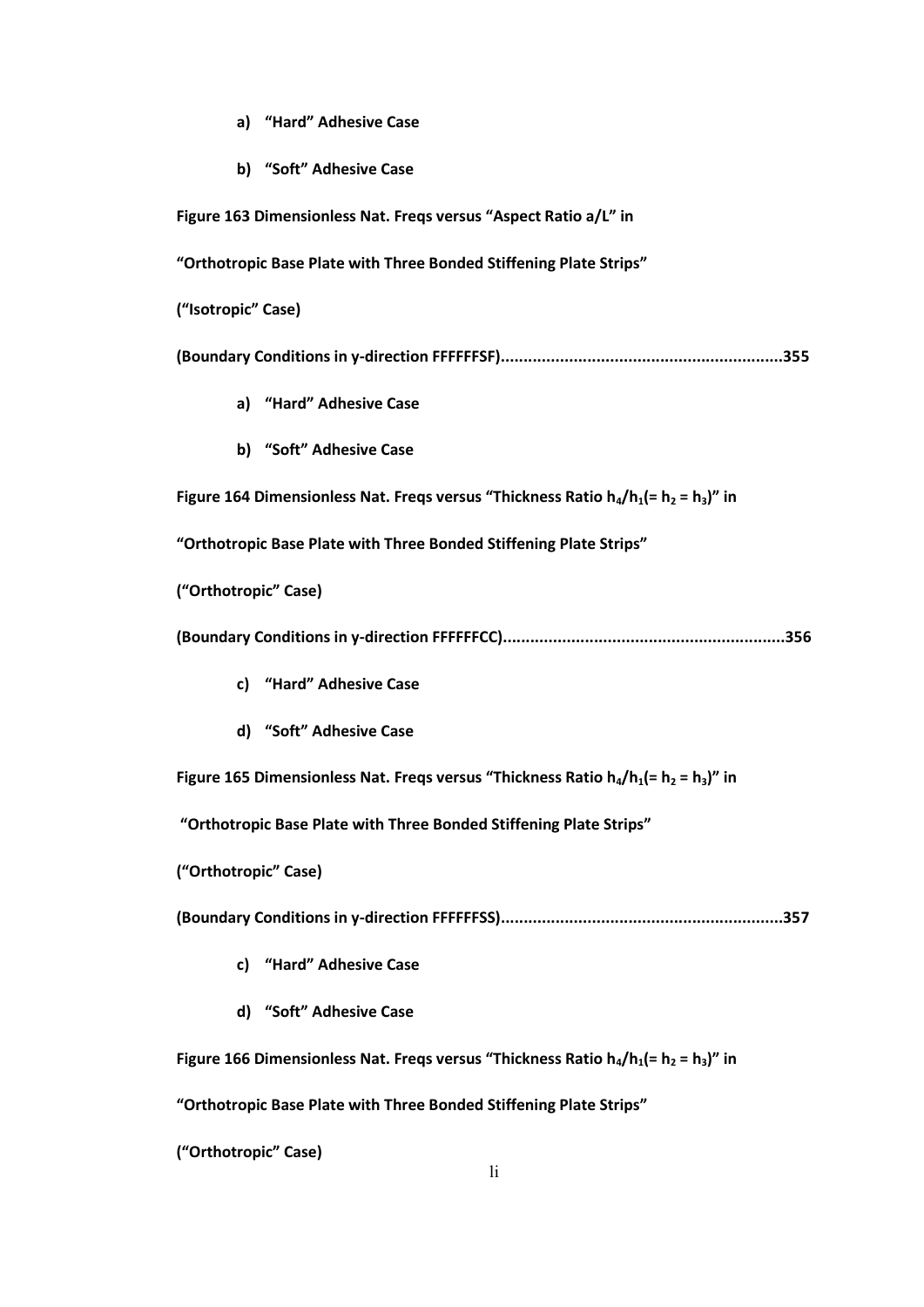|                                                                                          | c) "Hard" Adhesive Case                                                                  |  |
|------------------------------------------------------------------------------------------|------------------------------------------------------------------------------------------|--|
|                                                                                          | d) "Soft" Adhesive Case                                                                  |  |
|                                                                                          | Figure 167 Dimensionless Nat. Freqs versus "Thickness Ratio $h_4/h_1 (= h_2 = h_3)$ " in |  |
| "Orthotropic Base Plate with Three Bonded Stiffening Plate Strips"                       |                                                                                          |  |
| ("Orthotropic" Case)                                                                     |                                                                                          |  |
|                                                                                          |                                                                                          |  |
|                                                                                          | c) "Hard" Adhesive Case                                                                  |  |
|                                                                                          | d) "Soft" Adhesive Case                                                                  |  |
|                                                                                          | Figure 168 Dimensionless Nat. Freqs versus "Thickness Ratio $h_4/h_1 (= h_2 = h_3)$ " in |  |
|                                                                                          | "Orthotropic Base Plate with Three Bonded Stiffening Plate Strips"                       |  |
| ("Orthotropic" Case)                                                                     |                                                                                          |  |
|                                                                                          |                                                                                          |  |
|                                                                                          | c) "Hard" Adhesive Case                                                                  |  |
|                                                                                          | d) "Soft" Adhesive Case                                                                  |  |
|                                                                                          | Figure 169 Dimensionless Nat. Freqs versus "Thickness Ratio $h_4/h_1 (= h_2 = h_3)$ " in |  |
|                                                                                          | "Orthotropic Base Plate with Three Bonded Stiffening Plate Strips"                       |  |
| ("Isotropic" Case)                                                                       |                                                                                          |  |
|                                                                                          |                                                                                          |  |
| c)                                                                                       | "Hard" Adhesive Case                                                                     |  |
|                                                                                          | d) "Soft" Adhesive Case                                                                  |  |
| Figure 170 Dimensionless Nat. Freqs versus "Thickness Ratio $h_4/h_1 (= h_2 = h_3)$ " in |                                                                                          |  |
|                                                                                          | "Orthotropic Base Plate with Three Bonded Stiffening Plate Strips"<br>lii                |  |